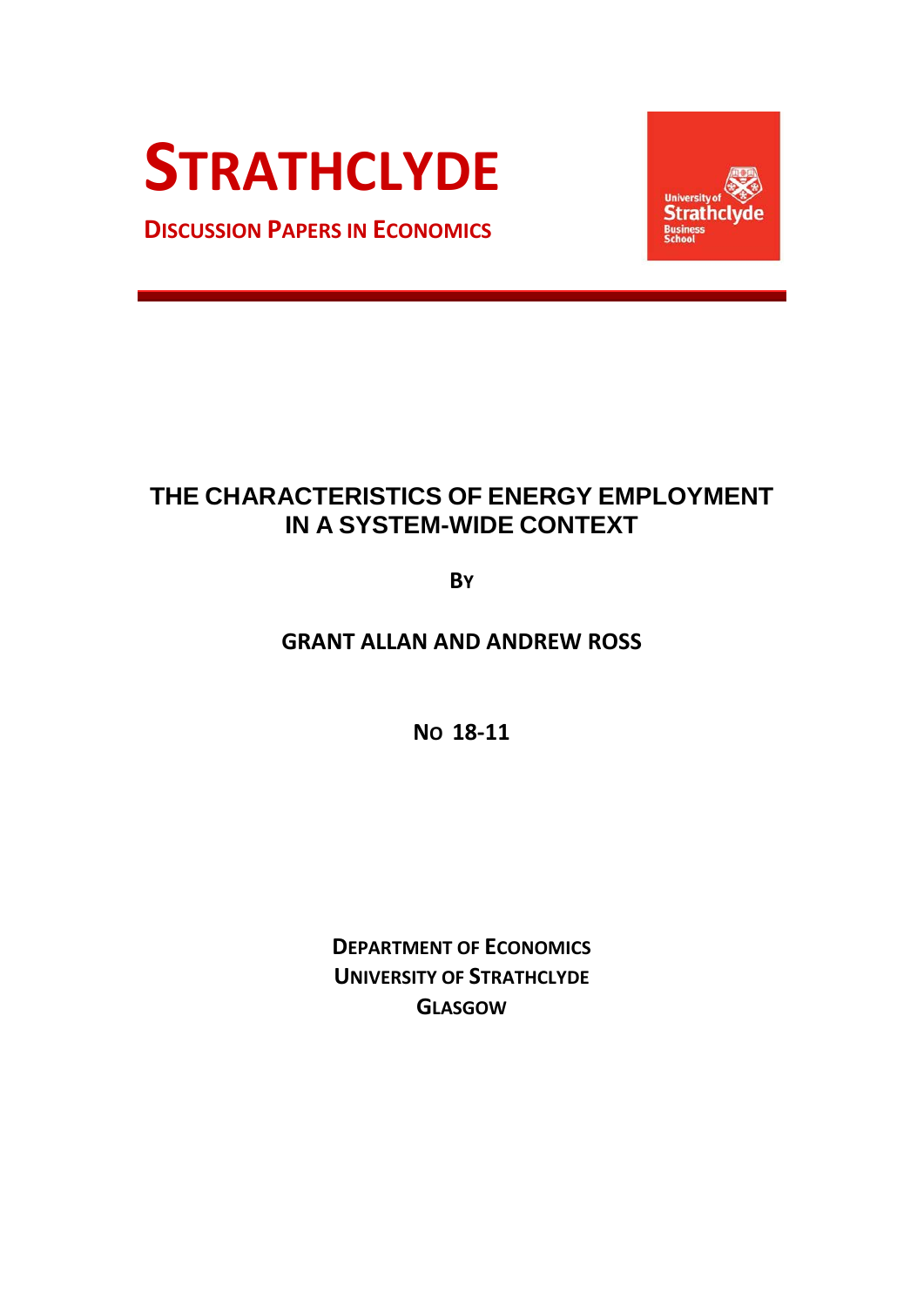# The characteristics of energy employment in a system-wide context

Grant J. Allan† ∗

Andrew G. Ross†

†Fraser of Allander Institute and Department of Economics, Strathclyde Business School, University of Strathclyde

September 4, 2018

#### Abstract

Anticipated changes in energy provision over the next decades will likely have major implications on employment within energy activities. To understand the possible consequences, many studies have considered the level and types of employment in existing energy technologies. Using the hypothetical extraction approach for the UK, we explore the employment in and supported by energy activities - including across occupations and skills categories. We show that the impact on occupation and skills across the whole economy is more evenly spread than the employment in individual sectors. From the empirical results presented here, it is evident that the system-wide demands for skills  $-$  including not only the direct, but also knock-on effects across the economy  $-\text{can change the pattern of labour market needs, which}$ have implications for labour market planning in the low carbon transition.

Keywords: Skills, energy, low carbon transition, occupations JEL code: C67, J21, Q43

<sup>∗</sup>Corresponding author. Address: Department of Economics, University of Strathclyde, Sir William Duncan Building, 130 Rottenrow, Glasgow G4 0GE, Scotland, UK; Phone: +44 (0) 141 548 3838, grant.j.allan@strath.ac.uk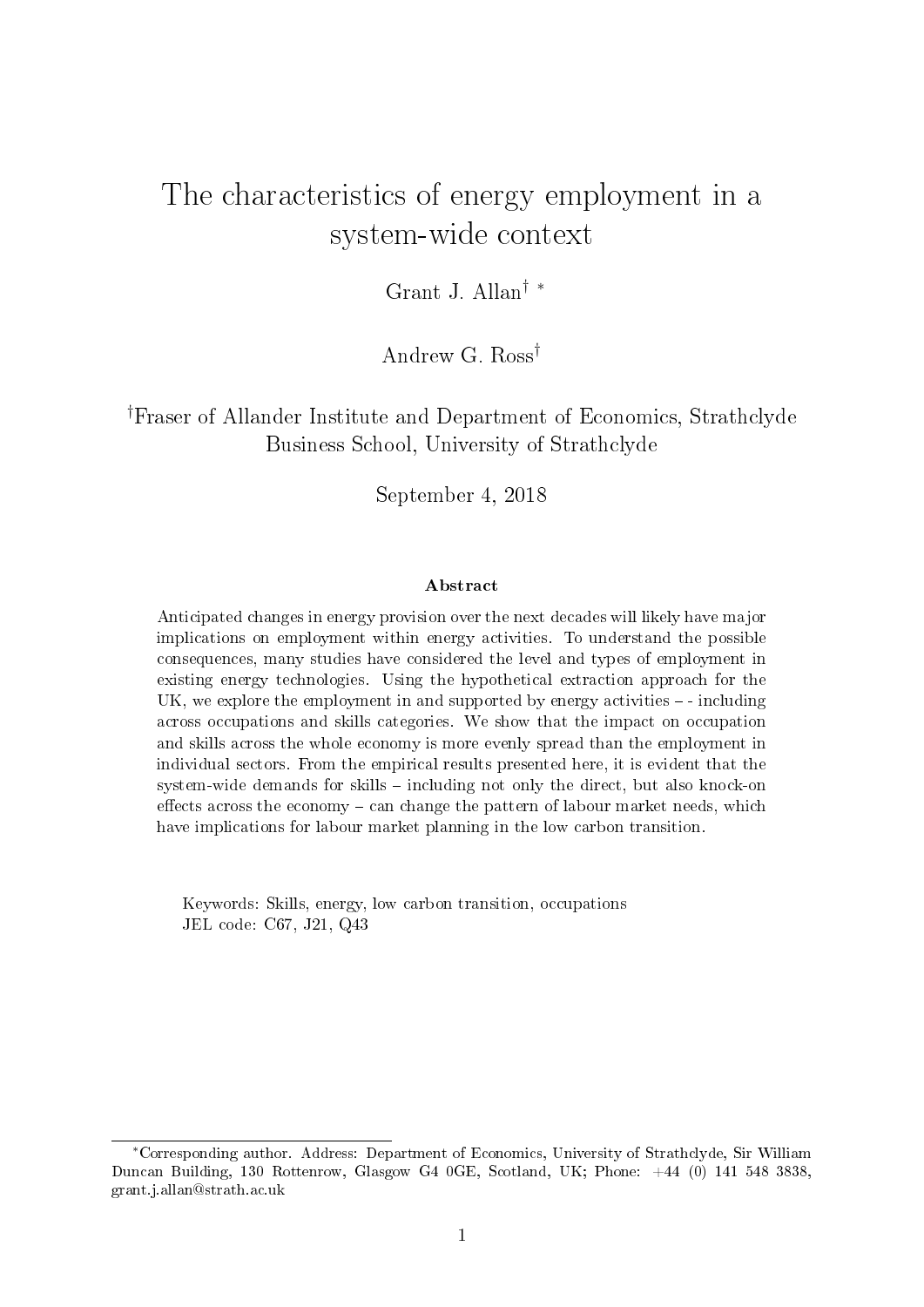# 1 Introduction

The global energy mix is changing at a quickening pace. The last decade has seen unprecedented policy action - both internationally and at national and subnational levels - as well as developments of new technologies and innovations. Taken together, these are likely to set the world on a path to a low carbon energy future. This transition is also expected to see a falling contribution to the global energy mix from fossil technologies. This significant change in the delivery of energy is likely to have major implications for employment, changing not only the scale of employment in energy activities, but also the mix of energy technologies at all spatial scales: the US Department of Energy estimates that in 2016, 6.4 million Americans were employed in the "Traditional Energy and Energy Efficiency" sectors. Within this, employment in Electric Power Generation rose by 13% in the last year, with majority that growth from the installation and construction of new renewable technologies [\(US Department of Energy,](#page-42-0) [2017\)](#page-42-0). Some 181,000 people in the UK are currently employed in the energy sector [\(UK Government,](#page-41-0)  $2018$  $2018$  $2018$ )<sup>1</sup>.

There is a growing literature exploring the employment consequences of the transition to a low carbon future. In this paper we seek to contribute to this field from both theoretical and practical perspectives. First, there is a well established literature on estimates of current employment in energy activities. Much work has been undertaken, for instance, on measures of "green jobs", or employment in low carbon technologies or similar. Such studies, however, typically focus on employment in only part of the energy system, e.g. that which is focusing on green" activities will omit employment in fossil technologies, for instance. A full understanding of the employment consequences of future energy scenarios should be informed by an evidence base which includes all energy activities.

Taking the specific example of oil and gas extraction activities in the UK: fossil fuels accounts for 81.5% of UK primary energy supply, while in 2016, the UK imported 34% and 47% of oil and gas respectively. A shift towards renewable energy, perhaps alongside increasing import dependence, will therefore have major impli-

<span id="page-2-0"></span><sup>&</sup>lt;sup>1</sup>This is defined using Standard Industrial Classifications and jobs in "Solid fuels production, "Oil and gas extraction", "Refining", "Nuclear fuel processing", "Electricity" and "Gas".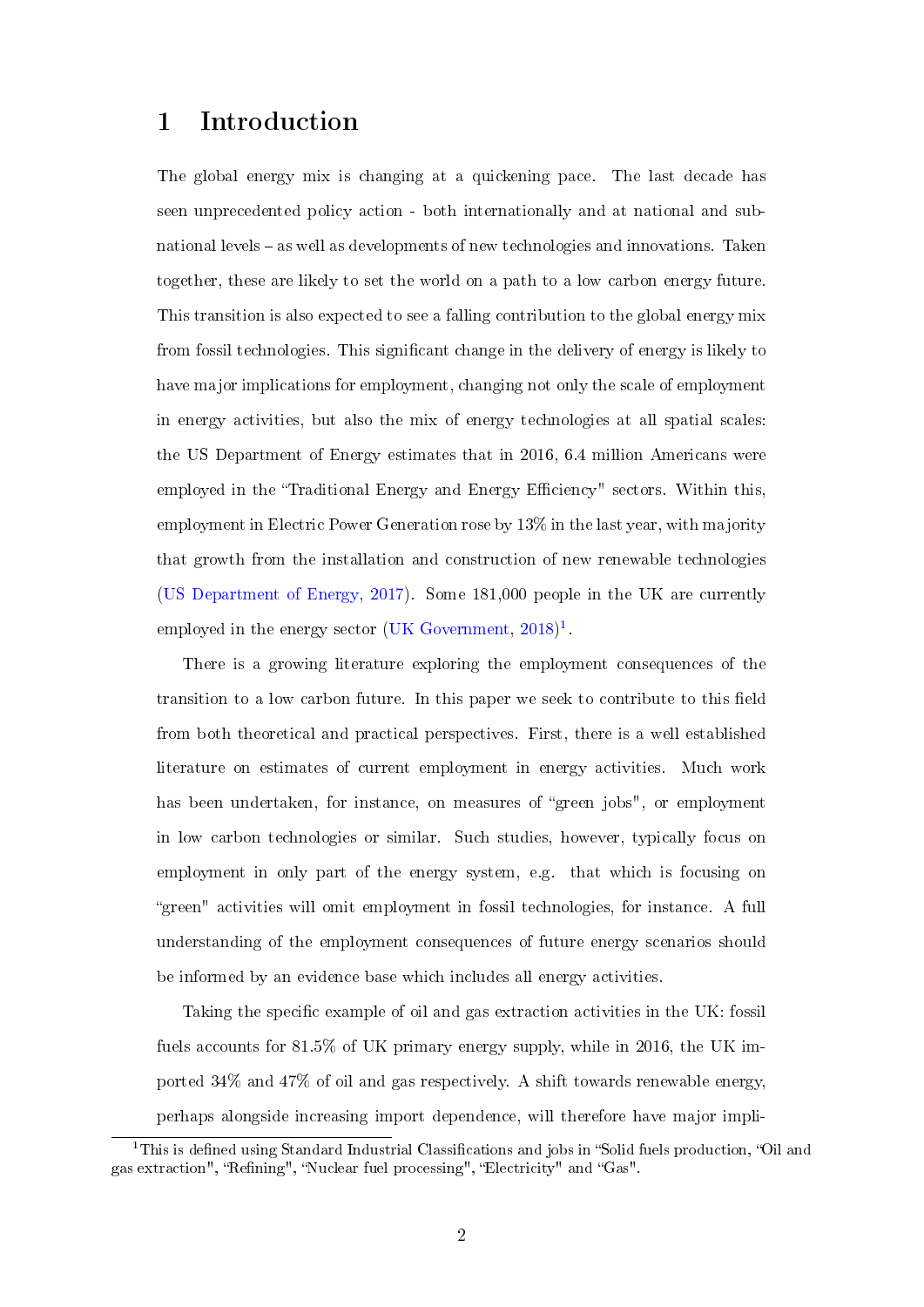cations for employment in energy. Second, much of this same literature focuses on direct employment, i.e. jobs involved in energy production activities, and not all jobs supported throughout the economy by energy activities (e.g. [UK Government,](#page-41-1)  $2010, 2011$  $2010, 2011$ ). Different energy technologies are likely to have quite different interconnectedness to the economy, so that the energy mix will matter for the scale of employment in energy activities.

Third, in addition to the *level* of employment sustained by energy activities, there is major interest in planning for the skills required in the future labour market. Whether "green jobs" are also high-skilled jobs has previously been analysed (e.g. [Consoli et al.,](#page-39-0) [2016\)](#page-39-0). However, planning for future energy scenarios requires an assessment of the skill requirements not only in energy roles, but elsewhere in the economy  $-$  not only the supply chains for energy supplies but also for the labour requirements<sup>[2](#page-3-0)</sup>. Further details on the link between climate policy and skills issues are given in [Jagger et al.](#page-39-1) [\(2013\)](#page-39-1). They identify a distinction between "light-green" and "deep-green" jobs, where the latter covers "those directly involved in manufacturing, installing, and operating the many low carbon technologies involved in the transition".

The UK's recent *Clean Growth Strategy* (CGS) for instance, introduced reforms to technical education to "provide businesses with the skilled professionals they need to thrive in the clean energy economy". A key theme of CGS is to "maximise" the social and economic benets for the UK from this transition [to a low carbon economy]" and to "shape new commercial opportunities for the UK that can help improve skills and create good jobs" [\(UK Government,](#page-41-3) [2017a,](#page-41-3) p.47). Further, [House](#page-39-2) [of Lords](#page-39-2) [\(2018\)](#page-39-2) examined the potential impacts on energy security of the UK leaving the EU. It notes that UK energy sectors rely heavily on specialist labour from other EU countries<sup>[3](#page-3-1)</sup>.

<span id="page-3-0"></span><sup>&</sup>lt;sup>2</sup>In the specific case of the nuclear power, [\(Hoggett,](#page-39-3) [2014,](#page-39-3) p.300) notes that skills are a "significant bottleneck": "he lack of skilled nuclear workers is also recognised as a significant bottleneck by government and industry . It is expected that many of those currently working within the domestic supply chain are now over the age of 50 and likely to be retiring within the next decade, with implications for the delivery of new build, given that their knowledge and experience could be vital for managing construction and safety risk within the UK. The availability of skilled workers could also be exacerbated by strong competition between countries with new nuclear build programmes; as well as competition for similar skills sets needed for both new build and decommissioning".

<span id="page-3-1"></span><sup>&</sup>lt;sup>3</sup>Similar reports are published for Scotland, in which access to skilled workers is cited as a key concern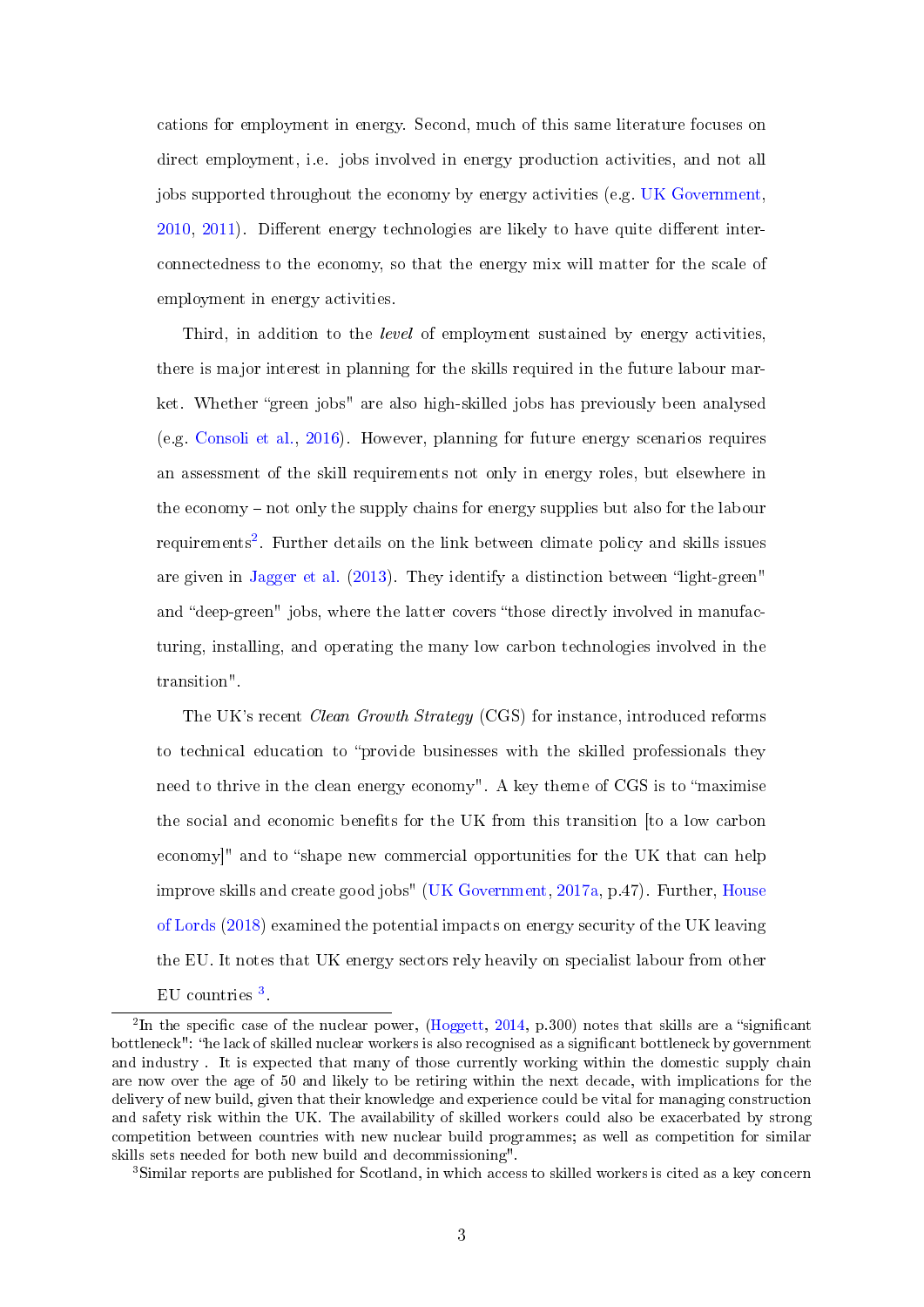We propose that all three points noted above can be analysed using Input-Output (IO) analysis, with an appropriately disaggregated focus on the occupation and skill component of employment <sup>[4](#page-4-0)</sup>. The IO approach has been used widely to analyse the economic contributions of individual elements in an economy, and is widely applied to energy issues. IO analysis employ a set of inter-industry economic accounts, classified using Standard Industrial Classifications (SIC), permitting the definition of all activities including energy, and explicitly show each sector's interactions and embeddedness with other sectors in the economy. The Hypothetical Extraction Method (HEM) approach has been applied to understand the contributions of sectors to occupations previously [\(Wan et al.,](#page-42-1) [2013\)](#page-42-1) however our application to the energy sectors and skills is novel to the best of our knowledge.

In this paper, we use a recent set of IO tables for the UK [\(Ross,](#page-40-0) [2017a\)](#page-40-0). By "extracting" energy activities using the widely applied HEM (e.g. [Cella,](#page-38-0)  $1984$ ) we can identify the economic contribution made by an energy sector to the economy as a whole, explicitly capturing inter-sectoral knock-on effects. We focus on employment supported by three elements of existing energy activities - specifically, "Oil and Gas extraction", "Electricity", and "Gas" - and use a unique extension of labour market accounts showing employment by sector, which capture the occupation and educational qualifications. We can thus identify the level and the types of occupations and skills supported in the whole economy by each specic economic activity. Currently, a lack of data on renewable energy (including electricity) prevents a full comparison of all energy technologies on the same basis; a point we return to in Section [5.](#page-28-0)

We analyse the skill composition of these energy sectors in two distinctive ways. First, we consider workers' skills in terms Standard Occupation Classifications. This includes nine major occupation groups ranging from Managers, directors and senior officials to Elementary occupations. Second, we consider workers' skills in terms of their highest qualications attained. These two main approaches to categorise skills are employed widely within the labour market literature (e.g. Blanchflower

[for the energy sector \(Scottish Parliament,](#page-38-1) [2018;](#page-40-1) [ClimateXChange,](#page-38-2) [2018\)](#page-38-2).

<span id="page-4-0"></span><sup>&</sup>lt;sup>4</sup>[The usefulness of IO approach has also been noted by \(Fankhaeser et al.,](#page-38-1) [2008,](#page-39-4) p.424) who noted, "The economy-wide effects of climate policy have to be studied in an input-output framework that traces the effects of a policy through the supply chain."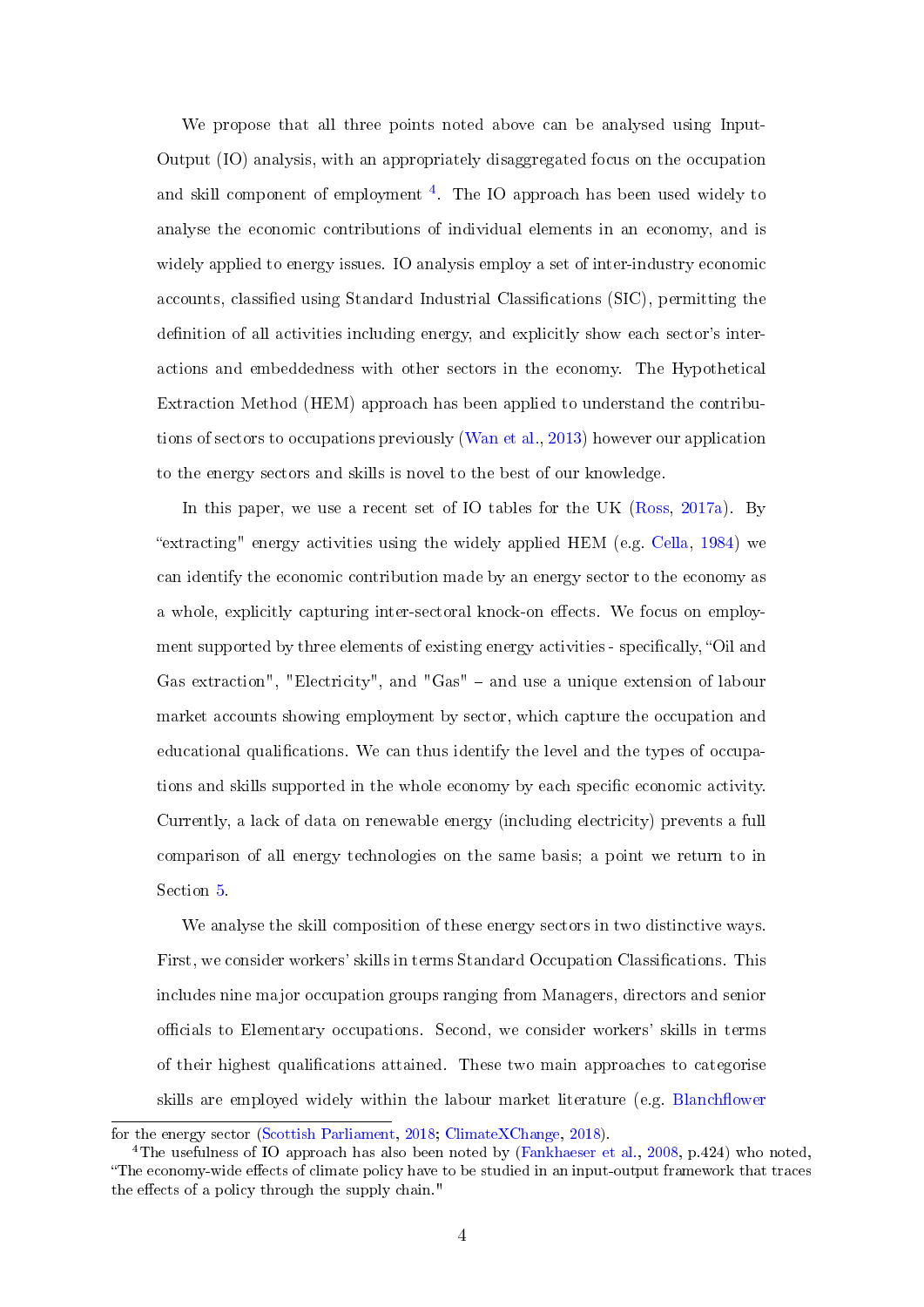[and Oswald,](#page-38-1) [1994;](#page-38-1) [Layard et al.,](#page-40-2) [2005\)](#page-40-2).

To further illustrate the importance of identifying wider "knock-on" effects through the supply chain across the rest of the economy, we also extract a number of nonenergy production sectors in our analysis for comparison. These sectors are: Manufacture of Motor Vehicles", Construction", Financial Service Activities", and "Scientific Research & Development". More importantly, however, these sectors are also selected as they are specifically highlighted within the current UK Industrial [\(2017b\)](#page-41-4) and Clean Growth Strategies [\(2017a\)](#page-41-3) and are thereby of signicant policy relevance.

The paper proceeds as follows: Section [2](#page-5-0) discusses the key literature for our study, covering the definitions of employment in energy activities, and the need for a system-wide perspective on employment supported by energy activities. Section [3](#page-9-0) discusses the HEM and the data use, while Section [4](#page-14-0) provides the results of our analysis across occupation and educational qualification measures. Section [5](#page-28-0) summarises our results and discusses these findings with particular relevance to the limitations of our analysis and the challenge of comparable data for other energy technologies.

### <span id="page-5-0"></span>2 Literature review

A comprehensive review of studies linking employment and energy technologies is provided by [Lambert and Silva](#page-40-3)  $(2012)$ . This concludes that  $-$  while there is in some cases evidence of positive employment estimates for renewable compared to fossil technologies there are many factors involved in this holding true. These include the modelling approach, while they also make the point that it is problematic to generalise from specific regions or nations to other areas: "A critical evaluation of the literature reveals factors that should be considered when completing a study about renewable energy and employment: labour intensity of renewables; cost increases and availability of investments; counting job losses; job quality and skills, model assumptions and sources of information." [\(Lambert and Silva,](#page-40-3) [2012,](#page-40-3) p.4667).

A number of studies have identied the scale of employment in existing energy-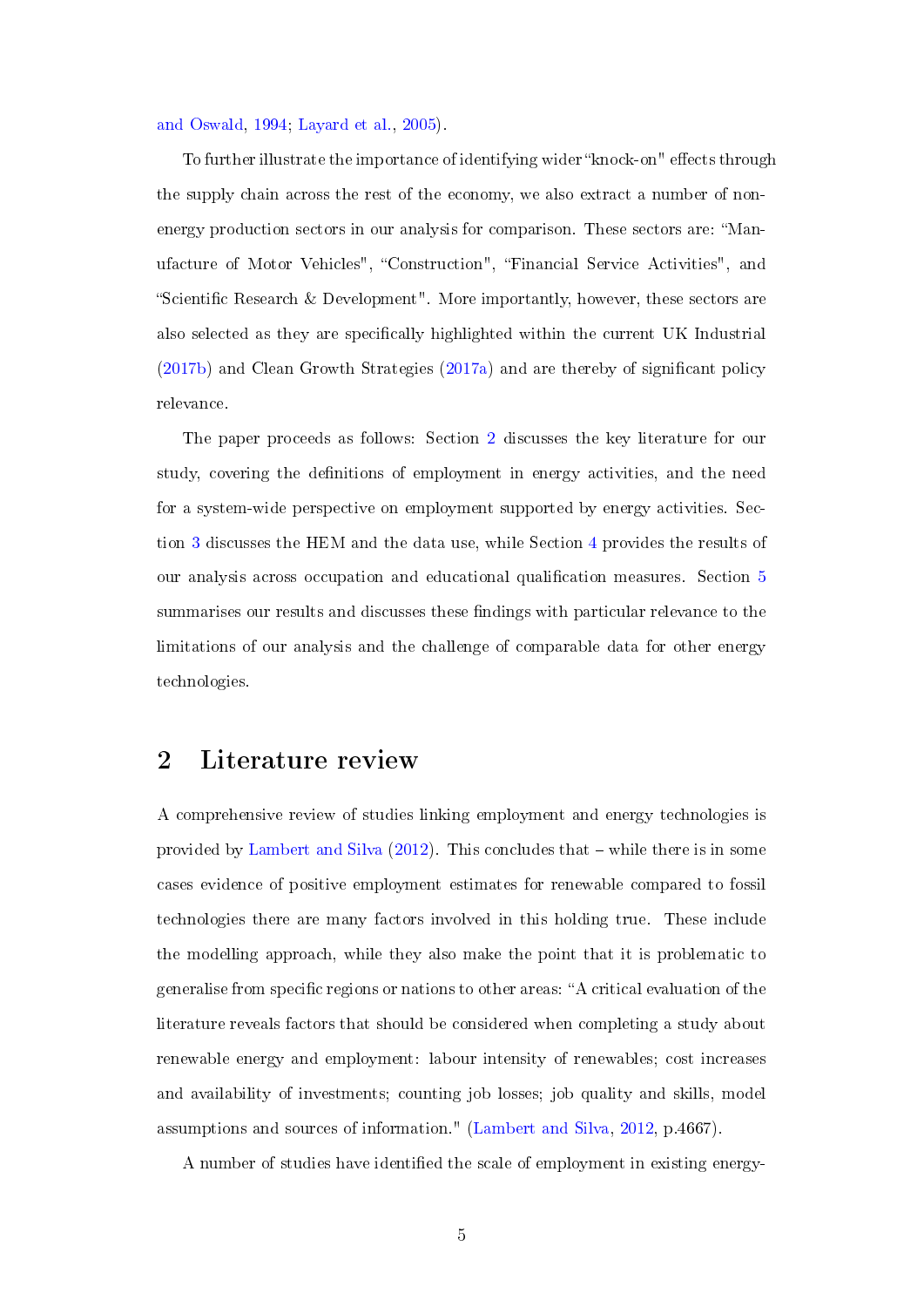related activities. There has been many studies of the definition and measurement of issues such as "green jobs" (e.g. [Furchtgott-Roth,](#page-39-5) [2012;](#page-39-5) [Allan et al.,](#page-38-3) [2017;](#page-38-3) [Connolly](#page-39-6) [et al.,](#page-39-6) [2016\)](#page-39-6) and the considerable policy interest in the promotion of low carbon policies for employment benefits (e.g. [Blyth et al.,](#page-38-4) [2014\)](#page-38-4). As acknowledged in several studies there are typically two ways to estimate such. The first undertakes surveys of companies to solicit the scale of employment in specific activities which are pre-determined as having "green" characteristics - e.g. [\(US Bureau of Labor](#page-42-2) [Statistics,](#page-42-2) [2013\)](#page-42-2). The second is to identify specific activities from conventional economic statistics as having these same characteristics, and using existing sectoral definitions.

Some examples from the Scotland demonstrate this typical split. Starting with the latter, the latest Scottish Government's [\(2015\)](#page-40-4) Economic Strategy identifies growth sectors, that is sectors which are expected to benefit from a particular focus of government policy. One such sector is Energy (including renewables)" sector, which  $-$  like other Growth Sectors  $-$  is identified using a specific collection of SIC<sup>[5](#page-6-0)</sup>. This has advantages of transparency  $-$  it is consistent with existing classifications of economic activity  $-$  and is regularly updated with each new issue of economic indicators on wages, GVA, employment, etc.

Two major drawbacks exist however. First, this assumption that the aggregate SIC classification identifies activities which are sufficiently homogeneous that changes in each element and the activities jointly demonstrate success in the activities in the growth sector. An increase in employment in one area with a corresponding decrease in another category would suggest that the level of employment in the growth sector was unchanged. Second that the activities within the industries identified relate to the intended area of policy. This is problematic in practice - the Scottish Government's measured Energy (including renewables)" includes activities in the operation of coal and nuclear power stations, and neglects manufacturing of

<span id="page-6-0"></span> ${}^{5}$ Specifically, these are SIC2007 categories of "SIC 5: Mining of Coal and Lignite", "SIC 6: Extraction of crude petroleum and natural gas", "9: Mining support service activities", "SIC 19: Manufacture of coke and refined petroleum products", "SIC 20.14: Manufacture of other organic based chemicals", "SIC 35: Electricity, gas, steam and air conditioning supply", "SIC 36: Water collection, treatment and supply", "SIC 38.22: Treatment and disposal of hazardous waste", "SIC 71.12/2 Engineering related scientific and technical consulting activities", and "SIC  $74.90/1$  Environmental consulting activities".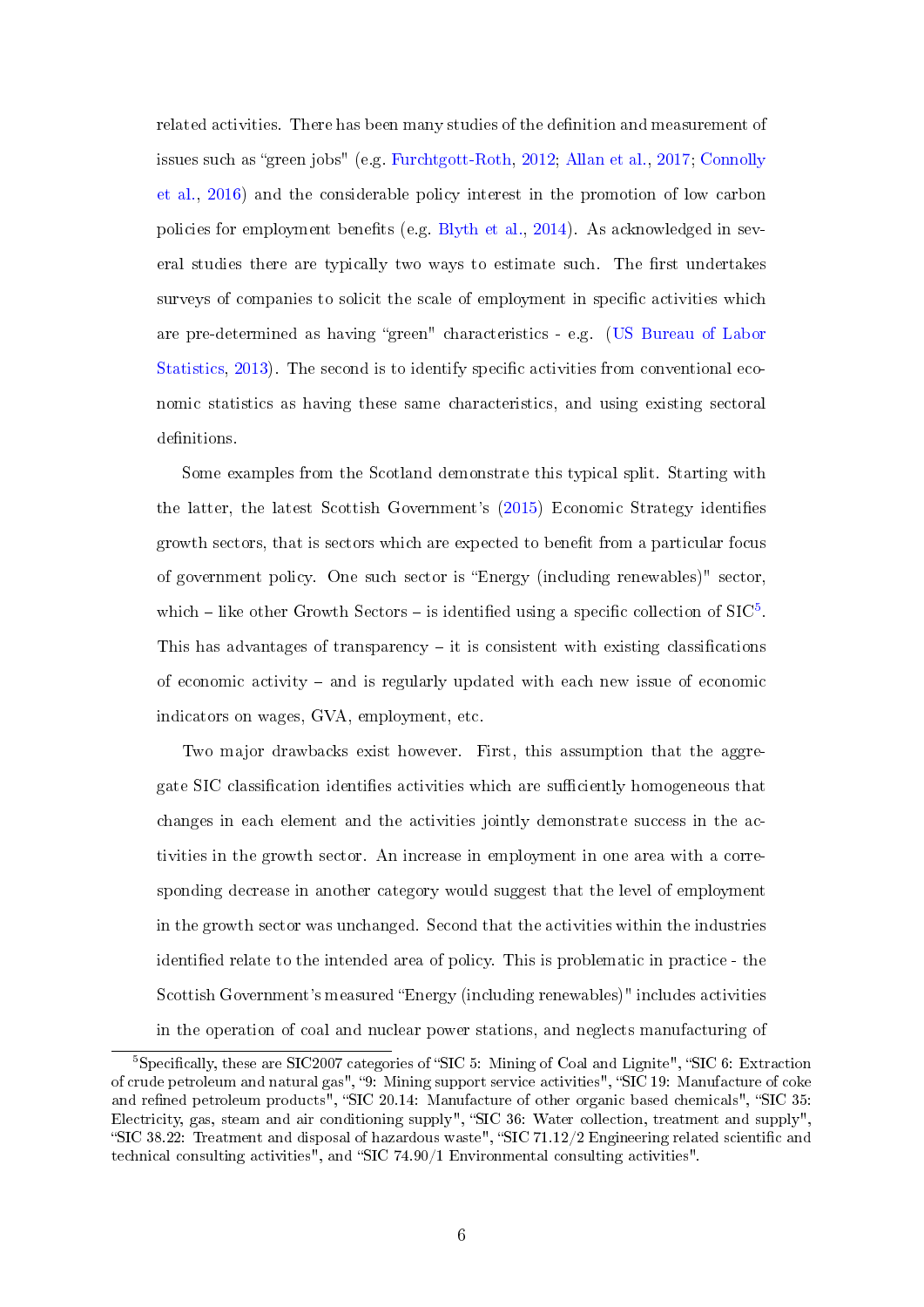wind turbines, for instance, despite being used as short-hand for success of renewable policies.

Surveys on the other hand offers a neater approach in a number of dimensions. They can acknowledge that employment in green or low carbon activities exist across a wider range of sectors in principal, many economic activities could be serving low carbon activities. Firms undertaking business in activities as diverse as manufacturing, legal and financial activities might have a portion of activity which (while perhaps small) would typically be omitted from definitions using sectoral approaches. This approach is used in the UK in the estimation of jobs related to low carbon economy (Office for National Statistics, [2018\)](#page-40-5).

Skills in the low carbon transition have been the subject of some discursive analysis (e.g. [Jagger et al.](#page-39-1) [2013;](#page-39-1) [Hoggett](#page-39-3) [2014\)](#page-39-3), as well as the focus of recent UK industrial policy. There are a small number of empirical studies examine the existing features of employment in low carbon or green activities, and the properties of such jobs. [Louie and Pearce](#page-40-6) [\(2016\)](#page-40-6) examines the potential losses from a reduction in activity (and employment) in coal, and the possibility for a "smooth transition" to a rapidly growing energy technology, namely solar. They use detailed occupationposition information to identify the comparable employment in solar of existing employment related to coal, and calculate the cost of retraining existing employees in the former to accommodate with a growing demand for capacity in the latter. [Consoli et al.](#page-39-0)  $(2016)$  find that "green jobs" typically have less routine activities and require a greater range of skills than "non-green" jobs, where both are defined by a specific definition of industry and occupation activities.

A separate set of studies use empirical and modelling techniques to estimate the employment consequences of the transitions to a low carbon economy. The work of [Kammen et al.](#page-39-7) [\(2004\)](#page-39-7) reviews a broad range of studies and concludes that renewable energy technologies could be positive for overall employment. This approach compares jobs per installed megawatt  $(MW)$ , as well as jobs in different elements of the technology lifecycle, e.g. construction, installation, operation. [Barros et al.](#page-38-5) [\(2017\)](#page-38-5) for instance, propose a method to permit comparable estimates of the direct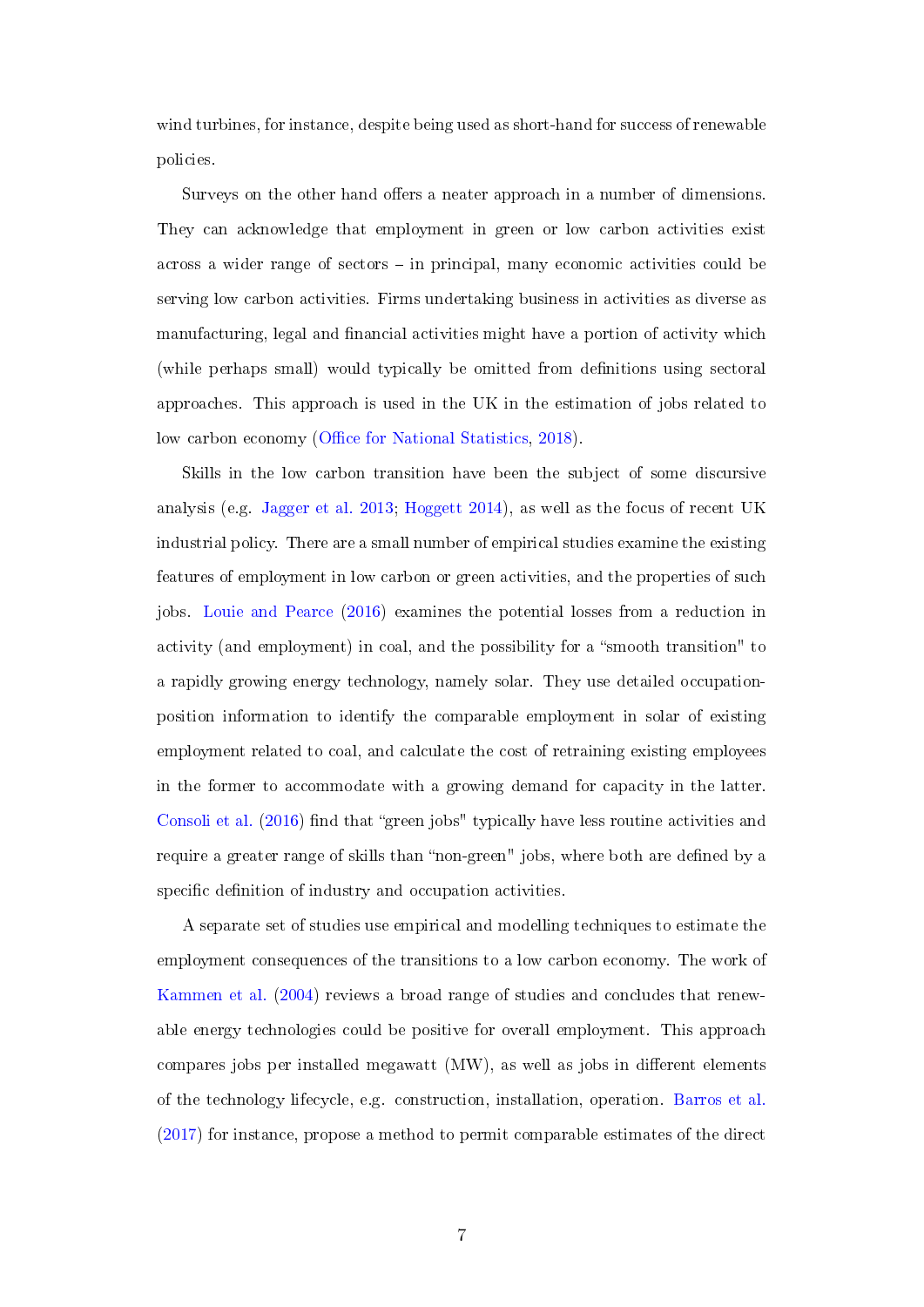employment supported by different power plants through their lifetime  $^6$  $^6$ . In a similar vein, [Sooriyaarachchi et al.](#page-41-5) [\(2015\)](#page-41-5) explore employment in the supply chain for a number of renewable technologies - namely PV, Concentrating Solar Power, wind and waste-to-energy. They identify the value chain for each technology, and examine employment-factors" at each stage to quantify the potential scale of employment related to each technology.

[Fankhaeser et al.](#page-39-4) [\(2008\)](#page-39-4), for instance, discuss two elements of job change. First, the "short-term" effect of switching direct employment from fossil fuel to low carbon energy activities, such as when coal-fired power plants are decommissioned and might be offset by new jobs in running a wind farm. They note that there are "only a few studies on the employment aspects of concreted climate change policies", but acknowledge a larger literature on the employment effect of renewable energy, e.g. [Kammen et al.](#page-39-7) [\(2004\)](#page-39-7). Importantly for our analysis, they note [\(Fankhaeser](#page-39-4) [et al.,](#page-39-4) [2008,](#page-39-4) p.424) "The economy-wide effects of climate policy have to be studied in an input-output framework that traces the effects of a policy through the supply chain.". [Fankhaeser et al.](#page-39-4) [\(2008\)](#page-39-4) refer to these as "medium-term" impacts, with the notion that changes in the profile of energy production will create roles (and jobs) in firms supplying new technologies.

As noted earlier, IO analysis explicitly identifies the interconnectedness of specific economic activities. These frameworks provide a standardised approach to assessing the contribution of specific activities, based around a set of economic accounts. In the case of employment supported by energy, while the IO approach provides a way of assessing all energy technologies [\(Allan et al.,](#page-38-3) [2017\)](#page-38-3), studies using IO to date have typically focused on electricity generation (e.g. [Bryan et al.,](#page-38-6) [2017;](#page-38-6) [Allan et al.,](#page-38-7) [2007\)](#page-38-7).

The IO approach allows the user to distinguish between direct and indirect/induced employment (e.g. [Lambert and Silva,](#page-40-3) [2012\)](#page-40-3). The former refer to those jobs in the operation of the energy technology  $-e.g.$  the plant operator  $-$  while the latter relate to jobs supported elsewhere through linkages between the energy technology and

<span id="page-8-0"></span> ${}^{6}$ In this context, direct is defined as "jobs created in building, manufacturing, installing, operating, maintaining and eventually decommissioning the components of the power plant under consideration" [\(Barros et al.,](#page-38-5) [2017,](#page-38-5) p.544), and so is not directly comparable to estimates of direct employment in specific industry calculated from an annual IO table.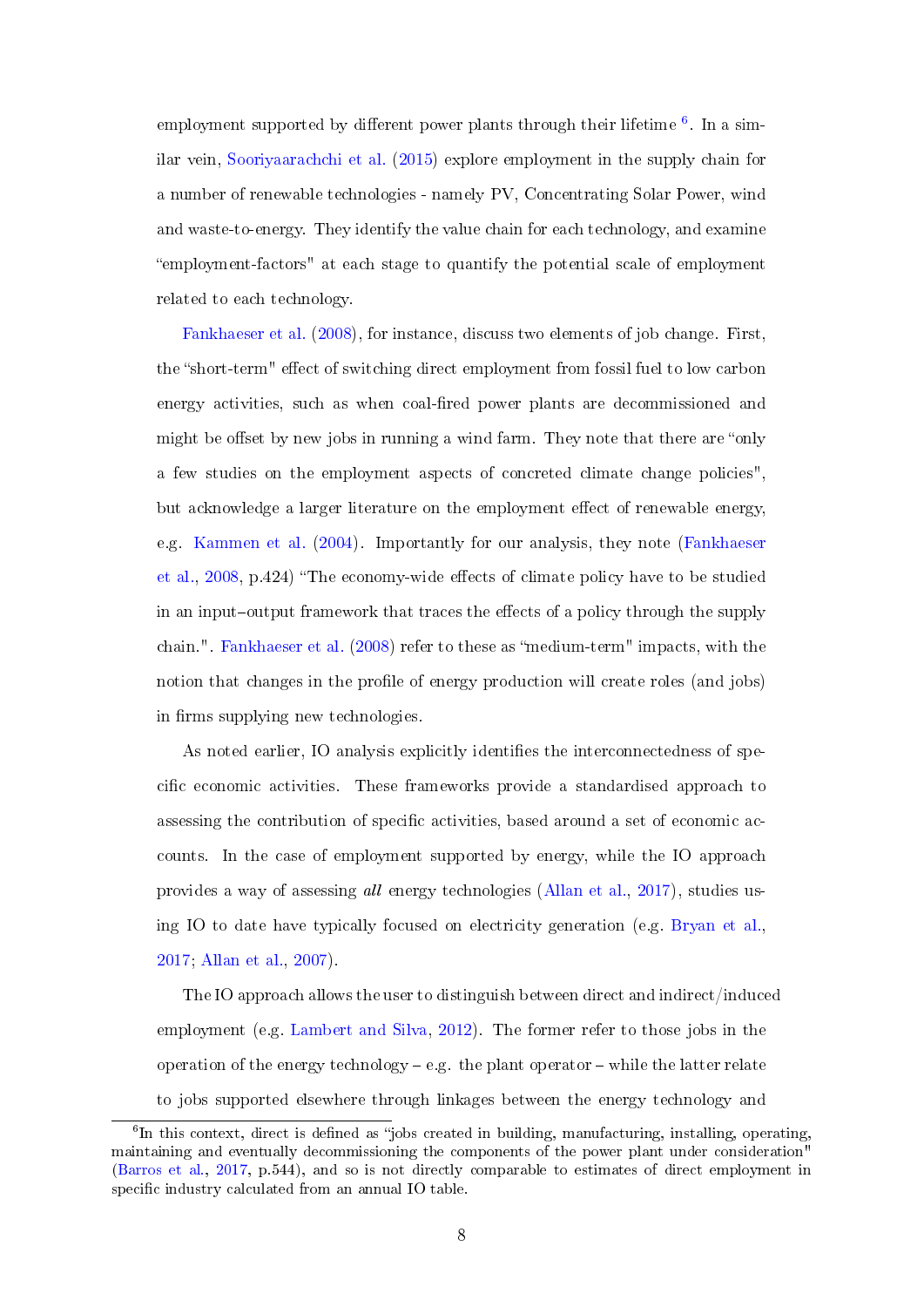firms in the rest of the economy  $-$  the worker producing parts, or the provider of monitoring services to the facility. [Bryan et al.](#page-38-6) [\(2017\)](#page-38-6) note that one major interest of policy around the low carbon energy transition concerns not only the amount of (however defined) jobs, but also the nature of these. They note that choices about energy mixes, "could lead to questions about the quality of jobs offered and training and skills needs, and whether green transitions related to electricity production are a means of a 'high road' or 'low road' green transition in terms of 'decent' jobs" [\(Bryan et al.,](#page-38-6) [2017,](#page-38-6) p.416). It is this precise issue that our use of IO methods to energy sectors, with a focus on skills and occupations permits, and we describe our approach and data in the following section.

### <span id="page-9-0"></span>3 Method and data

#### 3.1 Method

We undertake the Hypothetical Extraction Method (HEM) using IO tables for the UK to calculate the level of employment, plus the occupation and skill characteristics, which is supported by existing energy activities, as well as other important industrial sectors for comparability. The HEM approach uses the interconnectedness between sectors of the economy  $-$  as explicitly provided in a set of inter-industry economic accounts such as Input-Output tables [Miller and Blair](#page-40-7)  $(2009)$  – to quantify the economic importance of individual sectors, groups of sectors or regions, to supporting activity throughout the economy [\(Schultz,](#page-40-8) [1977;](#page-40-8) [Cella,](#page-38-0) [1984;](#page-38-0) [Dietzen](#page-39-8)[bacher et al.,](#page-39-8) [1993;](#page-39-8) [Temurshoev,](#page-41-6) [2010;](#page-41-6) [Wan et al.,](#page-42-1) [2013\)](#page-42-1) [7](#page-9-1) . We extend this with a matrices of sectoral occupation and qualification detail, to explore the consequences not simply on total employment but its characteristics.

HEM evaluates the extent which individual economic sectors are "key" to economic activity. Usually applied, HEM specifically refers to the extraction of all purchases and sales made by one sector, or a group of sectors, from and to other sectors in the economy. The "hypothetical" gross output of the economy after that

<span id="page-9-1"></span><sup>7</sup>See [Miller and Blair](#page-40-7) [\(2009\)](#page-40-7) and [Cai and Leung](#page-38-8) [\(2004\)](#page-38-8) for details of the variety of linkage measures which can be calculated from IO accounts.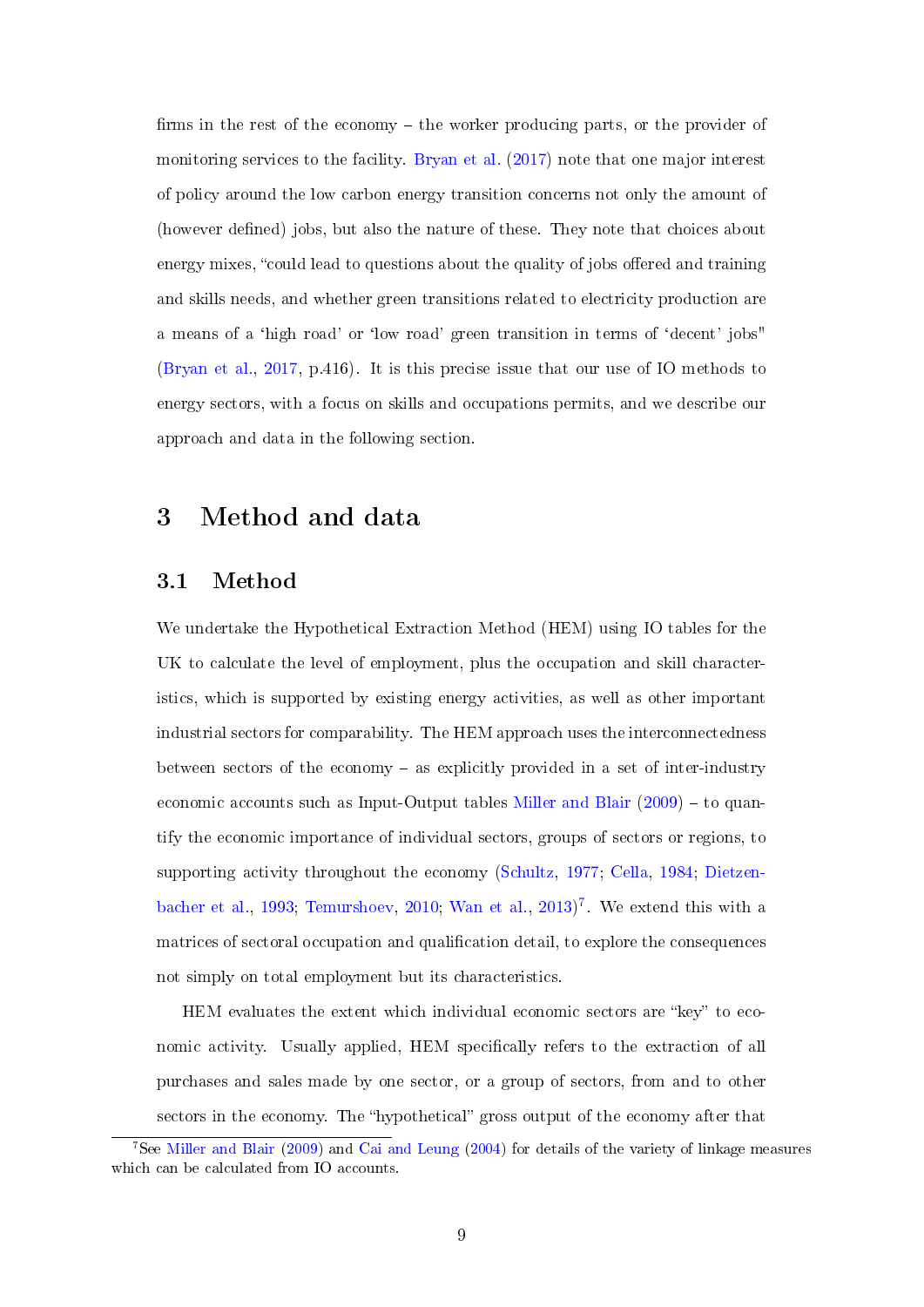sector(s) removal will be smaller than the initial economy due to the loss of the extracted sector, its purchases or sales to the non-extracted sectors, and the loss of forward and backward linkages, as captured in the IO table  $^8$  $^8$ . Simply put, for two sectors of otherwise identical economic characteristics, the sector which has "lower" connectedness to the economy  $-$  as measured through its backward linkages  $-$  would thus generate smaller knock-on effects from its extraction. It is assumed that the loss of inputs or sales to the extracted sector is not compensated by substitution from other (non-extracted) sectors [\(Wan et al.,](#page-42-1) [2013\)](#page-42-1).

The conventional IO approach begins with the economic system as a set of equations relating output X for sector i as the sum of sales to, in turn, itself  $(X_{ii})$ , to sector  $j\ (X_{ij})$  and to final demand  $f_i$ :

$$
X_i = X_{ii} + X_{ij} + f_i \tag{1}
$$

With  $N$  sectors, the output of all sectors can similarly be specified:

$$
x_1 = X_{11} + X_{12} + \dots + X_{1N} + f_1
$$
  
\n
$$
x_2 = X_{21} + X_{22} + \dots + X_{in} + f_2
$$
  
\n
$$
\vdots
$$
  
\n(2)

 $x_N = X_{N1} + X_{N2} + \ldots + X_{NN} + f_N$ 

The IO table provides the expenditure flows between sectors,  $X_{ij}$ , which is used to construct a square,  $A$ , matrix of "technical production coefficients" with elements  $a_{ij}$ , where:

$$
a_{ij} = X_{ij}/X_j \tag{3}
$$

We can then restate equation 2 above and rearranging, we get:

$$
(I - A)x = f \tag{4}
$$

<span id="page-10-0"></span> $8$ As [Dietzenbacher and Lahr](#page-39-9) [\(2013,](#page-39-9) p.345) put it, "To find the importance of a phenomenon that can be measured in terms of a transaction or set of transactions, one need to only remove those related transactions from the I-O table and/or model, re-run the model, and find the difference between the two sets of computations." while [Schultz](#page-40-8) [\(1977,](#page-40-8) p.85) notes hypothetical extraction is "a calculation of the impact of a hypothetical production shut-down in each sector to determine that sector's economic importance in inter sectoral flows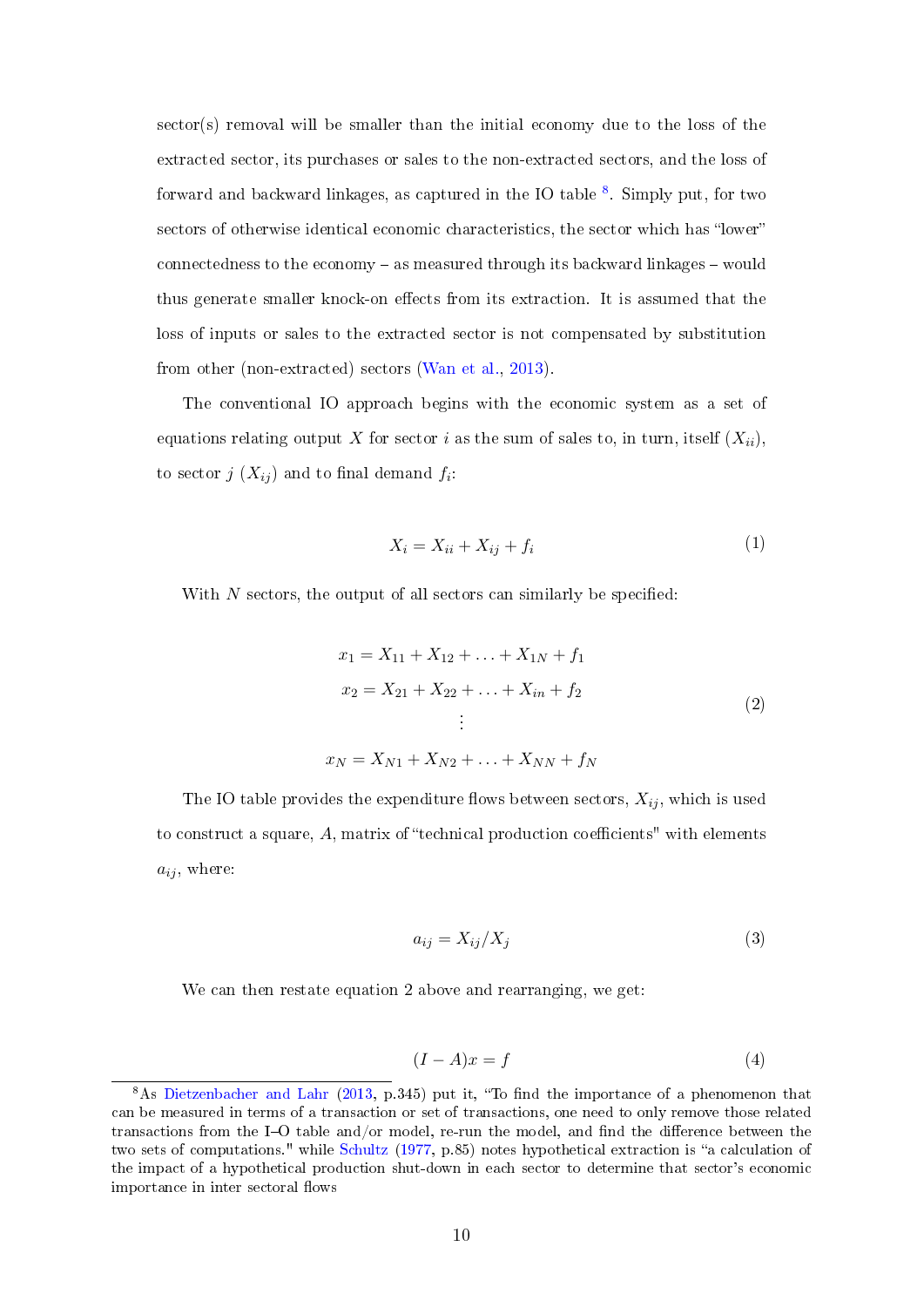where I is an  $N \times N$  identity matrix.

Restating in terms of gross output  $(X)$ , gross output is found by the product of the Leontief inverse matrix  $(L)$ ,  $(I - A)^{-1}$ , and the level of final demand. With a vector of sectoral employment-output coefficients,  $m$ , we can thus solve for the initial level of employment (e) as:

$$
e = m(I - A)^{-1}f\tag{5}
$$

Extraction of a sector(s) thus requires the calculation of a system with and without the extracted element. If we note the extracted and non-extracted sectors by r and nr respectively, the difference in the level of employment with  $(e^*)$  and without extraction  $e$  can be estimated as:

$$
\begin{bmatrix} e_{nr} - e_{nr}^* \\ e_r - e_r^* \end{bmatrix} = \begin{bmatrix} m_{nr} \\ m_r \end{bmatrix} \begin{bmatrix} (L_{nr,nr})^{-1} & (L_{nr,r})^{-1} \\ (L_{r,nr})^{-1} & (L_{r,r})^{-1} \end{bmatrix} \begin{bmatrix} f_{nr} \\ f_r \end{bmatrix} - \begin{bmatrix} m_{nr} \\ m_r \end{bmatrix} \begin{bmatrix} (L_{nr,nr})^{-1} & 0 \\ 0 & 0 \end{bmatrix} \begin{bmatrix} f_{nr} \\ 0 \end{bmatrix}
$$
(6)

As noted in [\(Dietzenbacher and Lahr,](#page-39-9) [2013,](#page-39-9) p.344), conventional HEM methods have focused on changes in economic output, which "is not a very useful measure for many reasons". Rather than economic output - and given the focus of this paper we are primarily concerned with the employment and in particular the impact on different skill- and occupation types.

With additional employment matrices showing occupations per unit output of industry and qualifications per unit output of industry, we can examine the impact of extraction of individual sectors on these measures, in addition to aggregate employment. Other studies have used the HEM approach to explore other variables in addition to output. [Guerra and Sancho](#page-39-10) [\(2010\)](#page-39-10) extends the HEM approach with a novel treatment of energy efficiency improvements in an IO setting to explore the economy-wide (including impacts on non-energy sectors) of the extraction of energy sectors, while [Ali](#page-38-9) [\(2015\)](#page-38-9) applied a number of linkage methods to an IO table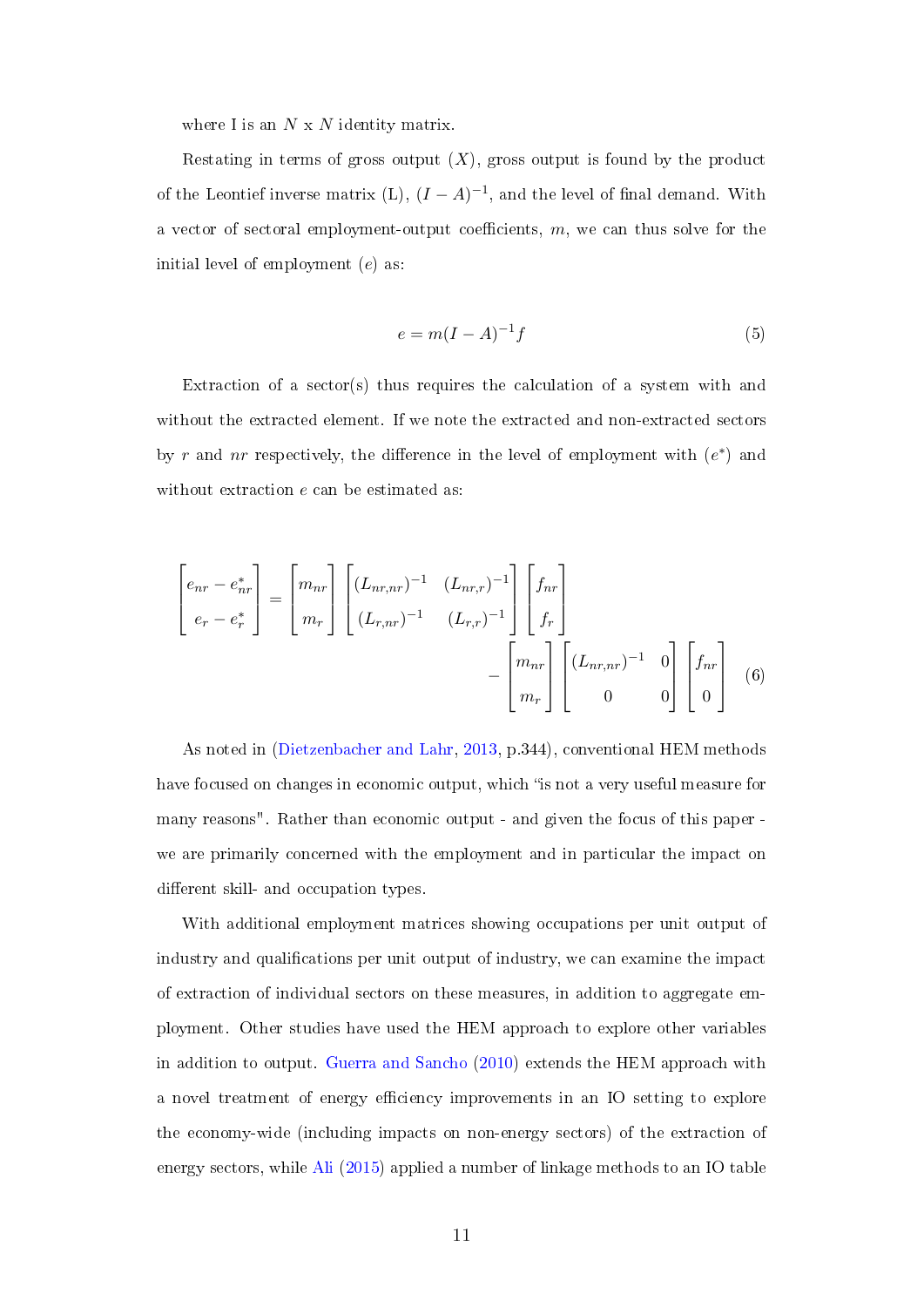extended with sectoral  $CO^2$  emissions to identify sectors and demands which are critical for emissions in Italy.

As we are interested in both employment and occupations and skills, our application is most similar to [Wan et al.](#page-42-1) [\(2013\)](#page-42-1) which analysed the occupation-industry impacts of extraction of all sectors in the Illinois economy. They show differences between the "direct" occupations lost from the loss (extraction) of each sector in turn, and the "indirect" occupations - termed "non-self-induced effects" which occur in other sectors due to links of the extracted sectors. They reveal which industries are particularly important for the 22 occupations of their analysis, and (for example) the critical role that the manufacturing sector plays in indirect effects on occupation types throughout the spectrum of job roles.

#### <span id="page-12-0"></span>3.2 Data

For our analysis we use an IO Table for the UK as compiled by [Ross](#page-40-0) [\(2017a\)](#page-40-0). The IO table is a symmetric Industry by Industry (IxI) IO table with 30 industries dened at the SIC07, for the year 2010. Table [1](#page-15-0) gives an overview of the sectors, abbreviations, and sector numbers. The IxI table presentation allows the interdependence of industries to be formally examined as each industry is shown as intermediate purchasers of their own and other industries' output.

The IxI table gives the destination of industry output, for example primary manufacturing products. The columns of the IxI Table show purchases made by industries and final demand from each UK industry's output arising from both principal production and intermediate demand. Conversely, the rows provide a breakdown of industry receipts by origin. The IO table thereby provides an internally consistent accounting framework. This data on industry linkages can be used in conventional multiplier analysis to estimate knock-on effects throughout the UK economy of a change in final demand.

Table [2](#page-16-0) summarises sector characteristics by income and expenditure components, and employment figures in terms of full-time equivalent (FTE) employment. All sectoral interactions, including private, public and voluntary sector production and consumption activities, are aggregated here into `Activities' for illustration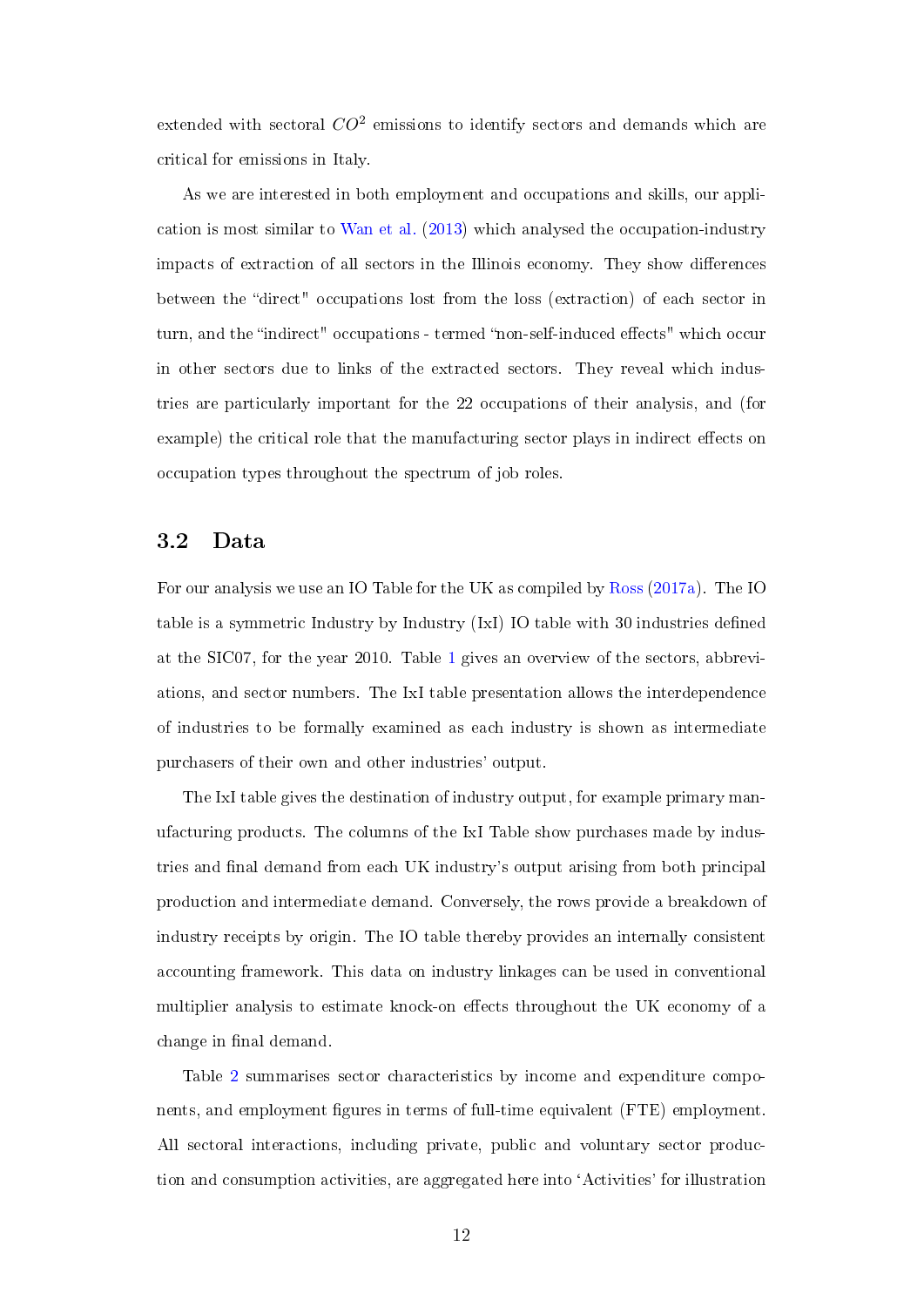purposes. This table is called to mind when analysing our results as these sectoral characteristics play a significant role in determining aggregate and also skill-specific labour market outcomes.

We outline some of the key characteristics of the sectors we directly extract – sectors  $2,3,4,5,12,13,14,16,23$ , and  $26$  – as they differ significantly in their income and expenditure characteristics.

The share of costs on domestic activities given in the first column varies between 26% and 67% across the key sectors we directly consider in our analysis. The higher this figures the greater the domestic consumption linkages to other production sectors. The ELE and GAS sectors are leading here with %67 and 57% respectively.

The RND sector has a relatively small share of costs on domestic activities with 37%, but has by far the highest share of labour costs - a reflection of the large share of highly skilled workers in that sector. Similarly, the EXT also has a relative small share of costs through activities, but has by far the largest proportion of OVA with 61%. Across the sectors we consider, the reliance on imported goods & services is proportionately the highest in the MOT sector with 23% of total expenditures.

A similarly diverse picture can be seen when considering incomes. The MIN and the MSS sectors receive 97% and 82% of their total incomes from domestic activities. The MIN, ELE and GAS sectors display strong domestic demand linkages with a large proportion of their incomes coming from both domestic activities and domestic households. In contrast, the MOT and the OMI sectors mainly serve export markets. The CON sector receives 52% of total incomes from providing investment goods. This is by far the largest capital share of output across all sector.

The IO table given by [Ross](#page-40-0) [\(2017a\)](#page-40-0), however, also provides internally consistent wage and employment differentials by worker type and industry. A detailed methodology on the skill-disaggregation is given in [Ross](#page-40-9) [\(2017b\)](#page-40-9).

The skill-disaggregated data distinguish different worker types in terms of their Standard Occupational Classification (SOC2010). The nine major occupation groups included in our analysis are: 1. Managers, directors and senior officials, 2. Professional occupations, 3. Associate professional and technical occupations, 4. Administrative and secretarial occupations, 5. Skilled trades occupations, 6. Caring,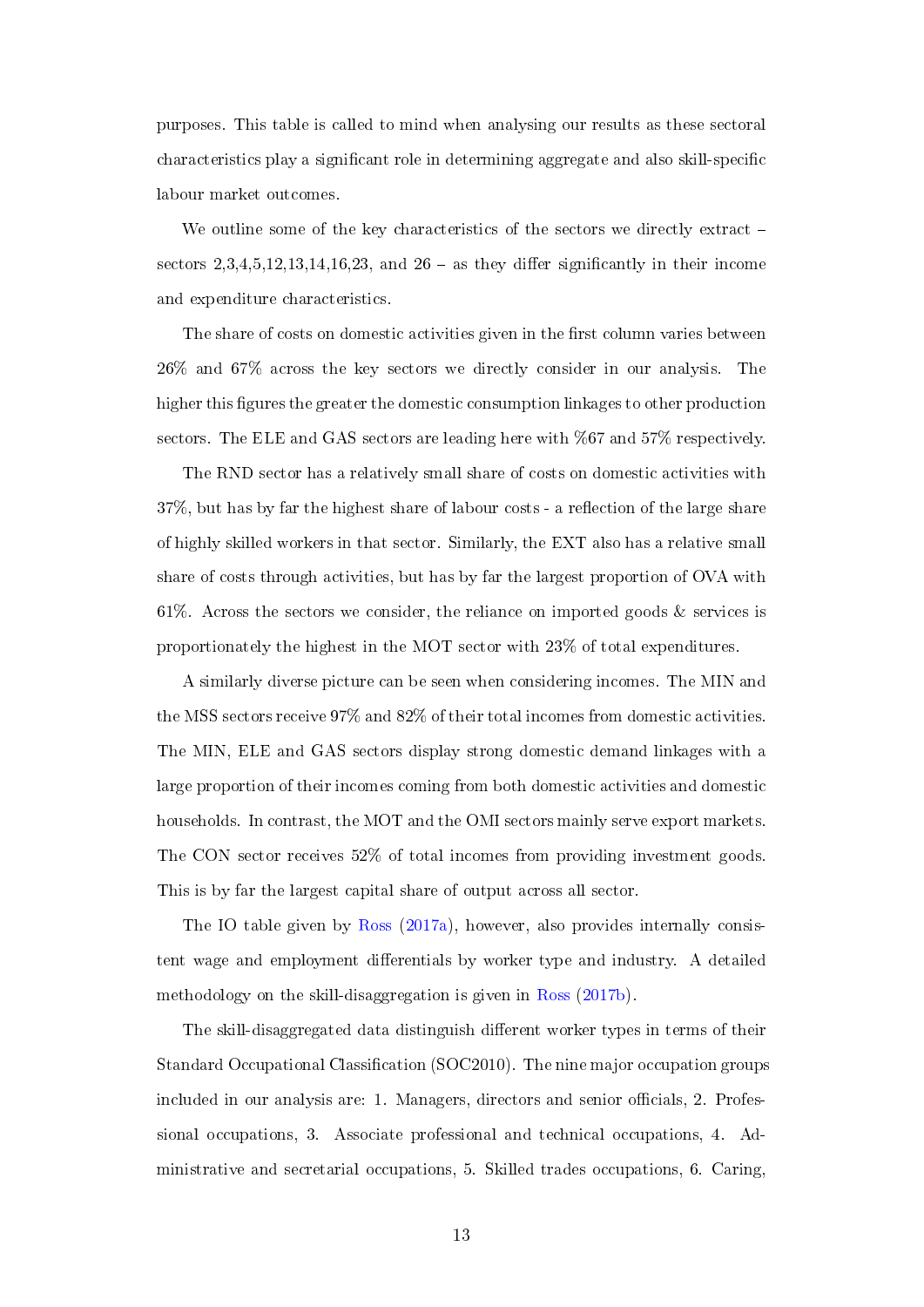leisure and other service occupations, 7. Sales and customer service occupations, 8. Process, plant and machine operatives, and 9. Elementary occupations.

To provide an additional skill dimension to our analysis we also briefly touch upon the sectoral skill composition where workers are distinguished by their highest qualification attained ranging across 50 educational attainment categories from: higher degree, different NVQ levels, to entry level qualifications (as defined by the Labour Force Survey).

We do not describe the skills data in this section any further, as these are described in detail in the results section where we show the 'direct' employment effects across sectors - essentially the sectoral skill characteristics as given in the IO Table.

### <span id="page-14-0"></span>4 Results

We report our results in four main sections. First we focus on supported employment on the aggregate level. We then discuss supported employment at sector level, individual occupation, and last we consider briefly supported employment by individual education qualification.

#### 4.1 Supported employment: Aggregate level

Table [3](#page-17-0) gives the number of FTE employment jobs supported by the extracted sectors, broken down by "direct", "direct plus indirect", and the "direct, indirect plus induced" employment effects. The 'direct' FTE employment figures give the employment in that sector (as also detailed in Table [2\)](#page-16-0). For example, the direct employment supported by EXT is 11,281 jobs.

All products are made using  $-$  to differing degrees  $-$  intermediate inputs from other sectors of the economy, with that production requiring the employment of workers in sectors producing these goods. Additionally, sectors will sell their outputs to households, and so be negatively impacted by reductions in household income. The scale of the employment impacts of these two effects are captured in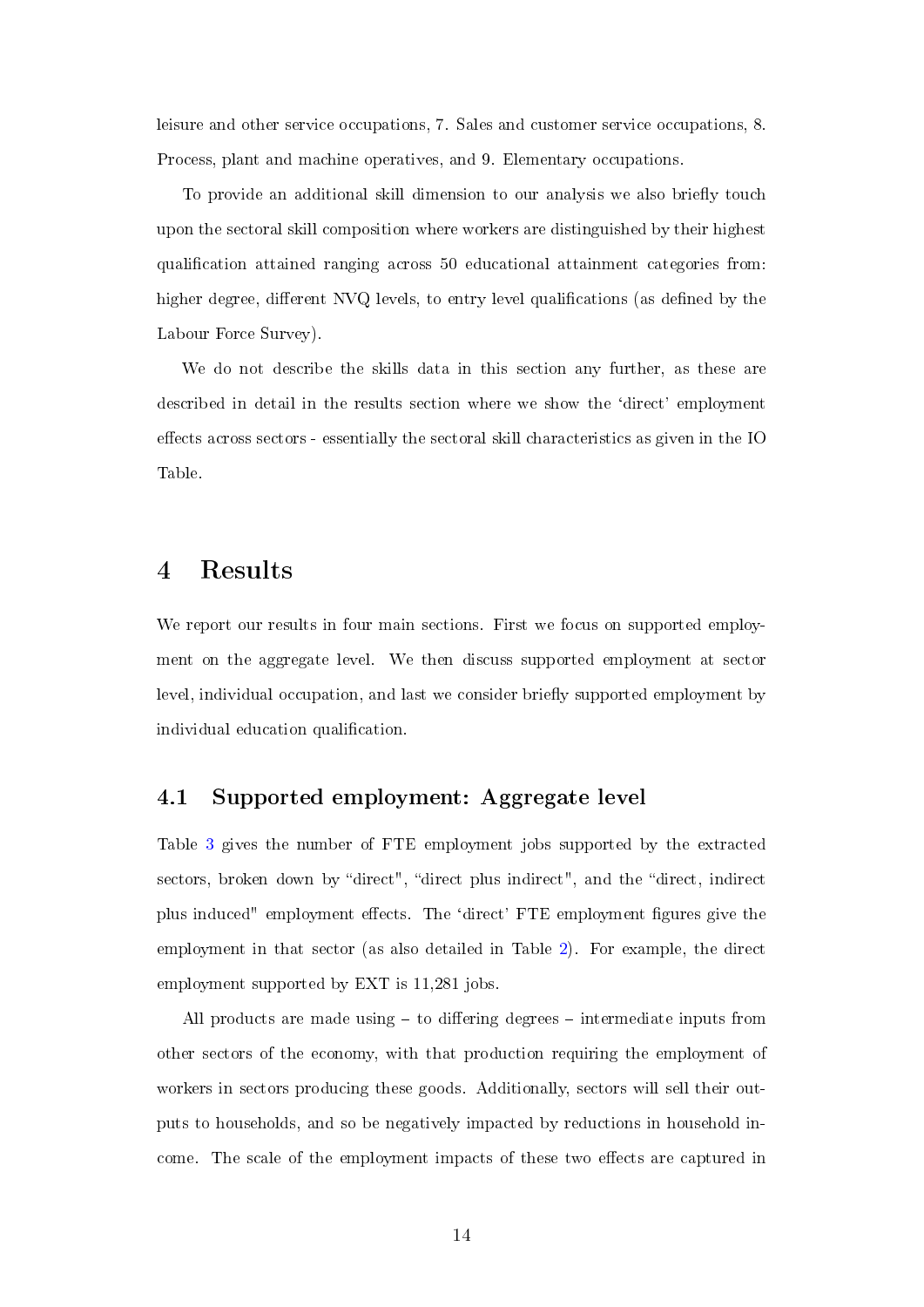<span id="page-15-0"></span>

| 1. AGR  | Agriculture, forestry and fishing                                                        |
|---------|------------------------------------------------------------------------------------------|
| 2. MIN  | Mining Of Coal And Lignite                                                               |
| 3. EXT  | Extraction Of Crude Petroleum And Natural Gas & Mining Of Metal Ores                     |
| 4. OMI  | Other Mining And Quarrying                                                               |
| 5. MSS  | Mining Support Service Activities                                                        |
| 6. FAD  | Food & Drink (and Tobacco)                                                               |
| 7. TEX  | Textile, Leather, Wood, Paper, Printing                                                  |
| 8. COK  | Coke and refined petroleum products                                                      |
| 9. CHE  | Chemicals & Pharmaceuticals                                                              |
| 10. RUB | Rubber, Cement, Glass, Metals                                                            |
| 11. MEL | Electrical, Mechanical, and other Manufacturing (incl Repair)                            |
| 12. MOT | Manufacture Of Motor Vehicles, Trailers And Semi-Trailers                                |
| 13. ELE | Electric power generation, transmission and distribution                                 |
| 14. GAS | Manufacture of gas; distribution of gaseous fuels through mains; steam and aircon supply |
| 15. WTR | Water, sewerage and Waste                                                                |
| 16. CON | Construction                                                                             |
| 17. WHO | Wholesale and Retail Trade                                                               |
| 18. TRW | Water transport                                                                          |
| 19. TRA | Air transport                                                                            |
| 20. TRL | Land transportation and Storage                                                          |
| 21. ACC | Accommodation and Food Service Activities                                                |
| 22. ICT | Information and Communication                                                            |
| 23. FIN | Financial Service Activities, Except Insurance And Pension Funding                       |
| 24. INS | Insurance & Pensions & Service auxiliary $+$ Real Estate Activities                      |
| 25. PRO | Professional, Scientific and Technical Activities                                        |
| 26. RND | Scientific Research And Development                                                      |
| 27. ADM | Administrative and Support Service Activities                                            |
| 28. PUB | Public Administration And Defence; Compulsory Social Security                            |
| 29. EDU | Education, Health & Care                                                                 |
| 30. OTR | Other Service Activities (incl Households) + Arts, Entertainment and Recreation          |

#### Table 1: Sectors, codes, and abbreviations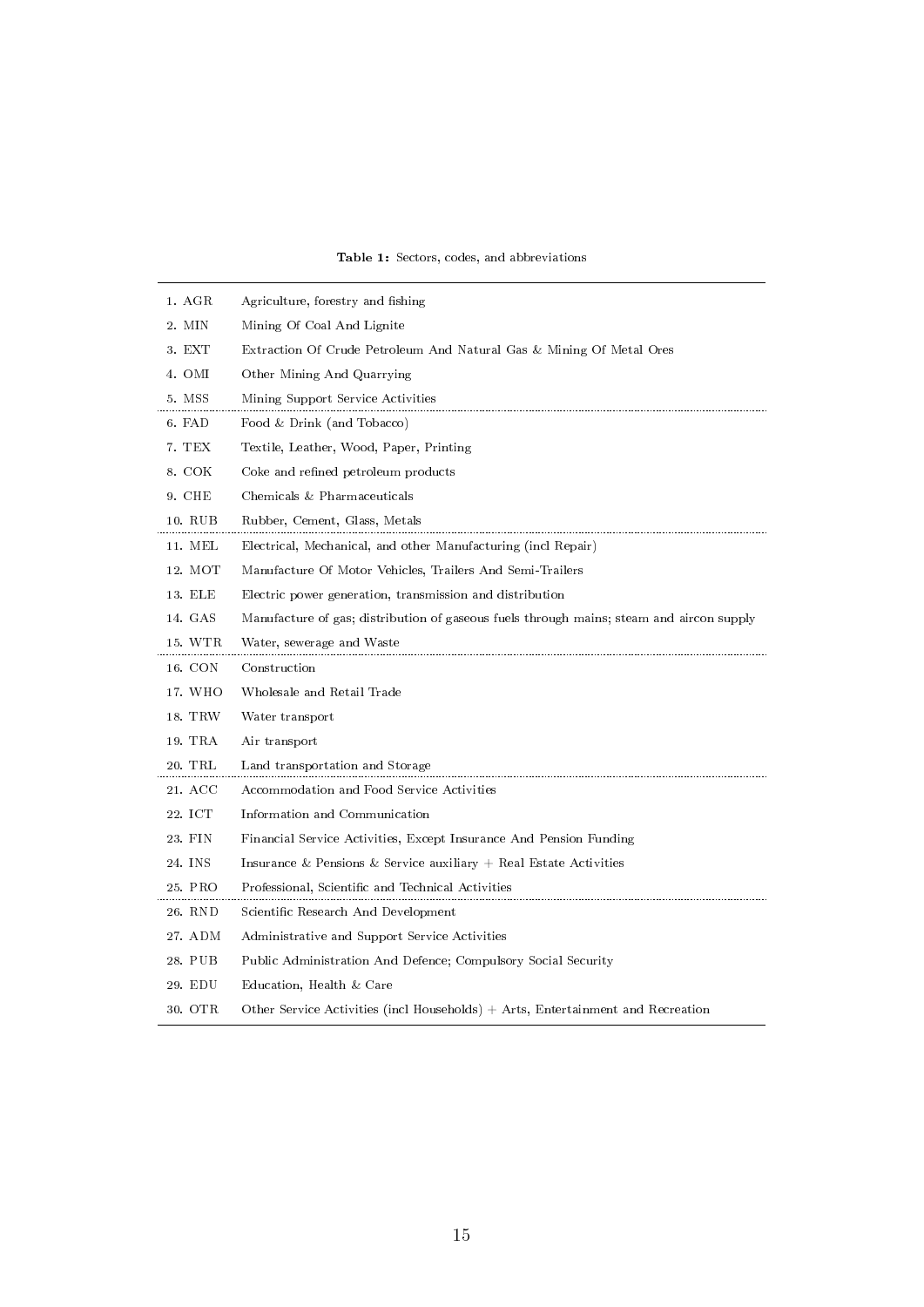|                    | % share of costs |                |                  |                       |                         | % share of incomes |                |                      |                   |                     |                  |                |
|--------------------|------------------|----------------|------------------|-----------------------|-------------------------|--------------------|----------------|----------------------|-------------------|---------------------|------------------|----------------|
|                    | Activities       | Labour         | <b>OVA</b>       | Taxes on expenditures | ROW Imports             | Activities         | Households     | Government           | Capital formation | <b>Stock</b>        | ROW exports      | FTE Employment |
| 1. AGR             | 47               | 17             | 31               | - 9                   | 14                      | 54                 | 32             |                      | $\overline{4}$    | $\bf{0}$            | 10               | 116,743        |
| 2. MIN             | 47               | $2\sqrt{8}$    | $\overline{7}$   | 5                     | 13                      | 97                 | 30             |                      | 0                 | $-36$               | 8                | 5,911          |
| 3. EXT             | 26               | $\overline{7}$ | 61               | 1                     | 5                       | 46                 | $\overline{4}$ |                      | $\mathbf{1}$      | $-1$                | 49               | 11,281         |
| 4. OMI             | 30               | 29             | 18               | 3                     | 19                      | 25                 | 8              | $\sqrt{2}$           | $\mathbf{1}$      | 0                   | 63               | 17,895         |
| 5. MSS             | 36               | 6              | 54               | 1                     | 3                       | 82                 | 6              |                      | 1                 | 0                   | 12               | 20,341         |
| 6. FAD             | 57               | 22             | 6                | 1                     | 14                      | 50                 | 33             | $\mathbf{1}$         | 0                 | $\mathbf{1}$        | 16               | 373,856        |
| 7. TEX             | 36               | 28             | $10\,$           | 1                     | 24                      | 64                 | 14             | 1                    | 3                 | 0                   | 17               | 357,701        |
| 8. COK             | $2\sqrt{1}$      | 10             | 3                | 5                     | 62                      | 34                 | 25             | 0                    | 0                 | $-0$                | 41               | 9,903          |
| 9. CHE             | 38               | 14             | 7                | $\boldsymbol{2}$      | 38                      | 35                 | $\overline{4}$ | 0                    | $\mathbf{1}$      | $-0$                | 60               | 99,967         |
| 10. RUB            | 34               | 22             | 15               | $\overline{2}$        | 27                      | 50                 | $\,2$          | 0                    | $\mathbf{1}$      | 1                   | 47               | 320,469        |
| $11.~\mathrm{MEL}$ | 42               | 30             | 8                | $\mathbf{1}$          | 19                      | 45                 | $\bf 5$        | $\bf{0}$             | 9                 | $\mathbf{1}$        | 39               | 1,051,995      |
| 12. MOT            | 53               | 18             | 5                | 1                     | 23                      | 24                 | 13             | 0                    | $\boldsymbol{2}$  | 1                   | 60               | 127,349        |
| 13. ELE            | 67               | 6              | 11               | $\boldsymbol{2}$      | 14                      | 67                 | 30             | $\mathbf{1}$         | 1                 | 0                   | $\,2$            | 66,949         |
| 14. GAS            | $57\,$           | $10\,$         | 12               | 3                     | 18                      | 56                 | 44             |                      | 0                 | 0                   | $\boldsymbol{0}$ | 42,730         |
| 15. WTR            | 42               | 21             | 26               | 6                     | $\bf 5$                 | 35                 | $3\,5$         | 15                   | 1                 | $-0$                | 13               | 181,602        |
| 16. CON            | 49               | 22             | 19               | $\sqrt{3}$            | 7                       | 47                 | $\,1\,$        | $\boldsymbol{0}$     | 52                | $-1$                | $\mathbf 1$      | 1,593,474      |
| 17. WHO            | 39               | 35             | 15               | $\overline{4}$        | 7                       | 24                 | 57             | $\mathbf 1$          | 3                 | $-0$                | 16               | 3,704,615      |
| 18. TRW            | 55               | 24             | $\overline{4}$   | 1                     | 15                      | 22                 | $3\,2$         | 1                    | 1                 | 0                   | 44               | 15,212         |
| 19. TRA            | 38               | 22             | 12               | 5                     | 22                      | $\sqrt{2}$         | $72\,$         | $\boldsymbol{0}$     | 0                 | 0                   | 26               | 62,239         |
| 20. TRL            | 44               | 36             | $\boldsymbol{9}$ | 3                     | 7                       | 70                 | $2\sqrt{2}$    | 1                    | 1                 | $-0$                | 6                | 975,157        |
| 21. ACC            | 35               | 32             | 12               | 8                     | 13                      | 13                 | 72             | $\mathbf{1}$         | $\boldsymbol{2}$  | $-0$                | 12               | 1,347,877      |
| 22. ICT            | 32               | $3\sqrt{3}$    | 21               | $\,1$                 | $12\,$                  | 46                 | $\sqrt{27}$    | $\,2$                | $13\,$            | $\boldsymbol{0}$    | $12\,$           | 1,035,675      |
| 23. FIN            | $3\sqrt{1}$      | $2\,7$         | $3\,0$           | $\,4$                 | $\overline{\mathbf{7}}$ | $60\,$             | $\sqrt{22}$    | $\ddot{\phantom{1}}$ |                   | $\boldsymbol{0}$    | $18\,$           | 326,098        |
| 24. INS            | 37               | 11             | 47               | $\,2$                 | $\sqrt{3}$              | 16                 | 68             | $\boldsymbol{0}$     | $\sqrt{3}$        | $-0$                | $12\,$           | 804,054        |
| 25. PRO            | 35               | $3\,6$         | $\bf{22}$        | 1                     | 5                       | 76                 | $\bf 5$        | $\mathbf{1}$         | 6                 | 0                   | $12\,$           | 1,513,188      |
| 26. RND            | $37\,$           | $5\,9$         | $-0$             | $-11$                 | $16\,$                  | 39                 | $\,$ 8 $\,$    | $\,1\,$              | $\,1$             | $\,1$               | $5\,1$           | 101,019        |
| 27. ADM            | $36\,$           | $3\sqrt{3}$    | $20\,$           | $\,2$                 | $\boldsymbol{9}$        | 62                 | $13\,$         | $\,1\,$              | $\,2$             | $\boldsymbol{0}$    | $\sqrt{2}2$      | 2,187,422      |
| 28. PUB            | $3\sqrt{1}$      | 42             | $\overline{7}$   | $\,6\,$               | 14                      | $\boldsymbol{9}$   | $\sqrt{3}$     | 85                   | $\,2$             | $\bar{\phantom{a}}$ | $\,1$            | 1,831,211      |
| 29. EDU            | $\bf 29$         | 52             | $\,6$            | $\overline{4}$        | $10\,$                  | 19                 | 19             | 61                   | 0                 | $-0$                | $\mathbf{1}$     | 5,460,386      |
| 30. OTR            | 29               | 37             | $\bf{22}$        | 5                     | $\,7$                   | $32\,$             | 46             | 5                    | $\,6\,$           | $\boldsymbol{0}$    | 11               | 1,168,254      |

<span id="page-16-0"></span>Table 2: Sector characteristics by key income and expenditure components from UK Industry by Industry Table for 2010

Adapted from [Ross](#page-40-0) [\(2017a\)](#page-40-0)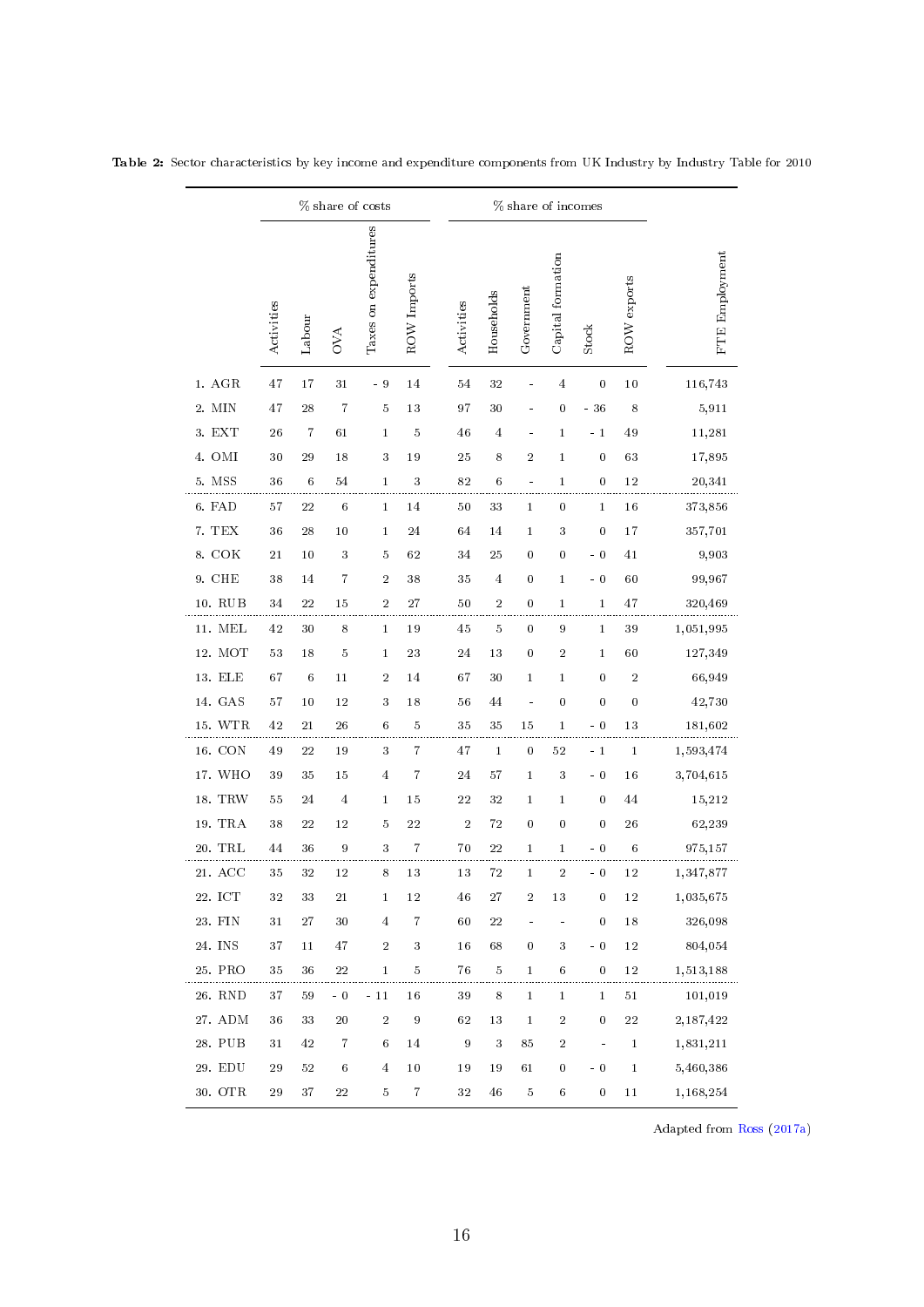<span id="page-17-0"></span>

|                       | Direct    | Direct,<br>plus indirect | Direct,<br>indirect,<br>plus induced |       |       |
|-----------------------|-----------|--------------------------|--------------------------------------|-------|-------|
|                       | (A)       | (B)                      | (C)                                  | (A/B) | (B/C) |
| S <sub>2</sub> . MIN  | 5,911     | 10,355                   | 19,625                               | 1.75  | 3.32  |
| S3. EXT               | 11,281    | 118,614                  | 248,188                              | 10.51 | 22.00 |
| S <sub>4</sub> . OMI  | 17,895    | 33,868                   | 75,984                               | 1.89  | 4.25  |
| S5. MSS               | 20,341    | 38,013                   | 57,452                               | 1.87  | 2.82  |
| S <sub>12</sub> MOT   | 127,349   | 337,505                  | 649,258                              | 2.65  | 5.10  |
| S13. ELE              | 66,949    | 273,717                  | 524,196                              | 4.09  | 7.83  |
| S <sub>14</sub> . GAS | 42,730    | 113,448                  | 219,621                              | 2.65  | 5.14  |
| S <sub>16</sub> . CON | 1,593,474 | 2,419,774                | 3,843,896                            | 1.52  | 2.41  |
| S <sub>23</sub> . FIN | 326,098   | 1,083,441                | 2,260,994                            | 3.32  | 6.93  |
| S26. RND              | 101,019   | 157,009                  | 301,603                              | 1.55  | 2.99  |

Table 3: Direct, indirect, and induced full-time equivalent employment

the "indirect" and "induced" effects, respectively. The "indirect" employment figures detail the total employment which is supported by the output of the specified sector i.e. employment in other sectors which are in the supply chain of the sector, to which the row relates. Taking the example of the MIN sector, the indirect employment of 4,444 (10,355 minus 5,911) supported by that sector is almost 75% of direct employment in that sector.

In addition to supply chain links for intermediate inputs, production of the output of any sector requires the payment of income to workers employed in that sector and in the sectors where indirect employment is supported. Receiving income, households then, in turn, purchase goods and services across the economy as a whole. The extracted sector, therefore see not only income fall across the sector, but also those sectors where outputs were previously produced for consumption in the extracted sector, and in sectors where household income was previously spent. This has a knock-on effect reducing demand in the economy and employment. The employment supported by incomes is termed "induced" employment. The direct, indirect, plus induced of the MIN sector is just above three times larger (19,625 vs 5,911) than the direct employment of that sector.

The ratios between the direct FTE employment to the direct plus indirect, and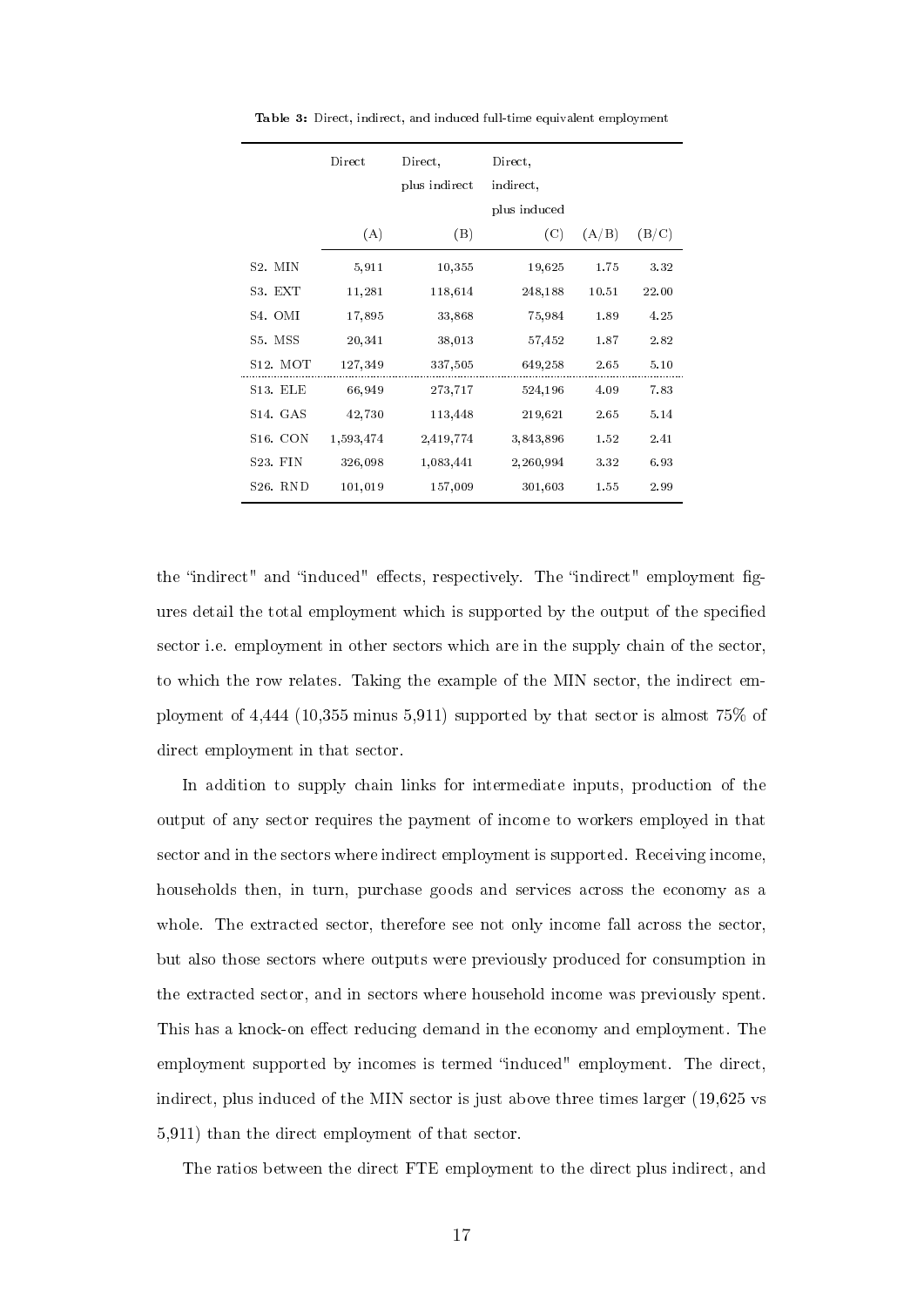the direct to the direct, indirect and induced FTE employment are identified in the fourth and final column of Table [3](#page-17-0) respectively. Recall that when each sector (given by the row in Table  $3$ ) is extracted, the economy is smaller  $-$  and employment lower - due to the removal of the purchases and sales made by these sectors, and (in the induced effect) the purchases made by the incomes supported by each sector. For these selected sectors, we can see that these ratios for the direct to the direct and indirect are generally around 2. We see higher ratios for the ELE sector (4) and the EXT sector (11). This demonstrates the strong connections of the EXT sector with the rest of the UK economy<sup>[9](#page-18-0)</sup>. We will return to the reasons for this major connectedness when we note the sectoral pattern of impacts. Including the induced effect, we see (in the third and final columns of Table  $3$ ) that each sector sees all figures increase, as we would expect as the incomes and spending previously supported by these sector is now removed from the economy as well. We again see the major number of jobs supported by our three energy sectors – ELE, EXT and  $GAS$  – which roughly double when the induced effects are included.

#### 4.2 Supported employment: Sectoral level

We illustrated above that in aggregate the energy sectors  $-$  EXT, ELE and GAS support many more times their direct employment across the rest of the UK economy. We now turn to the sectoral incidences of these effects, which help to understand the scale of each of the sectors' aggregate effects.

IO analysis assumes that all sectoral variables respond linearly with changes in sectoral output, therefore we can analyse changes in the latter to show the change in employment, by sector. Figure [1](#page-20-0) detail the percentage difference between the actual Gross Output (from the IO table) and the estimated Gross Output (post extraction), at individual sector level, so that the extracted sector is given as -100%. In order to show this graphically, the extracted sectors are set to zero (instead of -100), and highlighted accordingly. Appendices A & B give a detailed set of results.

We can identify a number of interesting features from the results shown in Figure

<span id="page-18-0"></span> $9$ We will see that these aggregate numbers are explained when we consider the sectors indirectly connected to the extracted sectors.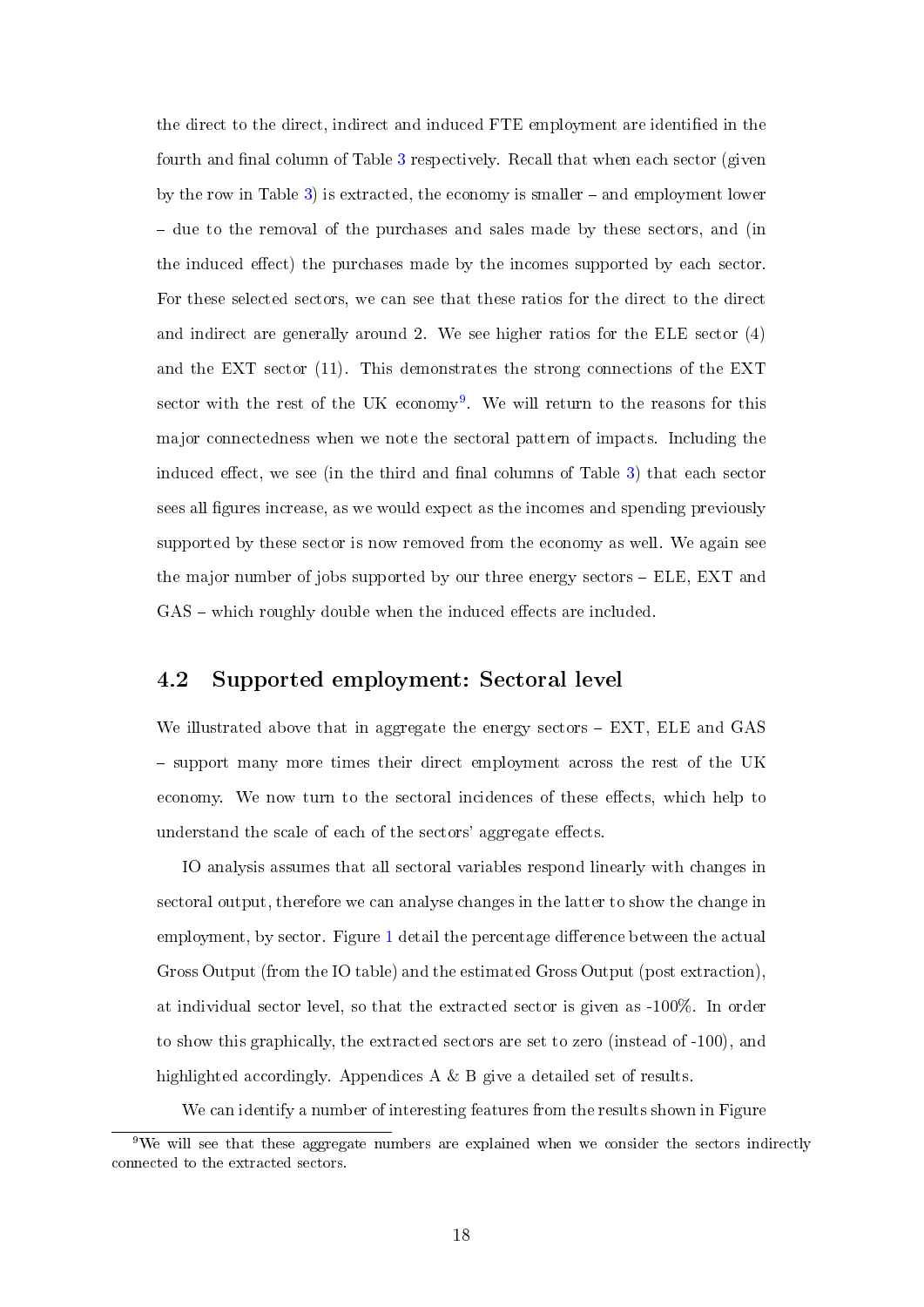[1.](#page-20-0) First, noting the different values on the y-axis, we can see that the extraction of some sectors have major impacts on a small number of other industries, whereas for others, the incidence of economic impacts are more evenly spread. For instance, considering the OMI sector (sector 4) we see that when taking the induced effect into account, the change in output of each sector apart from the extracted sector  $\sim$  is between -0.1% and -0.8%. Similar small and evenly distributed effects are seen for the extraction of the MIN sector.

Second, we can see cases where the losses in output following its extraction are spread across a large number of sectors. However, there are signicant reductions in some sectors more than others. For instance, the MOT, CON and FIN sectors fall into this category. A final category of sectors  $-$  including the three energy sectors  $(EXT, ELE and GAS)$  – impact upon a small number of sectors with large reductions. The extraction of the ELE sector  $-67\%$  of its costs from intermediates as given in Table  $2$  – impacts principally on output of three sectors, MIN, EXT, MSS and GAS, which fall by 83.83%, 28.89%, 23.20% and 23.89%. We posit that the links to the MIN and GAS sectors are principally for the fuel inputs to fossilfuel electricity generation technologies. From Figure [1](#page-20-0) panel b) we can see that EXT is principally connected to the MSS sector, demonstrated by the reduction of almost  $80\%$  in the output of this sector when EXT is removed. In effect, therefore, removing the EXT sector causes the output of the MSS sector to contract by almost four-fths. Thus, through the multiplier process, the extraction of the EXT sector will impact upon not only its direct employment, but also in those sectors indirectly connected, including MSS.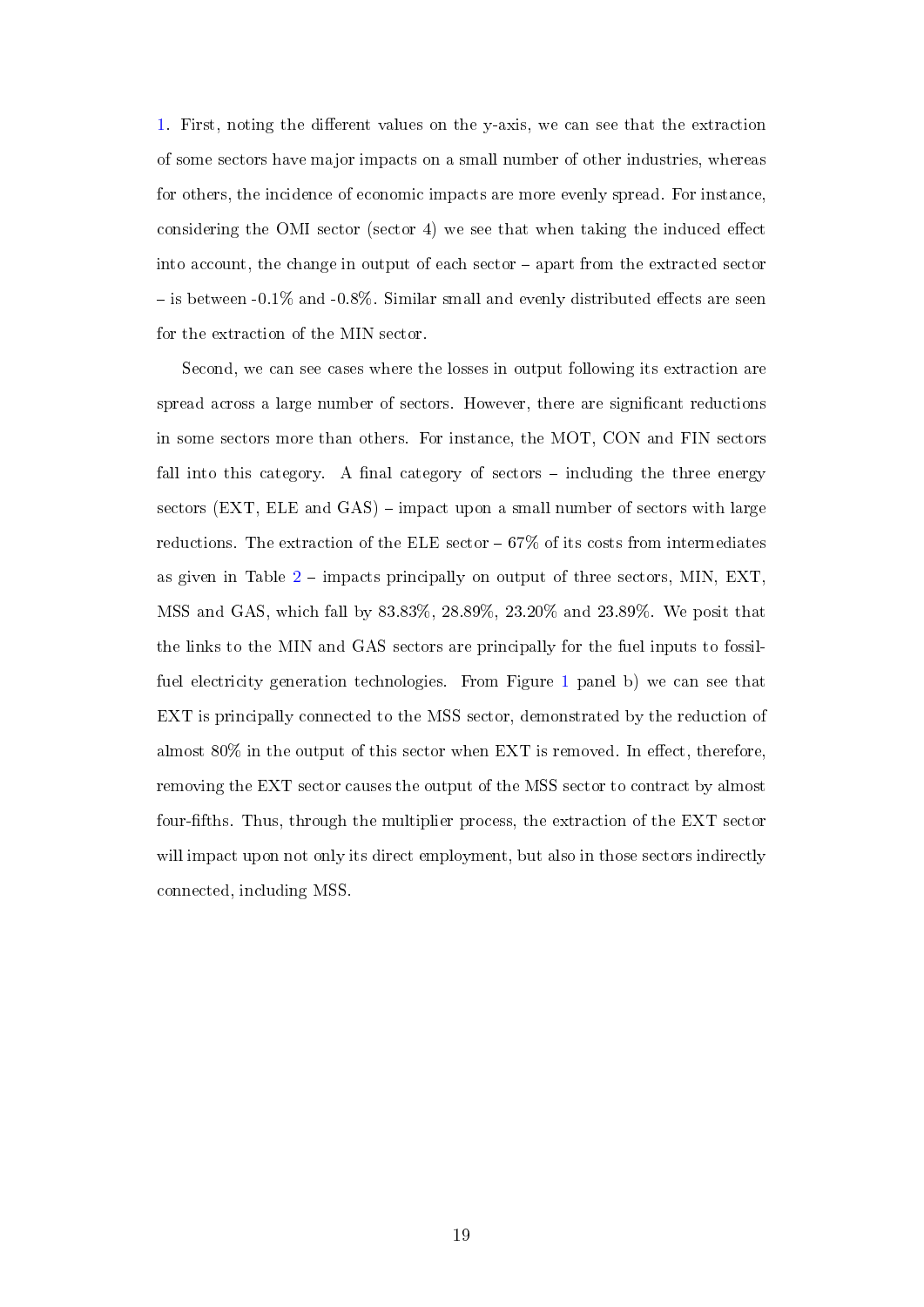#### Figure 1: Change in output at sectoral level with extraction of individual sectors

<span id="page-20-0"></span>

a) S2. MIN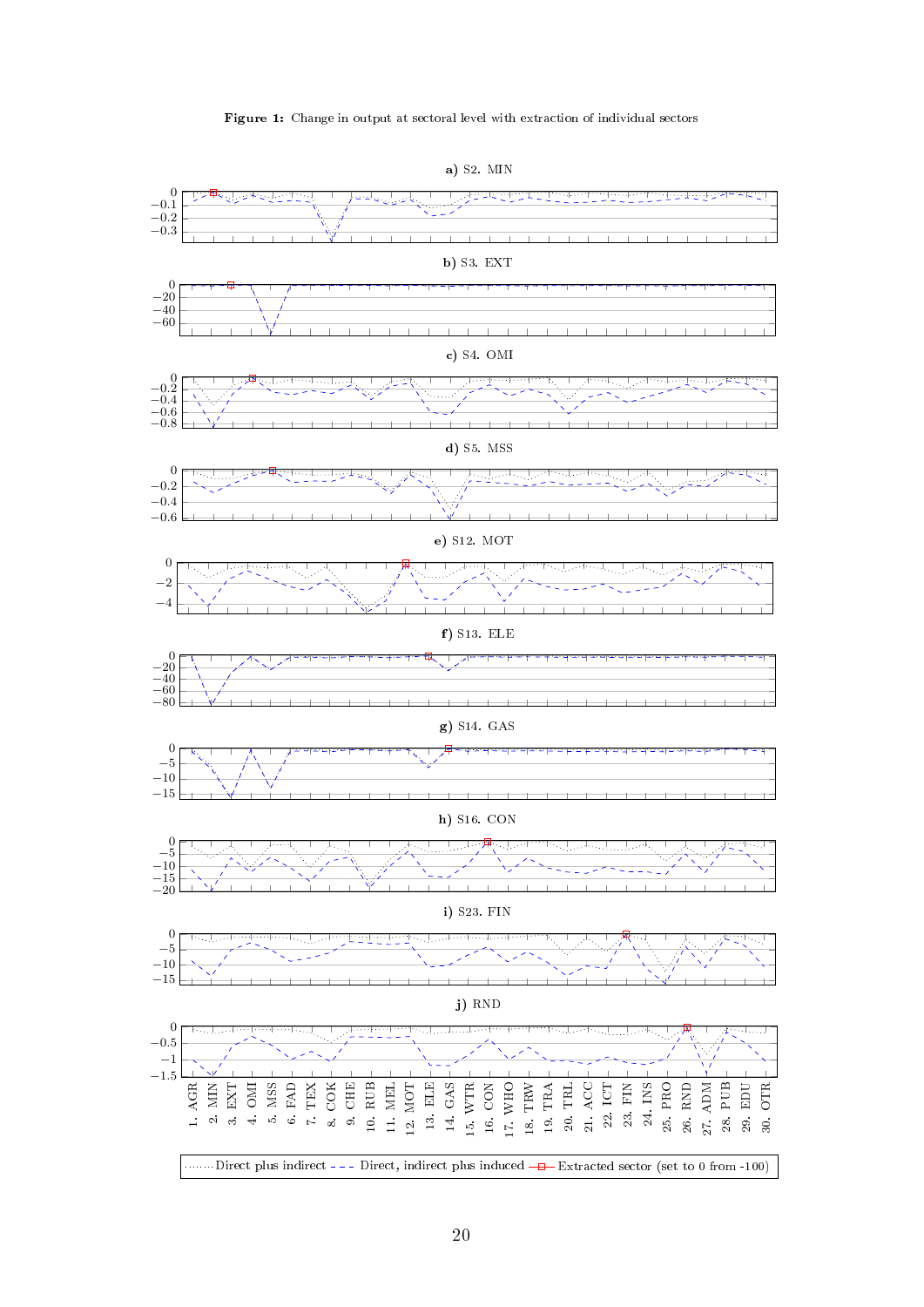#### 4.3 Supported employment: Occupations

Using our detailed database we can also examine the skills composition within the supply chains for the each sector. We are primarily interested in the distribution of the employment supported by each sector across occupation types and educational qualifications held by FTE employees. Here we focus on nine occupation types while in Section  $4.4$  we show the results across educational qualifications. We show our occupation results initially for one sector (EXT) in Figure [2](#page-22-0) before repeating the analysis in Figures [3](#page-24-0) and [4](#page-25-0) for the extracted other sectors.

First, Figure [2a](#page-22-0) gives the proportion of each occupation of total direct employment relative to overall UK employment as a whole. For example, in the EXT sector the proportion of people employed in Manager & Senior occupations is 8% greater in that sector as compared to the UK.

First, Figure [2b](#page-22-0) gives a running total, summing up the shares of total supported employment, i.e, that which is lost by the extraction of the sector, in total direct (i.e. the sector itself) and direct  $+$  indirect, and direct  $+$  indirect plus induced employment. For example, the graph shows that around 50% of total direct employment is covered by the first two occupation types - Managers  $\&$  senior, and Professional occupations. Similarly, around 90% of total direct employment is covered by the first five occupations including Skilled Trade occupations (occupation category  $5$ ).

We can identify several key results from Figure [2a](#page-22-0). First, note and can quantify precisely  $-$  from the "direct" information  $-$  that employment in the sector is more intensive in four occupations than the UK economy on average; both in Managers and Senior" and "Professional" roles, as might be expected, but also in "Skilled Trades" and "Process, Plant and Machinery" positions. This detail of the multimodal distribution of occupation types within one sector of the economy is an important insight to bring to the discussion of `skill intensity' of sectors.

Second, looking at Figure [2b](#page-22-0) we can see that capturing the indirect effect of occupations types serves to move the profile of the line to the right. This reflect that the occupation types supported outside the EXT sector are less heavily skewed to higher occupation types. Additionally, adding in those jobs supported through the induced channel, we see the line continue its move towards the 45 degree line.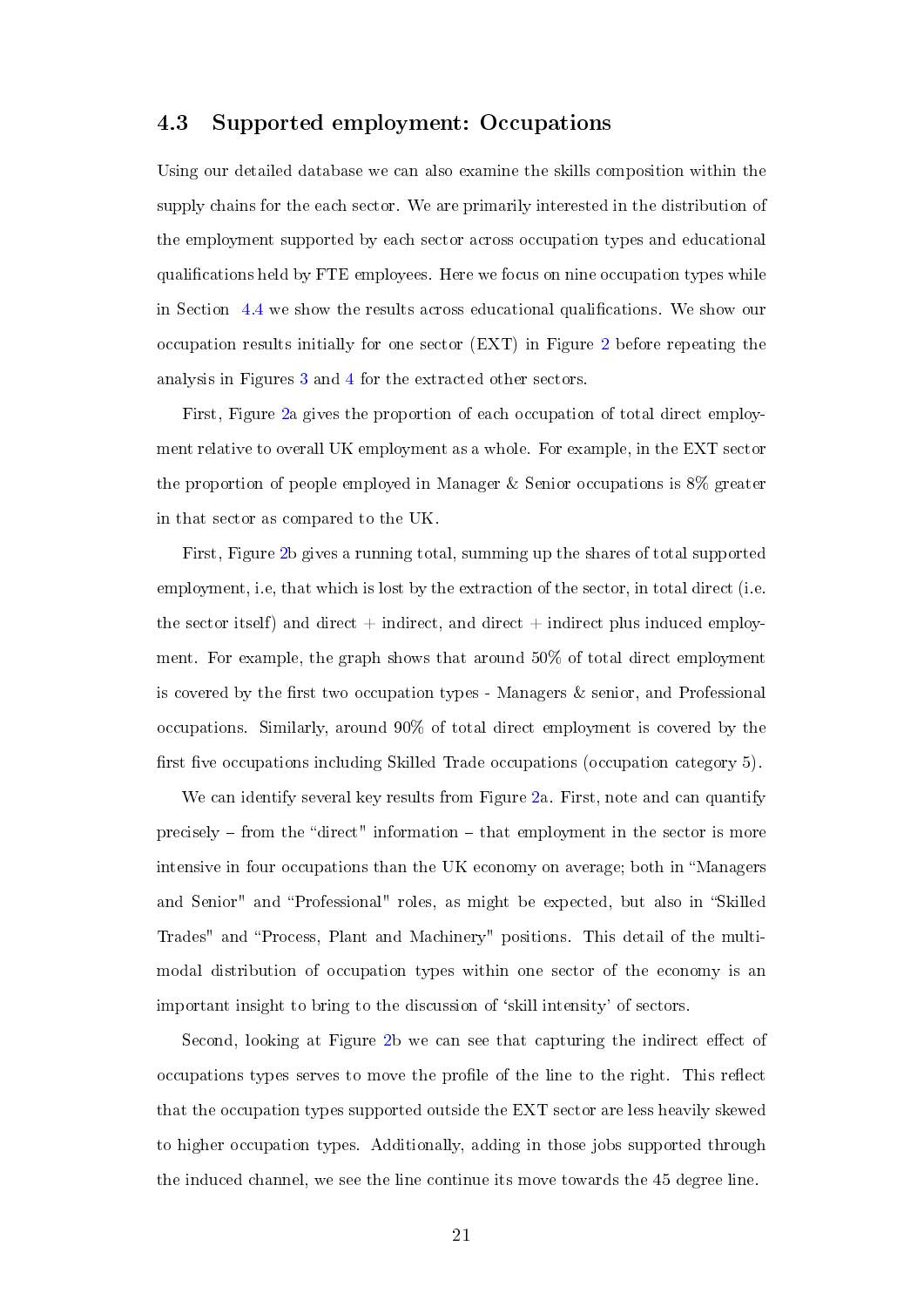Moving from the direct, to the direct, indirect and induced lines we can see how the occupational distribution of supported employment changes when the impacts on the whole economy is captured. Whereas under the direct measure, over 50% of EXT employment is in occupations 1 and 2, less than 40% of the total employment supported by the EXT sector is in these occupations. While almost 90% of the direct employment is in occupations 1 to 5, 90% of the total supported employment is captured in occupations 1 to 8.

Figure 2: Direct, indirect, and induced employment by occupation for the EXT sector

<span id="page-22-0"></span>

a) Difference to UK (UK=0) by occupation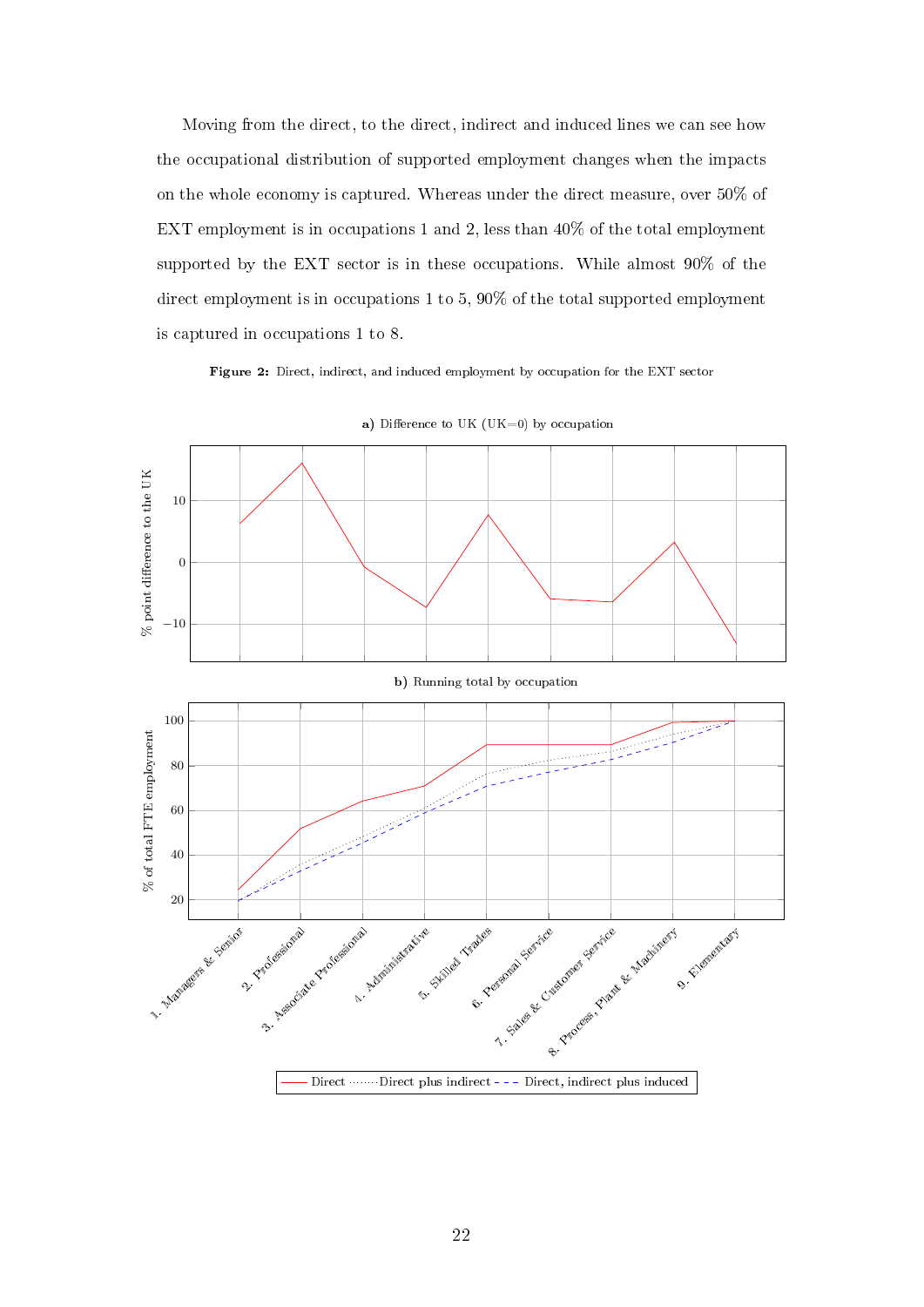Figures [3](#page-24-0) and [4](#page-25-0) detail the same set of results as in Figure [2](#page-22-0) but for all of the sectors included in our analysis. We can identify those sectors where direct occupations are more heavily skewed towards "Managers and Seniors" or to "Elementary" activities, and then how taking into account indirect and induced employment moves this running total line towards the right and left respectively.

As with the EXT example given above, we see a similar profile to direct occupation types in the MSS, ELE, FIN and RND sectors. We see from Figure [4](#page-25-0) that the direct occupations relative to the UK average is very similar between EXT and MSS, and ELE. The occupation profile within the FIN and RND sectors are more dominated by the occupation types Managers and Senior" and "Professional" with close to UK averages across remaining occupation categories. In all these sectors case, adding the indirect and induced employment supported serves to flatten the distribution across a more broad range of occupation types, making the share of employment supported more like the UK average distribution.

Some sectors however have quite different profiles of occupation types, particularly MIN, OMI and CON. In the first two of these, direct employment is particularly strong in "Processing, Plant and Machinery", while in the CON sector, direct employment is  $40\%$  above the UK average share in "Skilled trades". Note that the CON sector employs 30.25% of total skilled trade FTE's (809,415 of the 2,675,883 total FTE's) and is the single largest sector in terms of FTE employment of skilled trades. Taking account of the indirect and induced employment supported by these sectors moves the total distribution to the left. We can see, for instance, that 36% of total employment supported by the CON sector is across occupation types 1 to 3, despite only 26% of direct employment in that sector in those types.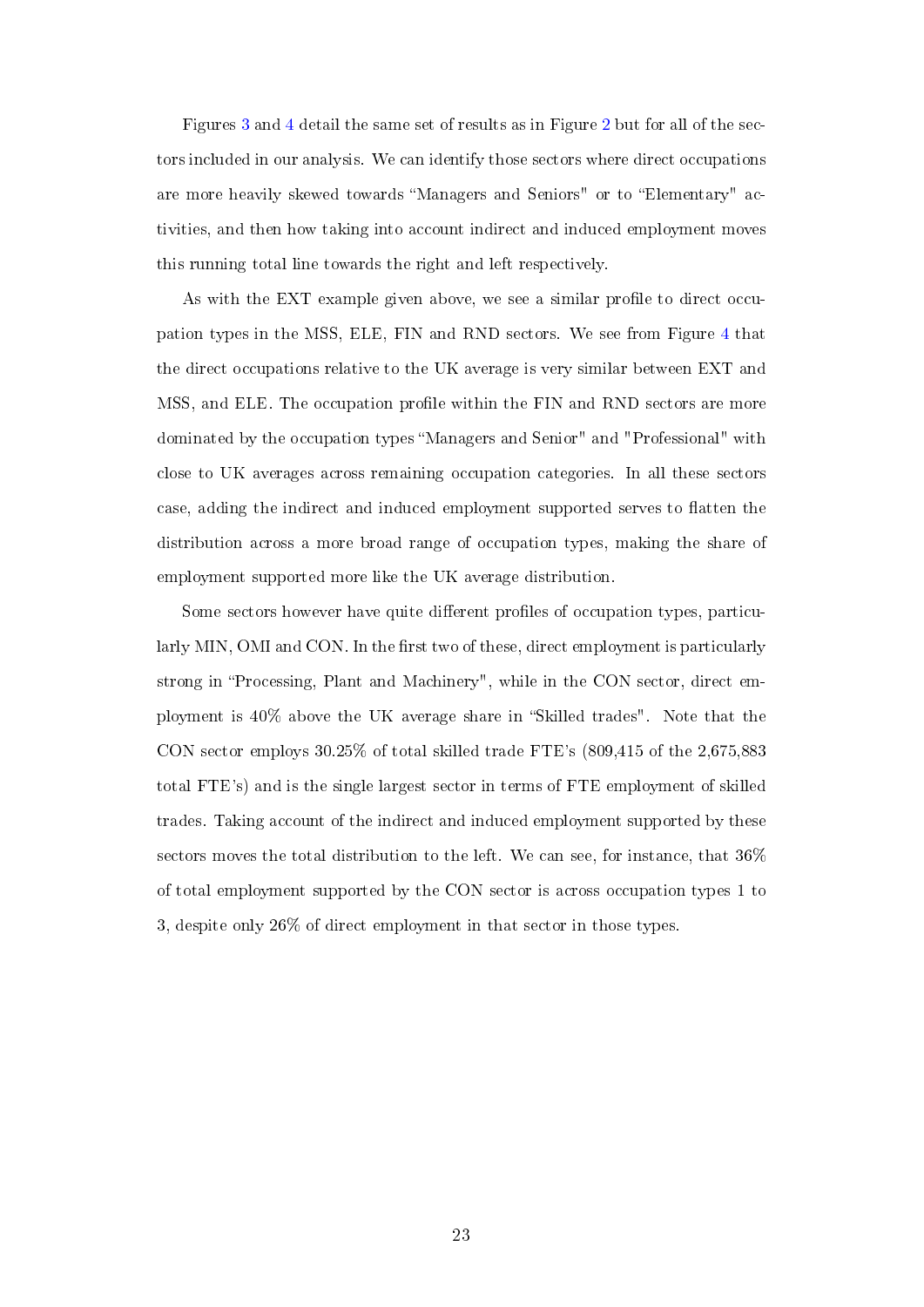

<span id="page-24-0"></span>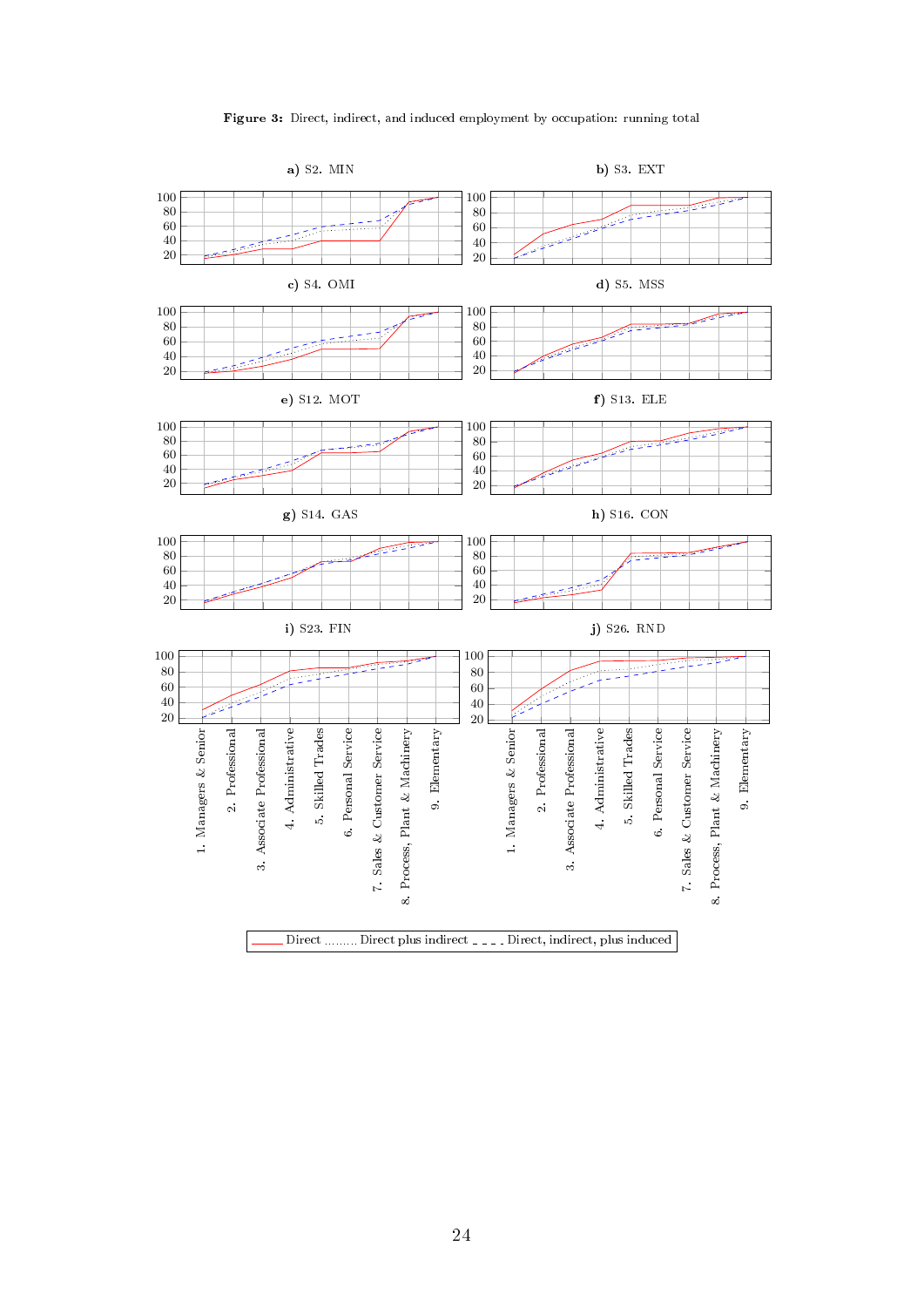

<span id="page-25-0"></span>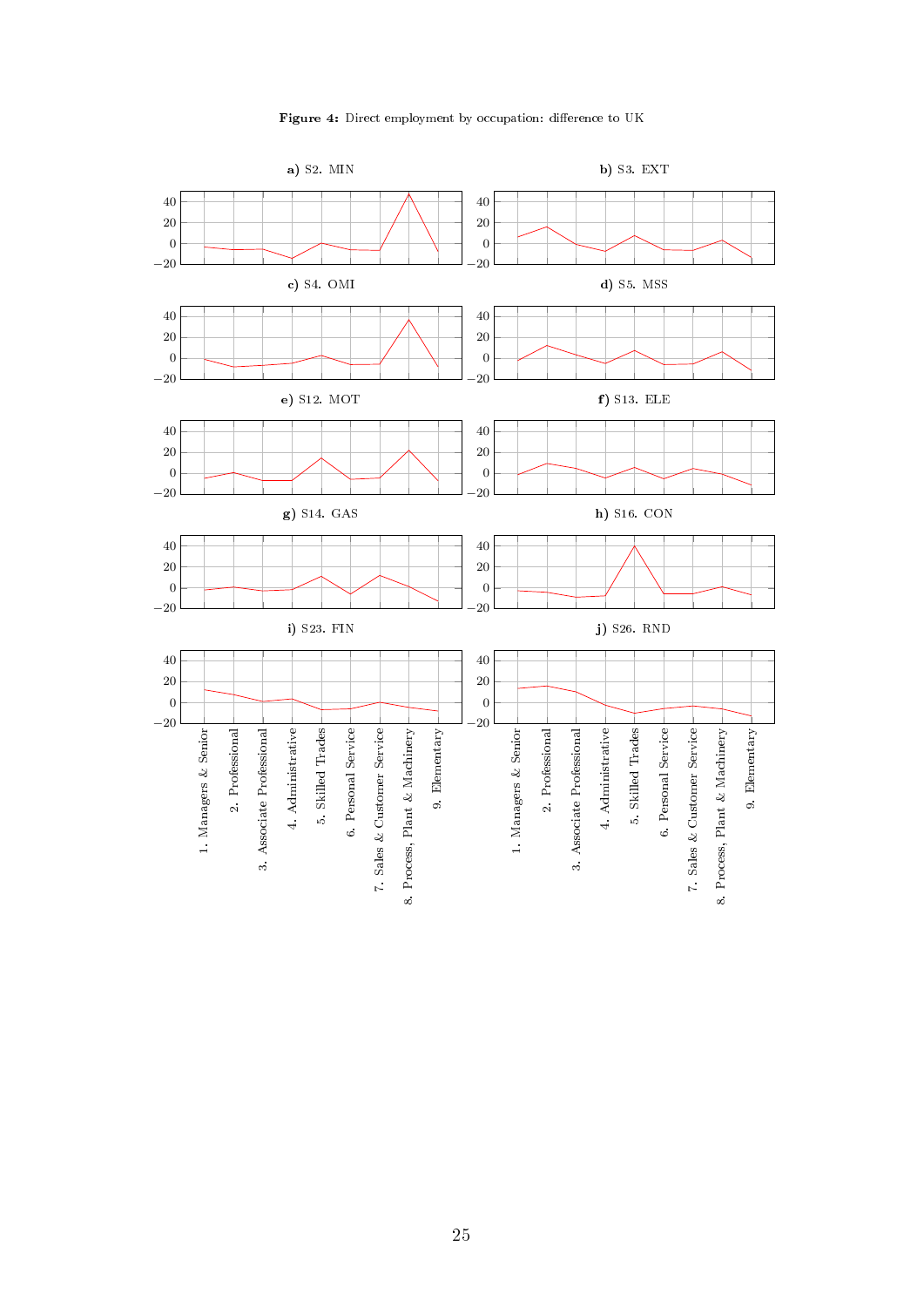#### <span id="page-26-0"></span>4.4 Supported employment: Educational qualifications

In the results sections to now, we have used the links between sectoral activity and occupation types. However, we can also use the HEM approach to examine the employment supported by each sector by educational qualications, rather than occupation types. As outlined in Section [3.2,](#page-12-0) in addition to occupations, FTE employment at individual sector level is also broken down by the highest educational qualication level held by each worker.

Figure [5a](#page-27-0) shows the direct incidence of employment by educational qualication in the EXT sector, while Figure [5b](#page-27-0) shows the cumulative total of direct, direct plus indirect and direct, indirect and induced employment supported by this sector. Appendices C and D give a full set of results for each of the extracted sectors.

We saw previously (Figure [2a](#page-22-0)) that the EXT sector had a higher than average share of its direct employment in the "Managers and Senior" and "Professional" occupation types, as well as in "Skilled trades". It is not a surprise therefore to see that in terms of highest qualifications, there is a large proportion of workers in this sector with a "Higher degree" (including University Degree and Postgraduate qualications). The high share of skilled trades in direct employment is again evident in from Figure [5a](#page-27-0) with a "Trade apprenticeship".

Figure [5b](#page-27-0) similarly reveals the cumulative employment in and supported by the EXT sector, disaggregated by workers highest qualifications. As seen previously, including indirect, and the induced, employment, the distribution of employment flattens across the qualifications spectrum.

With such a high share of employment in the EXR sector with a "Higher degree", the gaps remains fairly stable across qualifications types, narrowing particularly at qualifications types between 20 and 30, where a significant share of direct employment is concentrated in consumer-facing sectors, including these in wholesale and retail trade (WHO).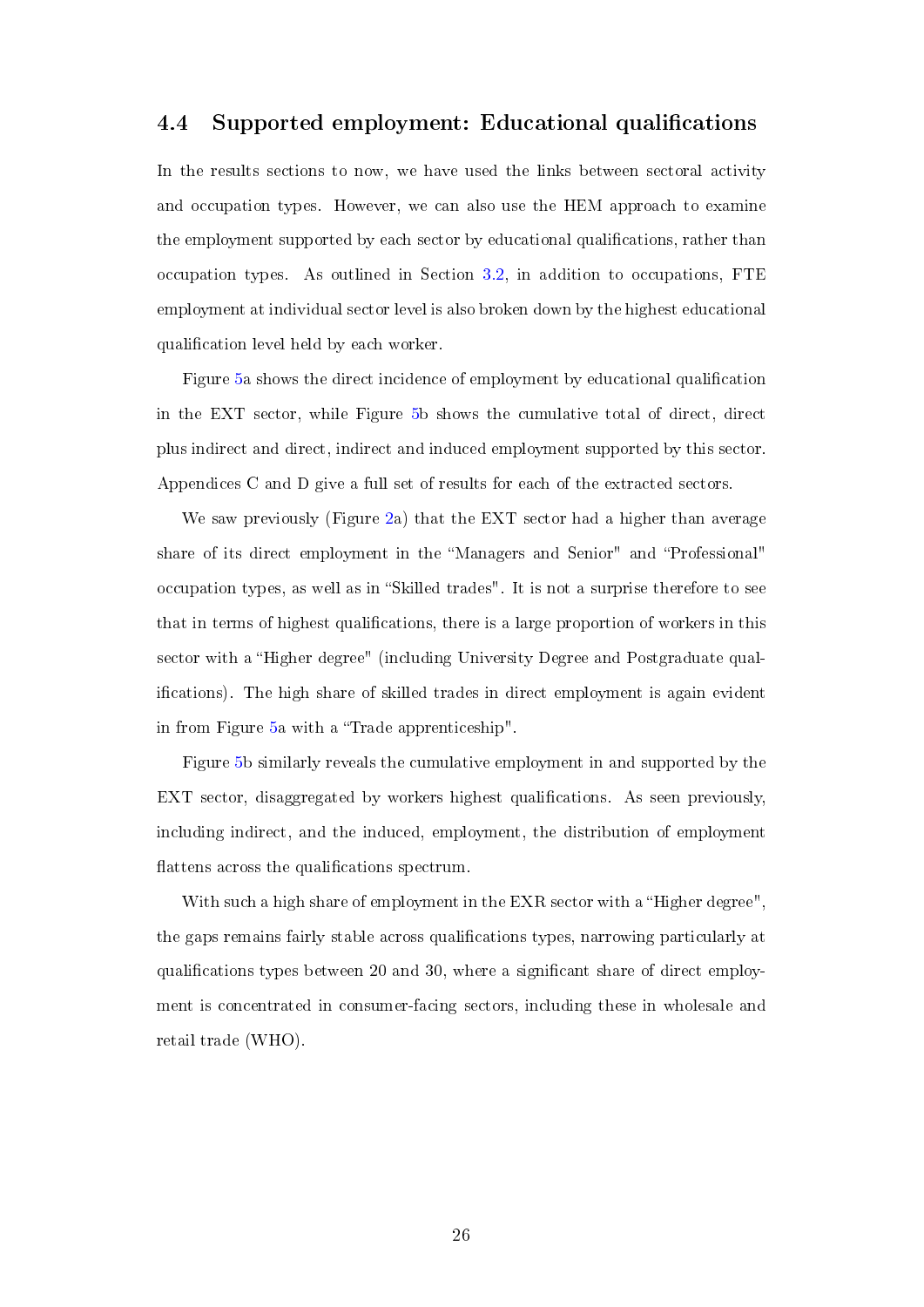<span id="page-27-0"></span>

![](_page_27_Figure_1.jpeg)

a) Difference to UK (UK=0) by educational attainment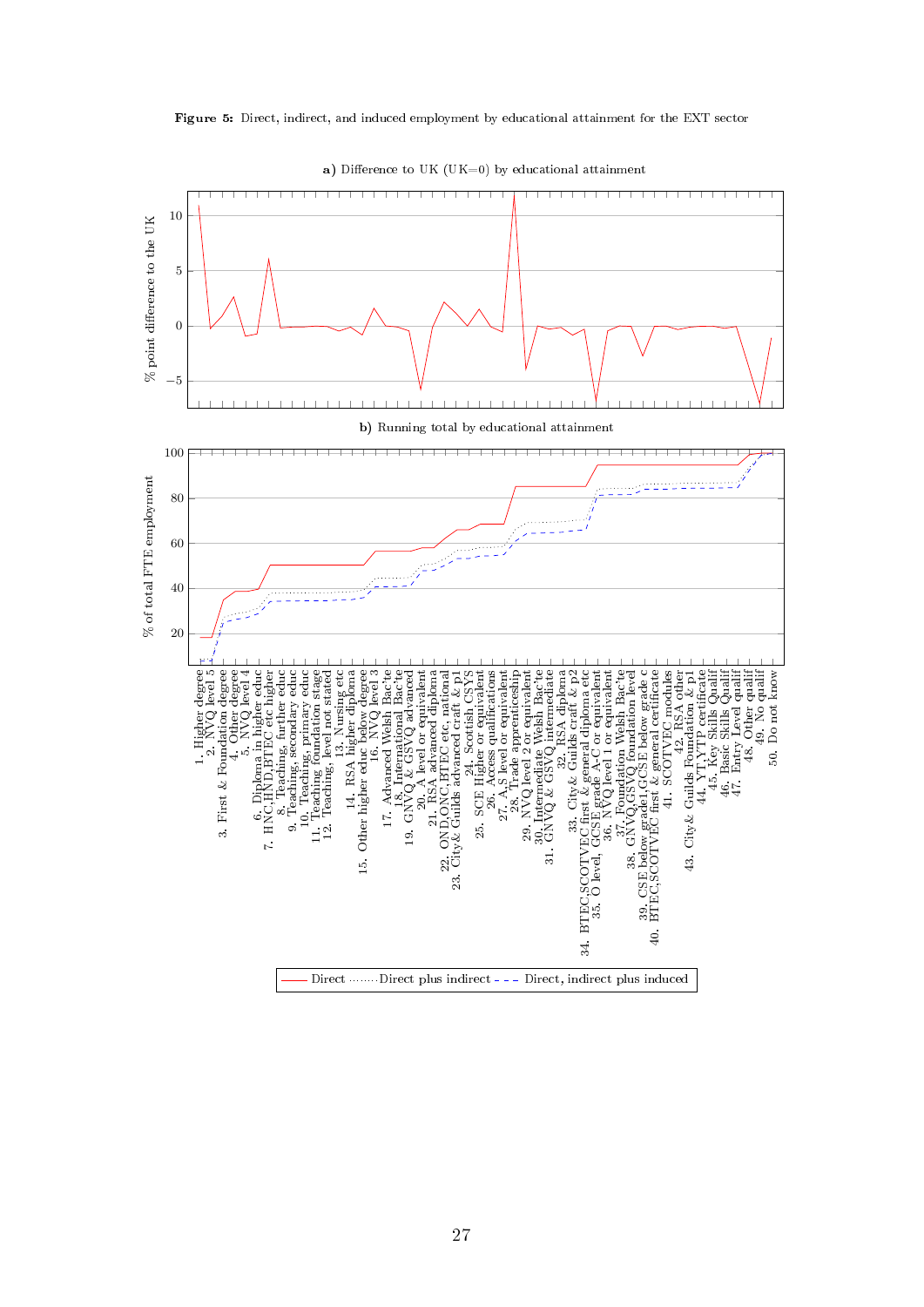# <span id="page-28-0"></span>5 Conclusions

In this paper, we have examined the scale and skills components of employment related to energy activities in the UK economy. We employ the widely used Hypothetical Extraction Method approach to evaluate the level of employment directly in three energy activities  $-$  Oil and Gas Extraction, Electricity and Gas  $-$  as well as employment supported by activity in each of these sectors in turn in the rest of the economy. Our particular novelty is to complement the IO analysis with a detailed dataset mapping sectoral employment to occupation types and educational qualications This lets us also examine the occupation and skills characteristics of jobs in (and supported by) existing energy activities in the UK.

To further illustrate the importance of identifying wider "knock-on" effects through the supply chain across the rest of the economy, we also extract a number of nonenergy production sectors in our analysis for comparison. These sectors are of policy interest as they they are specifically highlighted within the current UK Industrial [\(2017b\)](#page-41-4) and Clean Growth Strategies [\(2017a\)](#page-41-3).

We make a number of important observations. First, employment in the three identified energy activities is relatively small with regards to the scale of the UK economy, however the number of jobs supported throughout the economy by these sectors is a significant multiple of their direct employment. For the Electric power generation, transmission and distribution sector, almost 7 jobs in the wider economy (indirect and induced) are supported by each 1 in that sector, with this ratio higher for the Extraction Of Crude Petroleum And Natural Gas & Mining Of Metal Ores sector - in part due to that sectors strong connections to the Mining Support Service Activities sector. This reinforces the important economic role played by energy activities in the UK, due to their embeddedness in the UK economy through highly developed supply chains.

Second, our results show that within each sector, there is a unique spectrum of occupation types and qualication levels. Our detailed mapping of occupation types being matched to the economic accounts permits this level of analysis. We can see for instance how the Extraction Of Crude Petroleum And Natural Gas & Mining Of Metal Ores sector has a signicant share of direct employment at higher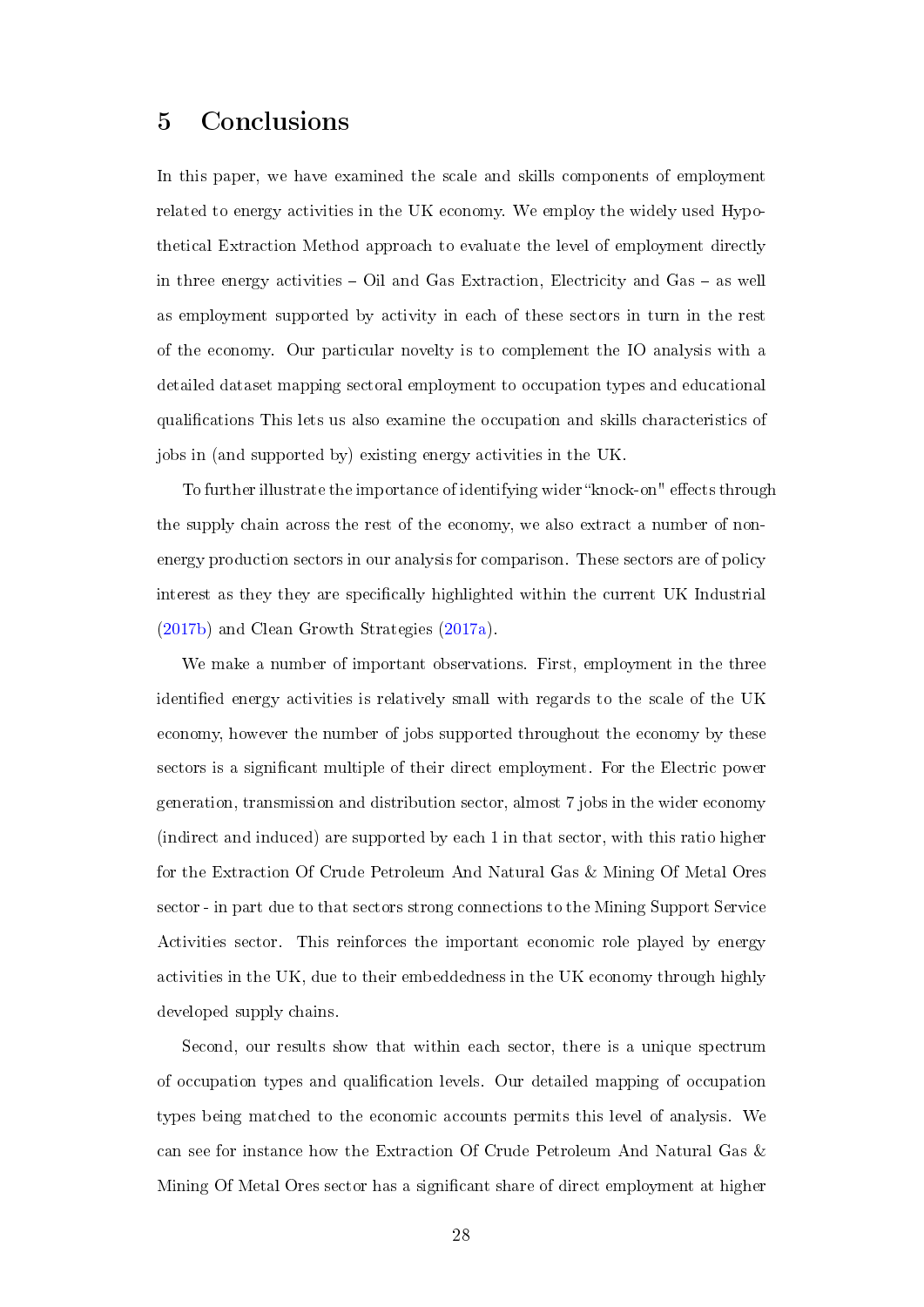occupation categories - and indeed in both occupation types and qualications at a higher degree or above – the sector also has a higher share of employment in Skilled trades" and in "Process, Plant and Machinery" categories than the UK average. Similar results for other sectors suggest that a more nuanced message around the skills classification of particular sectors would be more meaningful.

Third, and perhaps our strongest theoretical contribution is our identification of the occupation and educational qualifications supported elsewhere in the economy by individual sectors. We demonstrate how the Hypothetical Extraction Method approach can be used to link supported employment to skills issues. Critically, we show that there are significant impacts on occupations and educational qualifications outside of each sector, and these move the aggregate `skills' impact of changes in each sector closer to the national average `skills' level. We demonstrate, for instance, that the extraction of sectors with higher representation at upper and lower occupation categories leads to changes across all occupation types once the indirect and induced effects of sectors extraction are captured.

An important policy recommendation follows from this point. Changes in the level of activity in energy activities will have important consequences for the demand for labour throughout the economy. Our analysis also suggests that there will be important links between the level of labour demand and the need for occupations and skill levels. From the empirical results presented here, it is evident that the system-wide demands for skills  $-$  including not only the direct, but also knock-on effects across the economy  $-$  can change the pattern of labour market needs, which have implications for labour market planning in the low carbon transition.

We do however note some caveats are in order for our results. First, in our extraction of each sector in turn we are essentially taking a "worst-case" scenario of the wider impacts of that sectors change. This is a useful framework, that it shows the knock-on consequences of existing activities, including those in energy. A critical point is that our Hypothetical Extraction Method technique assumes that the freedup resources in the economy are not taken up by other sectors. There is explicitly assumed to be no additional demand for sectors output to compensate - in part or entirely - the effect of extraction activities. The true economic cost of changes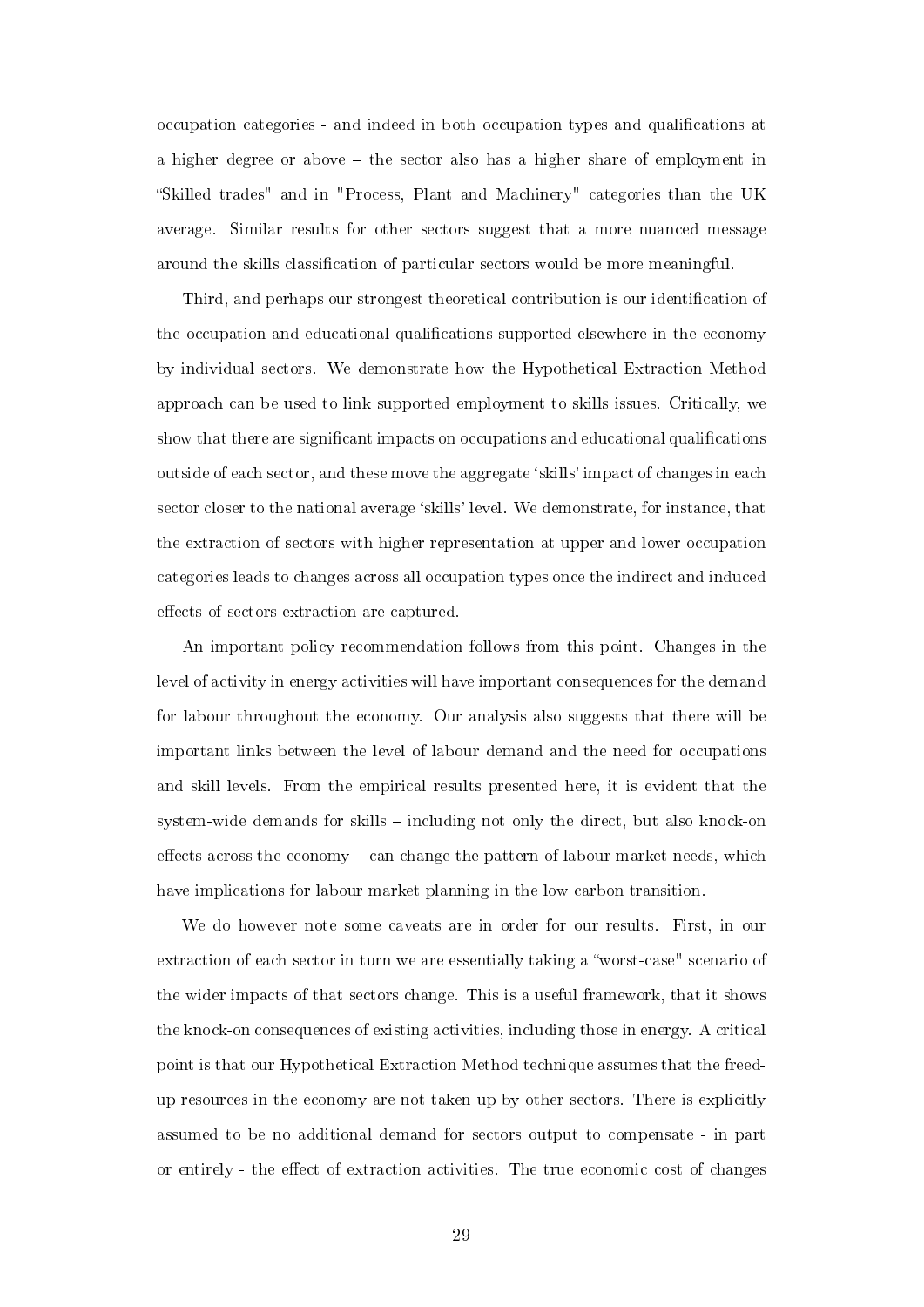in energy activities should also include the increase in other energy activities, for instance, those related to low carbon energy (we return to this point below).

Finally, having seen the usefulness of an appropriately extended economic and labour market dataset, we note that this analysis has been carried out at fairly high level of sectoral analysis, for instance, the electricity sector is considered as one industry. We know that the electricity sector itself is composed of many different generation technologies, and activities related to transmission, distribution and supply which are *not* related to the generation mix in the UK. Previous analysis has shown that generation technologies can have quite different linkages to the rest of the economy (e.g. [Allan et al.,](#page-38-7) [2007\)](#page-38-7). The approach outlined here performed at a more disaggregated level of energy technology would be a useful way not only to understand the skills consequences of existing energy technologies, but also to explore how changes in the UK's energy mix would impact on the wider economy and labour market.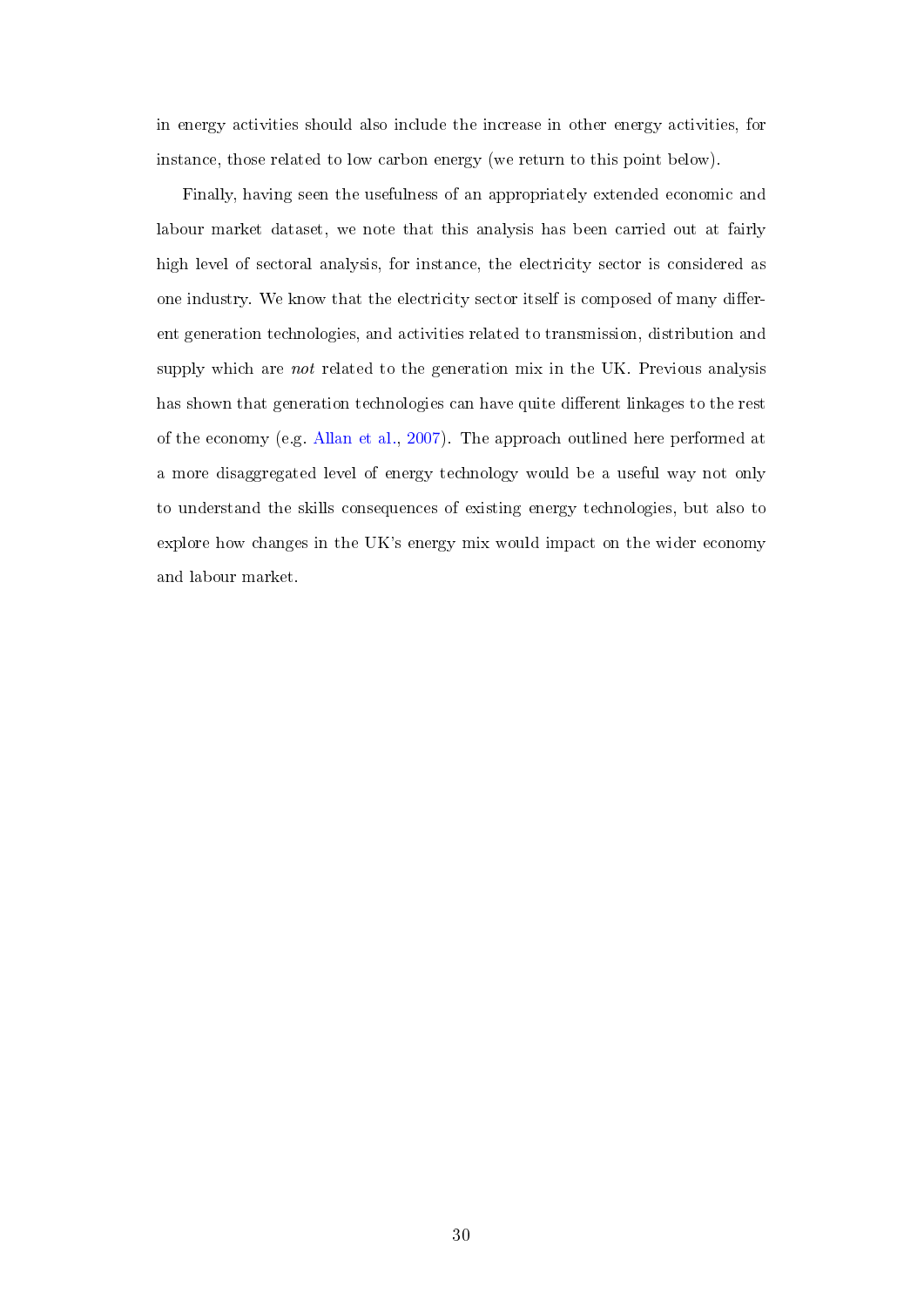# Acknowledgements

This research was undertaken as part of the research programme of the UK Energy Research Centre, supported by the UK Research Councils under EPSRC award EP/L024756/1. Allan also acknowledges support from the Scottish Government through the ClimateXChange programme. The opinions expressed in this paper re flect those of the authors, and are not necessarily those of the Scottish Government. Errors and omissions remain the responsibility of the authors.

# Disclosure statement

The authors have no financial interests or benefits arising from the direct applications of this research.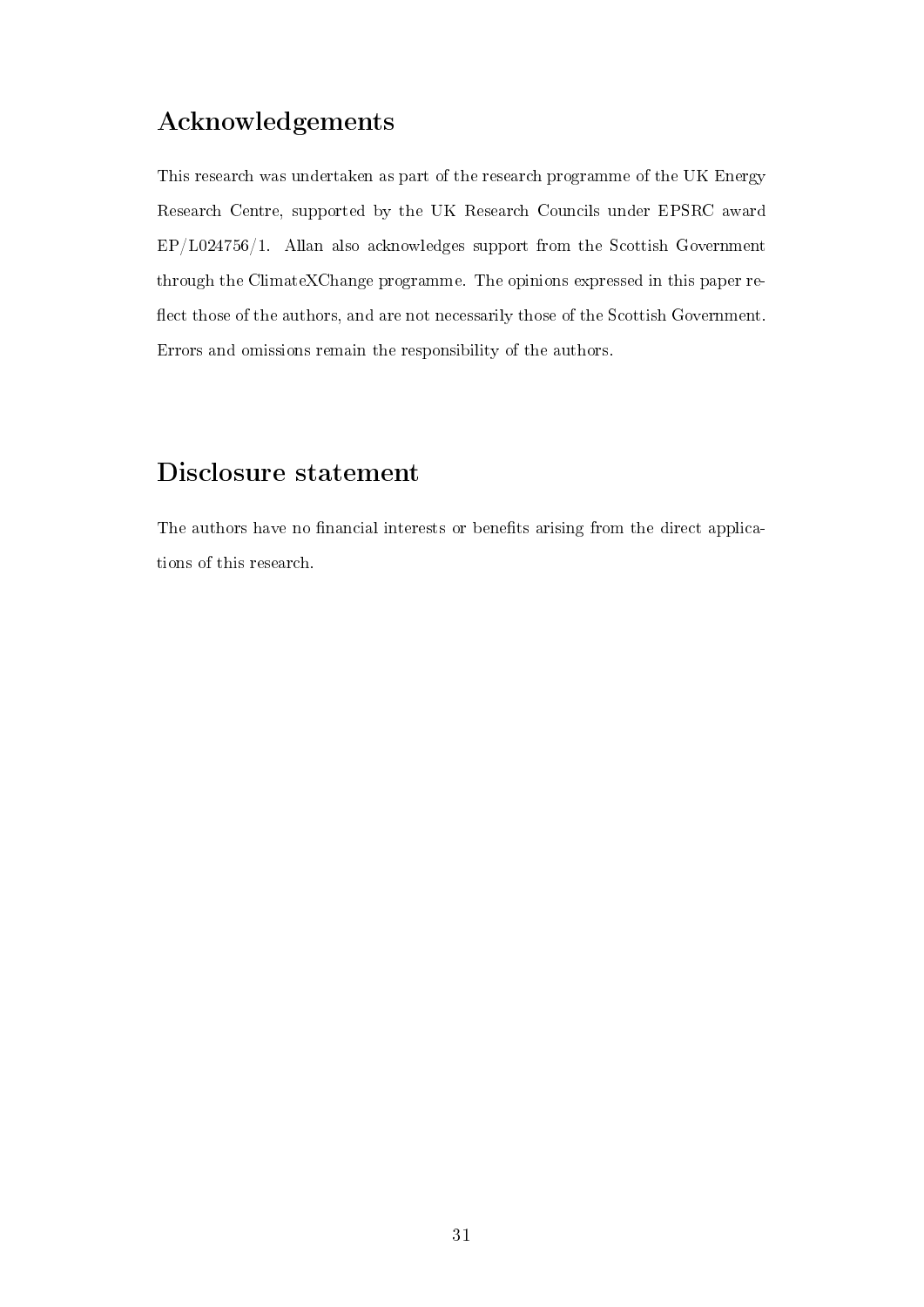# Appendices

|         | 2. MIN  | 3. EXT  | 4. OMI  | 5. MSS  | 12. MOT | 13. ELE  | 14. GAS  | 16. CON  | 23. FIN  | 26. RND |
|---------|---------|---------|---------|---------|---------|----------|----------|----------|----------|---------|
| 1. AGR  | $-0.01$ | $-0.09$ | $-0.02$ | $-0.02$ | $-0.18$ | $-0.26$  | $-0.08$  | $-1.85$  | $-0.65$  | $-0.08$ |
| 2. MIN  | $-100$  | $-0.52$ | $-0.48$ | $-0.10$ | $-1.45$ | $-83.83$ | $-5.76$  | $-6.66$  | $-2.61$  | $-0.20$ |
| 3. EXT  | $-0.06$ | $-100$  | $-0.14$ | $-0.10$ | $-0.58$ | $-28.89$ | $-16.15$ | $-1.75$  | $-1.02$  | $-0.10$ |
| 4. OMI  | $-0.01$ | $-0.17$ | $-100$  | $-0.04$ | $-0.27$ | $-0.65$  | $-0.24$  | $-10.31$ | $-0.90$  | $-0.06$ |
| 5. MSS  | $-0.05$ | - 77.52 | $-0.11$ | $-100$  | $-0.47$ | $-23.20$ | - 12.97  | $-1.45$  | $-0.97$  | $-0.08$ |
| 6. FAD  | $-0.01$ | $-0.16$ | $-0.03$ | $-0.03$ | $-0.30$ | $-0.42$  | $-0.14$  | $-1.34$  | $-1.16$  | $-0.08$ |
| 7. TEX  | $-0.04$ | $-0.29$ | $-0.06$ | $-0.06$ | $-1.51$ | $-0.97$  | $-0.28$  | $-10.62$ | $-3.15$  | $-0.19$ |
| 8. COK  | $-0.34$ | $-0.28$ | $-0.10$ | $-0.06$ | $-0.33$ | $-2.56$  | $-0.61$  | $-1.75$  | $-0.94$  | $-0.47$ |
| 9. CHE  | $-0.04$ | $-0.17$ | $-0.07$ | $-0.03$ | $-2.54$ | $-0.68$  | $-0.16$  | $-4.28$  | $-0.71$  | $-0.10$ |
| 10. RUB | $-0.04$ | $-0.35$ | $-0.31$ | $-0.09$ | $-4.42$ | $-1.28$  | $-0.23$  | - 16.87  | $-1.00$  | $-0.08$ |
| 11. MEL | $-0.08$ | $-1.05$ | $-0.07$ | $-0.26$ | $-3.17$ | $-2.48$  | $-0.55$  | $-7.68$  | $-1.18$  | $-0.07$ |
| 12. MOT | $-0.04$ | $-0.08$ | $-0.01$ | $-0.02$ | $-100$  | $-0.98$  | $-0.12$  | $-1.03$  | $-0.59$  | $-0.02$ |
| 13. ELE | $-0.12$ | $-0.52$ | $-0.32$ | $-0.10$ | $-1.39$ | $-100$   | $-5.66$  | $-4.22$  | $-2.69$  | $-0.21$ |
| 14. GAS | $-0.10$ | $-1.42$ | $-0.35$ | $-0.48$ | $-1.41$ | $-23.89$ | $-100$   | $-3.95$  | $-1.32$  | $-0.15$ |
| 15. WTR | $-0.02$ | $-0.21$ | $-0.06$ | $-0.04$ | $-0.38$ | $-0.89$  | $-0.35$  | $-2.09$  | $-0.92$  | $-0.15$ |
| 16. CON | $-0.01$ | $-0.62$ | $-0.03$ | $-0.11$ | $-0.29$ | $-0.74$  | $-0.37$  | $-100$   | $-1.50$  | $-0.05$ |
| 17. WHO | $-0.02$ | $-0.19$ | $-0.05$ | $-0.04$ | $-1.79$ | $-0.58$  | $-0.16$  | $-3.11$  | $-1.06$  | $-0.07$ |
| 18. TRW | $-0.00$ | $-1.06$ | $-0.03$ | $-0.12$ | $-0.24$ | $-0.47$  | $-0.23$  | $-0.54$  | $-0.62$  | $-0.03$ |
| 19. TRA | $-0.00$ | $-0.03$ | $-0.00$ | $-0.00$ | $-0.03$ | $-0.04$  | $-0.01$  | $-0.10$  | $-0.33$  | $-0.02$ |
| 20. TRL | $-0.03$ | $-0.43$ | $-0.39$ | $-0.07$ | $-0.85$ | $-0.92$  | $-0.32$  | $-3.81$  | $-6.88$  | $-0.20$ |
| 21. ACC | $-0.01$ | $-0.12$ | $-0.02$ | $-0.03$ | $-0.22$ | $-0.28$  | $-0.10$  | $-1.64$  | $-1.03$  | $-0.05$ |
| 22. ICT | $-0.02$ | $-0.39$ | $-0.06$ | $-0.07$ | $-0.59$ | $-1.06$  | $-0.37$  | $-3.28$  | $-5.74$  | $-0.23$ |
| 23. FIN | $-0.02$ | $-0.81$ | $-0.19$ | $-0.15$ | $-1.10$ | $-1.40$  | $-0.46$  | $-3.51$  | $-100$   | $-0.23$ |
| 24. INS | $-0.00$ | $-0.08$ | $-0.02$ | $-0.02$ | $-0.30$ | $-0.19$  | $-0.08$  | $-1.09$  | $-1.94$  | $-0.07$ |
| 25. PRO | $-0.02$ | $-1.34$ | $-0.08$ | $-0.25$ | $-1.18$ | $-1.84$  | $-0.64$  | $-7.87$  | $-12.30$ | $-0.40$ |
| 26. RND | $-0.02$ | $-0.61$ | $-0.04$ | $-0.14$ | $-0.40$ | $-0.99$  | $-0.45$  | $-2.12$  | $-1.62$  | $-100$  |
| 27. ADM | $-0.03$ | $-0.65$ | $-0.09$ | $-0.13$ | $-0.87$ | $-1.28$  | $-0.52$  | $-6.74$  | $-6.40$  | $-0.83$ |
| 28. PUB | $-0.00$ | $-0.06$ | $-0.02$ | $-0.01$ | $-0.10$ | $-0.13$  | $-0.04$  | $-1.10$  | $-0.47$  | $-0.04$ |
| 29. EDU | $-0.00$ | $-0.06$ | $-0.01$ | $-0.01$ | $-0.07$ | $-0.13$  | $-0.04$  | $-0.55$  | $-0.75$  | $-0.15$ |
| 30. OTR | $-0.01$ | $-0.31$ | $-0.05$ | $-0.06$ | $-0.44$ | $-0.85$  | $-0.31$  | $-2.86$  | $-3.37$  | $-0.18$ |

Appendix A: Change in output at sectoral level (rows) with extraction of individual sectors (column), Type 1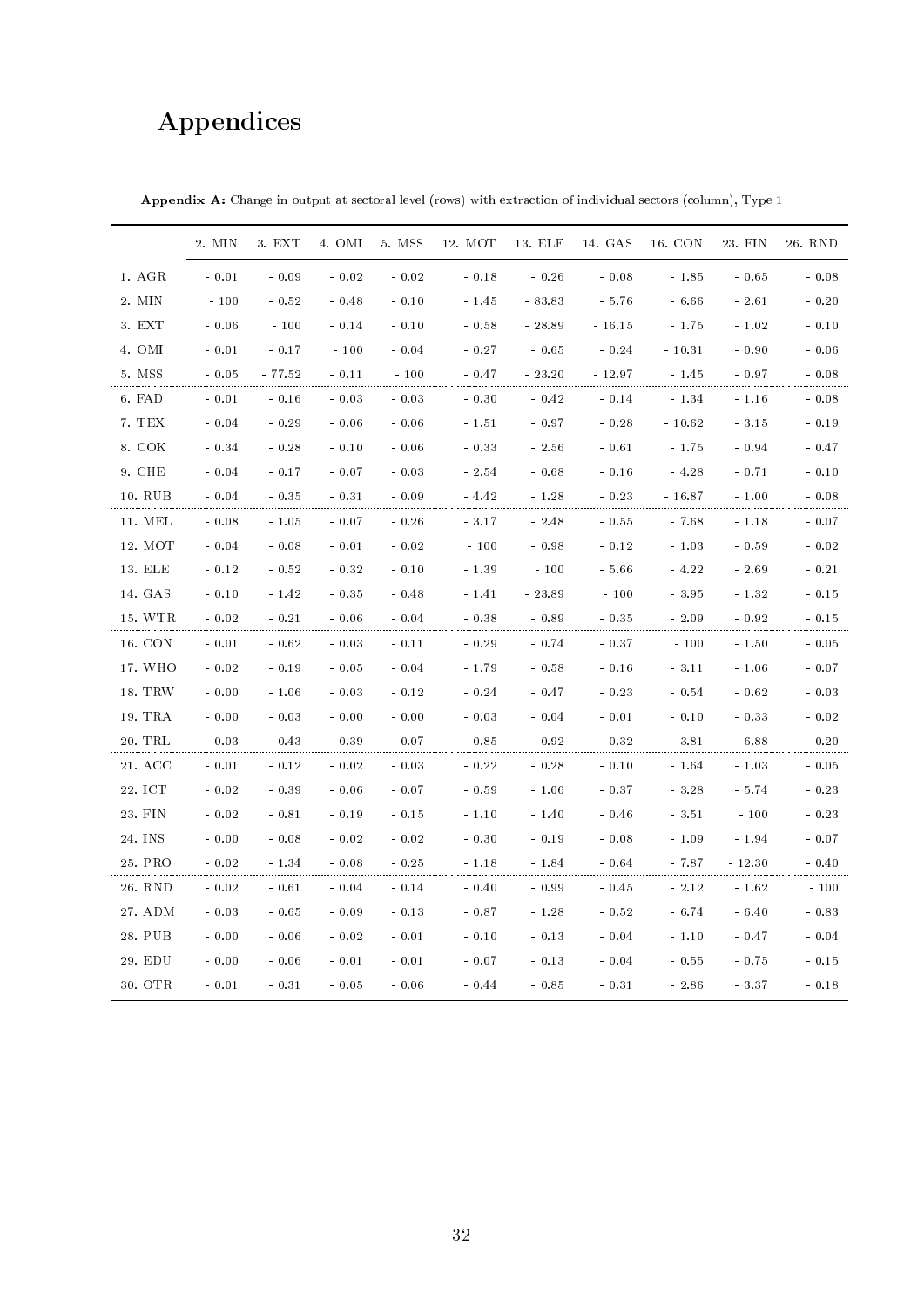|         | 2. MIN  | 3. EXT   | 4. OMI  | 5. MSS  | 12. MOT | 13. ELE  | 14. GAS  | 16. CON  | 23. FIN  | 26. RND |
|---------|---------|----------|---------|---------|---------|----------|----------|----------|----------|---------|
| 1. AGR  | $-0.07$ | $-0.92$  | $-0.29$ | $-0.14$ | $-2.19$ | $-1.89$  | $-0.76$  | $-11.40$ | $-8.65$  | $-1.00$ |
| 2. MIN  | $-100$  | $-1.68$  | $-0.86$ | $-0.28$ | $-4.26$ | $-84.71$ | $-6.67$  | $-19.89$ | $-13.68$ | $-1.50$ |
| 3. EXT  | $-0.09$ | $-100$   | $-0.28$ | $-0.16$ | $-1.61$ | $-29.25$ | $-16.38$ | $-6.66$  | $-5.10$  | $-0.58$ |
| 4. OMI  | $-0.02$ | $-0.37$  | $-100$  | $-0.07$ | $-0.75$ | $-1.03$  | $-0.41$  | $-12.30$ | $-2.78$  | $-0.29$ |
| 5. MSS  | $-0.08$ | $-77.61$ | $-0.25$ | $-100$  | $-1.50$ | $-23.65$ | $-13.22$ | $-6.33$  | $-5.02$  | $-0.56$ |
| 6. FAD  | $-0.06$ | $-0.96$  | $-0.29$ | $-0.15$ | $-2.23$ | $-1.98$  | $-0.80$  | $-10.56$ | $-8.84$  | $-0.98$ |
| 7. TEX  | $-0.08$ | $-0.79$  | $-0.22$ | $-0.13$ | $-2.70$ | $-1.93$  | $-0.69$  | $-16.02$ | - 7.72   | $-0.74$ |
| 8. COK  | $-0.38$ | $-0.82$  | $-0.28$ | $-0.14$ | $-1.62$ | $-3.57$  | $-1.05$  | $-7.88$  | $-6.06$  | $-1.07$ |
| 9. CHE  | $-0.05$ | $-0.35$  | $-0.13$ | $-0.06$ | $-2.96$ | $-1.02$  | $-0.31$  | $-6.23$  | $-2.41$  | $-0.30$ |
| 10. RUB | $-0.05$ | $-0.55$  | $-0.38$ | $-0.12$ | $-4.88$ | - 1.65   | $-0.40$  | - 18.68  | $-2.89$  | $-0.31$ |
| 11. MEL | $-0.10$ | $-1.28$  | $-0.15$ | $-0.29$ | $-3.72$ | $-2.89$  | $-0.73$  | $-10.11$ | $-3.33$  | $-0.33$ |
| 12. MOT | $-0.06$ | $-0.32$  | $-0.09$ | $-0.06$ | $-100$  | $-1.43$  | $-0.32$  | $-3.76$  | $-2.86$  | $-0.29$ |
| 13. ELE | $-0.18$ | $-1.37$  | $-0.60$ | $-0.23$ | $-3.44$ | $-100$   | $-6.32$  | $-13.92$ | $-10.73$ | $-1.16$ |
| 14. GAS | $-0.16$ | $-2.33$  | $-0.64$ | $-0.62$ | $-3.62$ | $-25.30$ | $-100$   | $-14.46$ | $-10.13$ | $-1.18$ |
| 15. WTR | $-0.06$ | $-0.82$  | $-0.26$ | $-0.13$ | $-1.85$ | $-2.08$  | $-0.85$  | $-9.09$  | $-6.77$  | $-0.83$ |
| 16. CON | $-0.03$ | $-0.89$  | $-0.12$ | $-0.15$ | $-0.96$ | $-1.27$  | $-0.60$  | $-100$   | $-4.05$  | $-0.36$ |
| 17. WHO | $-0.08$ | $-1.02$  | $-0.32$ | $-0.17$ | $-3.77$ | $-2.20$  | $-0.84$  | $-12.55$ | $-8.97$  | $-0.99$ |
| 18. TRW | $-0.04$ | $-1.58$  | $-0.20$ | $-0.20$ | $-1.51$ | $-1.50$  | $-0.67$  | $-6.65$  | $-5.71$  | $-0.62$ |
| 19. TRA | $-0.07$ | $-0.94$  | $-0.30$ | $-0.14$ | $-2.23$ | $-1.82$  | $-0.76$  | $-10.60$ | $-9.10$  | $-1.03$ |
| 20. TRL | $-0.08$ | $-1.18$  | $-0.63$ | $-0.18$ | $-2.64$ | $-2.37$  | $-0.93$  | $-12.28$ | - 13.57  | $-1.03$ |
| 21. ACC | $-0.08$ | $-1.09$  | $-0.34$ | $-0.17$ | $-2.56$ | - 2.18   | $-0.90$  | $-12.80$ | $-10.35$ | $-1.13$ |
| 22. ICT | $-0.06$ | $-0.99$  | $-0.26$ | $-0.16$ | $-2.05$ | $-2.23$  | $-0.87$  | $-10.17$ | - 11.18  | $-0.91$ |
| 23. FIN | $-0.08$ | $-1.57$  | $-0.43$ | $-0.27$ | $-2.94$ | $-2.87$  | $-1.08$  | $-12.21$ | $-100$   | $-1.09$ |
| 24. INS | $-0.07$ | $-1.04$  | $-0.33$ | $-0.16$ | $-2.61$ | $-2.07$  | $-0.87$  | $-12.13$ | $-11.08$ | $-1.14$ |
| 25. PRO | $-0.06$ | $-1.82$  | $-0.23$ | $-0.32$ | $-2.36$ | $-2.78$  | $-1.04$  | $-13.29$ | $-16.14$ | $-0.94$ |
| 26. RND | $-0.04$ | $-0.86$  | $-0.12$ | $-0.18$ | $-1.01$ | - 1.47   | $-0.65$  | $-4.96$  | $-3.93$  | $-100$  |
| 27. ADM | $-0.07$ | $-1.16$  | $-0.26$ | $-0.20$ | $-2.12$ | $-2.28$  | $-0.94$  | $-12.53$ | $-10.96$ | $-1.40$ |
| 28. PUB | $-0.01$ | $-0.16$  | $-0.05$ | $-0.03$ | $-0.35$ | $-0.33$  | $-0.12$  | $-2.25$  | $-1.42$  | $-0.16$ |
| 29. EDU | $-0.02$ | $-0.37$  | $-0.11$ | $-0.06$ | $-0.82$ | $-0.73$  | $-0.30$  | $-4.10$  | $-3.68$  | $-0.49$ |
| 30. OTR | $-0.07$ | $-1.08$  | $-0.30$ | $-0.18$ | $-2.30$ | $-2.35$  | $-0.94$  | $-11.68$ | $-10.58$ | $-1.04$ |

Appendix B: Change in output at sectoral level (rows) with extraction of individual sectors (column), Type 2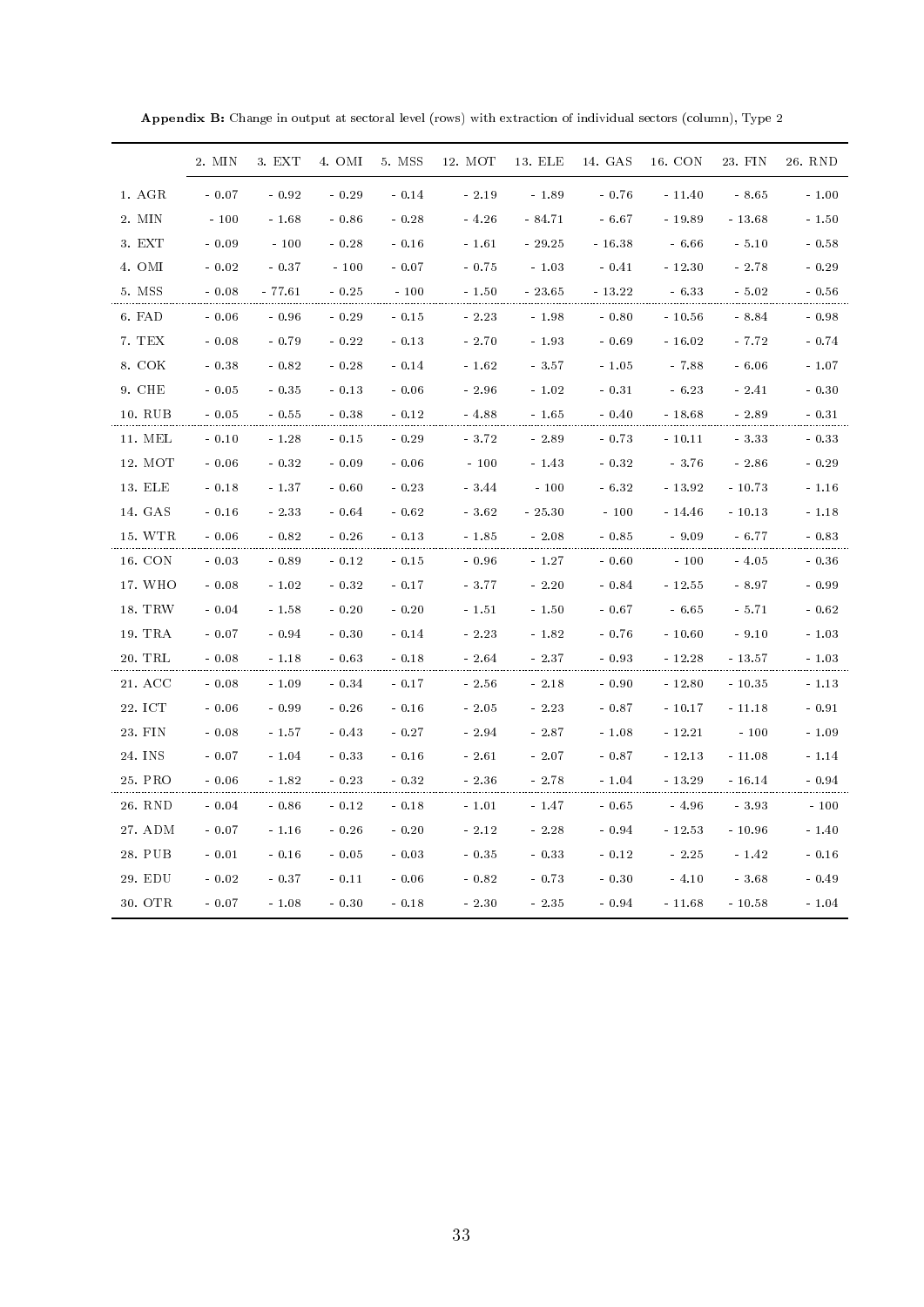![](_page_34_Figure_0.jpeg)

![](_page_34_Figure_1.jpeg)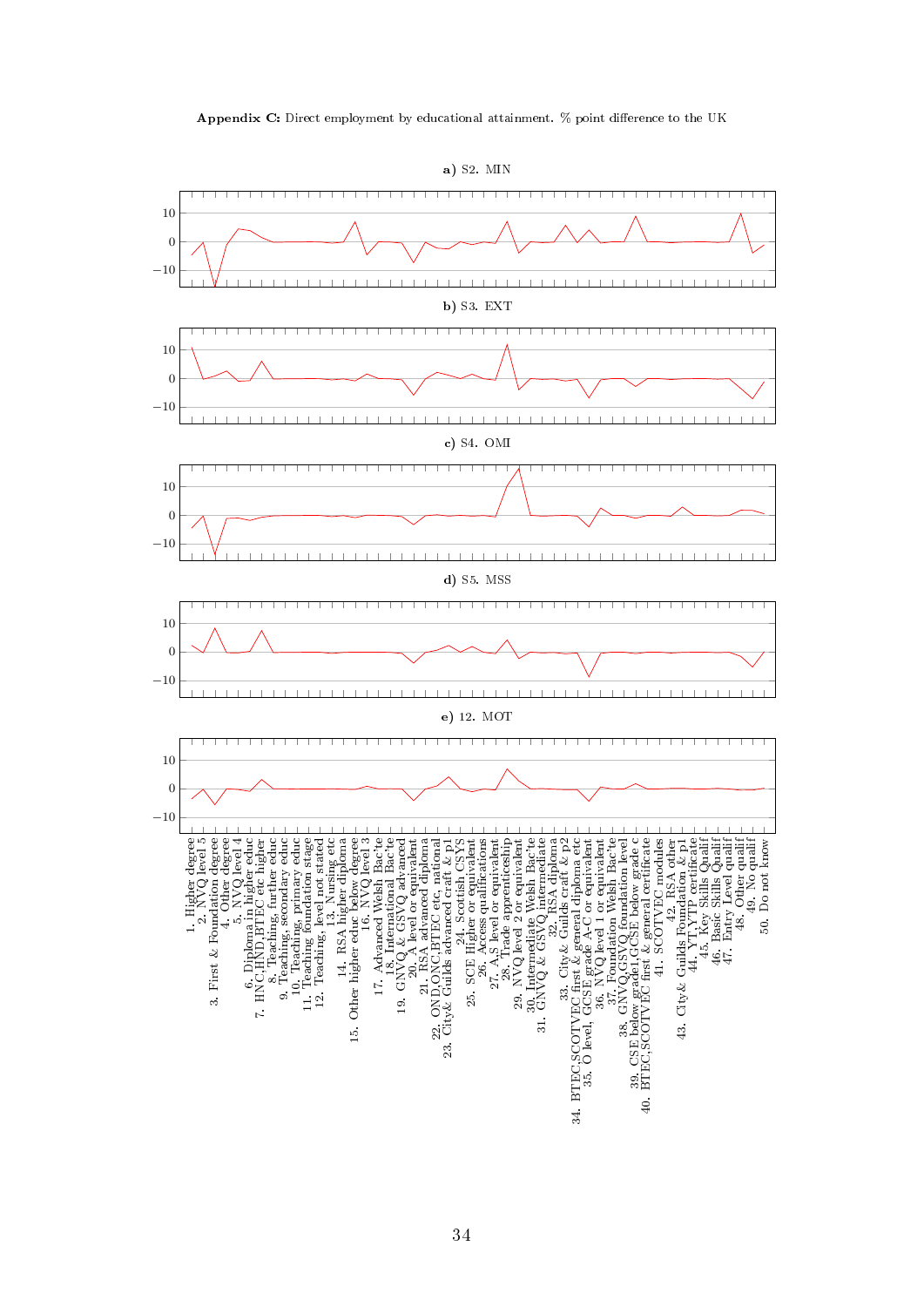![](_page_35_Figure_0.jpeg)

![](_page_35_Figure_1.jpeg)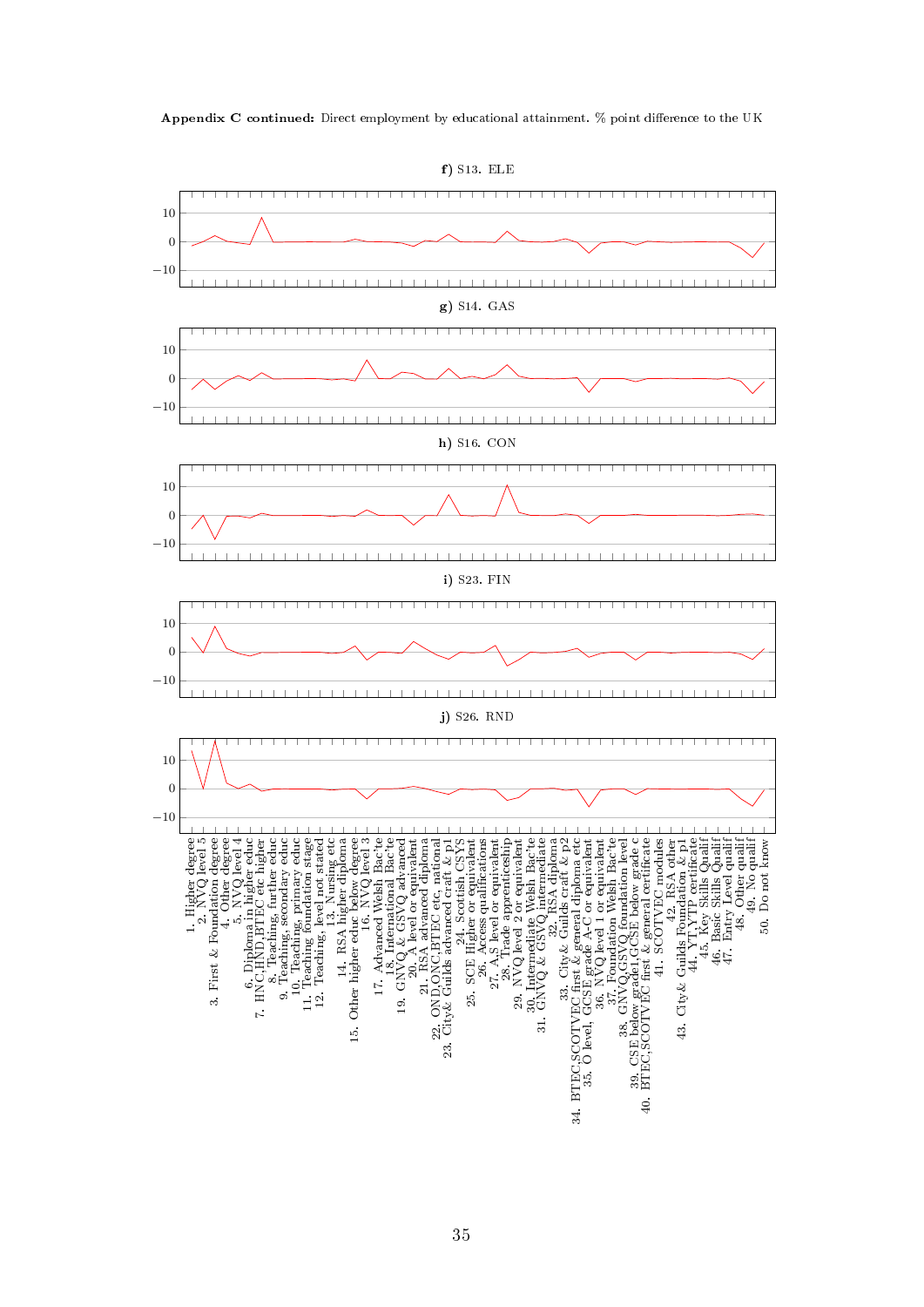Appendix D: Direct, indirect, and induced employment by educational attainment: running total. % of total FTE employment

![](_page_36_Figure_1.jpeg)

- Direct **Direct** plus indirect --- Direct, indirect plus induced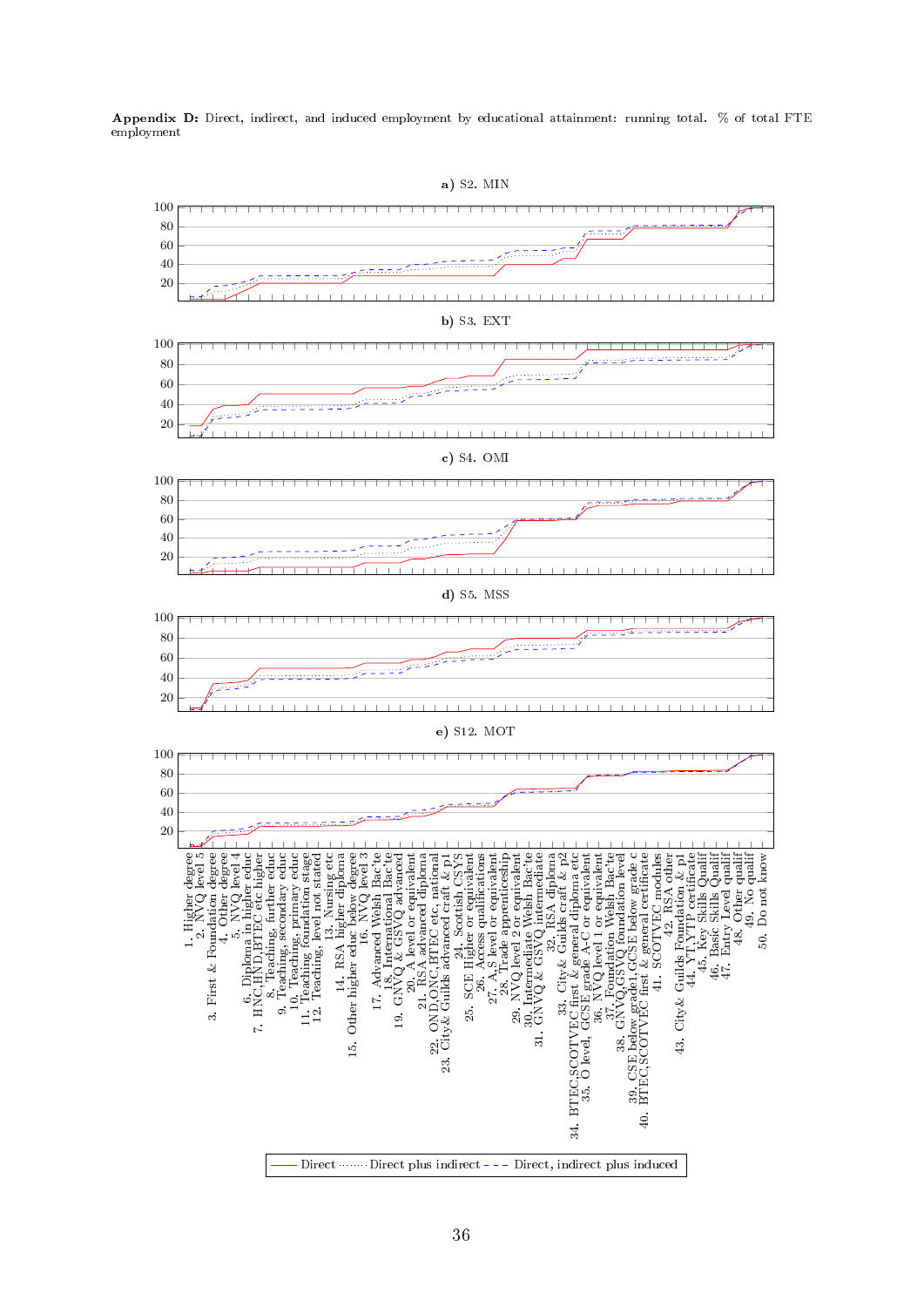Appendix D continued: Direct, indirect, and induced employment by educational attainment: running total. % of total FTE employment

![](_page_37_Figure_1.jpeg)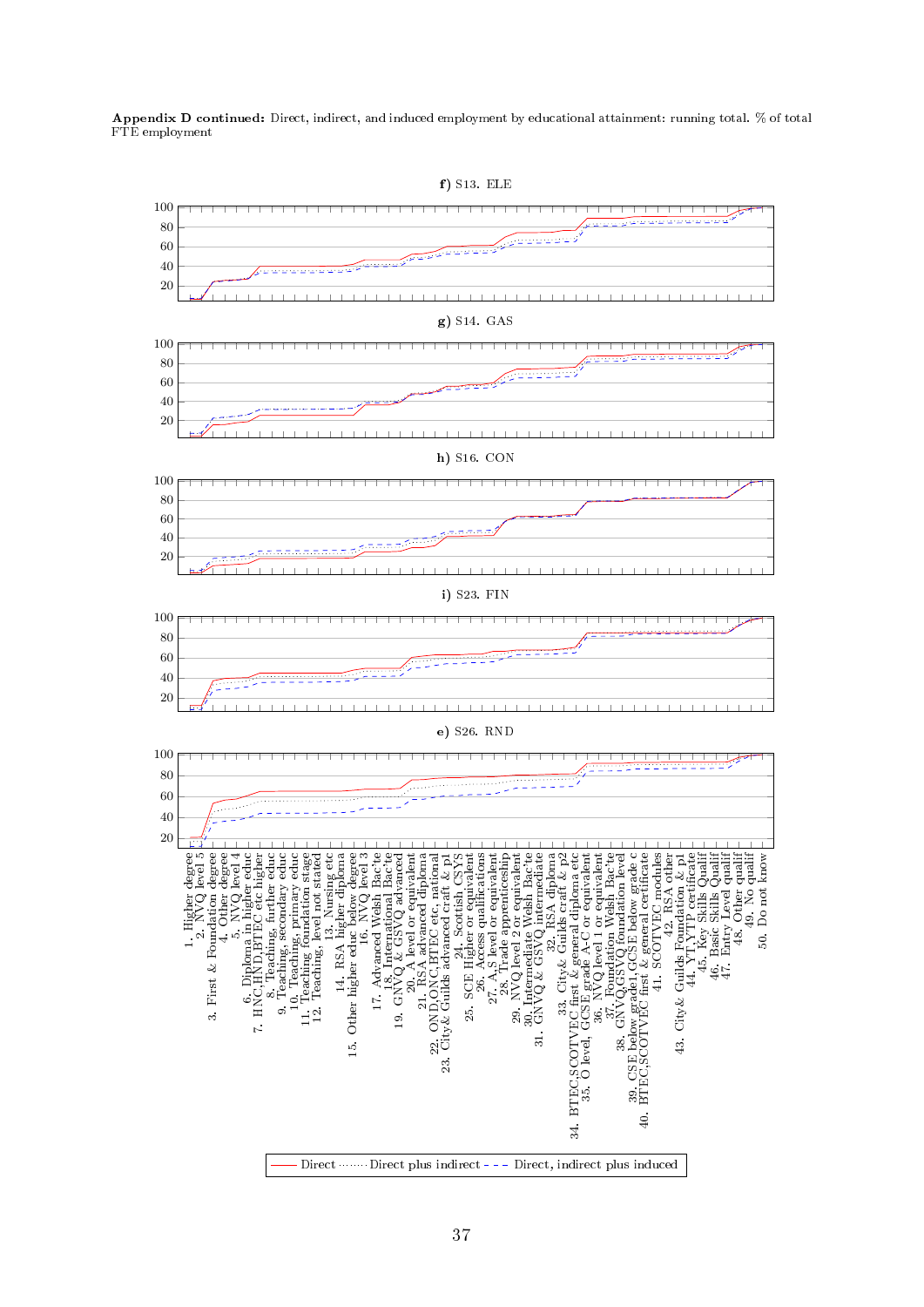# References

- <span id="page-38-9"></span>Ali, Y. (2015). Measuring co2 emission linkages with the hypothetical extraction method (hem). Ecological indicators,  $54:171-183$ .
- <span id="page-38-7"></span>Allan, G., McGregor, P., Swales, J., and Turner, K. (2007). Impact of alternative electricity generation technologies on the scottish economy: an illustrative input—output analysis. Proceedings of the Institution of Mechanical Engineers, Part A: Journal of Power and Energy,  $221(2):243-254$ .
- <span id="page-38-3"></span>Allan, G., McGregor, P., and Swales, K. (2017). Greening regional development: employment in low-carbon and renewable energy activities. Regional Studies,  $51(8):1270-1280.$
- <span id="page-38-5"></span>Barros, J. J. C., Coira, M. L., de la Cruz López, M. P., and del Caño Gochi, A. (2017). Comparative analysis of direct employment generated by renewable and non-renewable power plants. Energy,  $139(Supplement C):542 - 554$ .
- <span id="page-38-4"></span><span id="page-38-1"></span>Blanchflower, D. G. and Oswald, A. J. (1994). The wage curve. MIT press.
- Blyth, W., Gross, R., Speirs, J., Sorrell, S., Nicholls, J., Dorgan, A., and Hughes, N. (2014). Low carbon jobs: The evidence for net job creation from policy support for energy efficiency and renewable energy. London: UK Energy Research Centre.
- <span id="page-38-6"></span>Bryan, J., Evans, N., Jones, C., and Munday, M. (2017). Regional electricity generation and employment in uk regions. Regional Studies,  $51(3):414-425$ .
- <span id="page-38-8"></span>Cai, J. and Leung, P. (2004). Linkage measures: a revisit and a suggested alternative. Economic Systems Research,  $16(1)$ :63-83.
- <span id="page-38-0"></span>Cella, G. (1984). The input-output measurement of interindustry linkages. Oxford Bulletin of Economics and Statistics,  $46(1)$ : 73-84.
- <span id="page-38-2"></span>ClimateXChange (2018). The potential impact of Brexit on Scotland 's renewable electricity ambitions . by Peter Zeniewski, University of Edinburgh. [https://www.climatexchange.org.uk/media/2132/brexit\\_impact\\_on\\_](https://www.climatexchange.org.uk/media/2132/brexit_impact_on_scotlands_renewable_electricity_ambitions.pdf) [scotlands\\_renewable\\_electricity\\_ambitions.pdf](https://www.climatexchange.org.uk/media/2132/brexit_impact_on_scotlands_renewable_electricity_ambitions.pdf) [Accessed: 23/03/2018].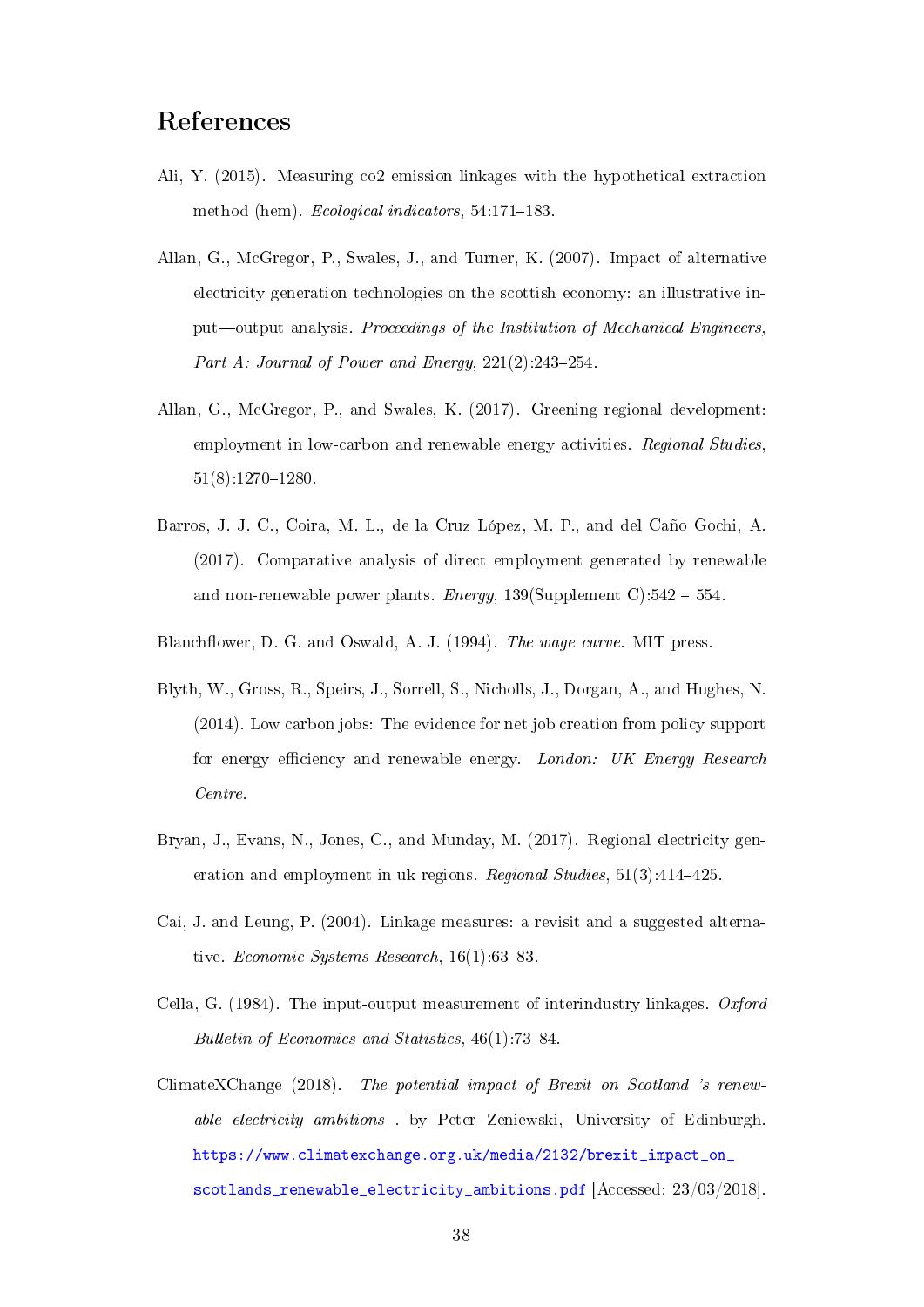- <span id="page-39-6"></span>Connolly, K., Allan, G. J., and McIntyre, S. G. (2016). The evolution of green jobs in scotland: A hybrid approach. *Energy Policy*, 88:355-360.
- <span id="page-39-0"></span>Consoli, D., Marin, G., Marzucchi, A., and Vona, F. (2016). Do green jobs differ from non-green jobs in terms of skills and human capital? Research Policy,  $45(5):1046-1060.$
- <span id="page-39-9"></span>Dietzenbacher, E. and Lahr, M. L. (2013). Expanding extractions. Economic Systems Research,  $25(3):341-360$ .
- <span id="page-39-8"></span>Dietzenbacher, E., Linden, J. A. v. d., and Steenge, A. E. (1993). The regional extraction method: Ec input-output comparisons. Economic Systems Research,  $5(2):185-206.$
- <span id="page-39-4"></span>Fankhaeser, S., Sehlleier, F., and Stern, N. (2008). Climate change, innovation and jobs. *Climate Policy*,  $8(4):421-429$ .
- <span id="page-39-5"></span>Furchtgott-Roth, D. (2012). The elusive and expensive green job. Energy economics, 34:S43-S52.
- <span id="page-39-10"></span>Guerra, A.-I. and Sancho, F. (2010). Measuring energy linkages with the hypothetical extraction method: An application to spain. *Energy Economics*,  $32(4)$ :831– 837.
- <span id="page-39-3"></span>Hoggett, R.  $(2014)$ . Technology scale and supply chains in a secure, affordable and low carbon energy transition. Applied Energy, 123(Supplement C):296 – 306.
- <span id="page-39-2"></span>House of Lords (2018). Report: Brexit: energy security. European Union Committee. <https://www.parliament.uk/brexit-energy-security-inquiry-lords> [Accessed: 03/02/2018].
- <span id="page-39-1"></span>Jagger, N., Foxon, T., and Gouldson, A. (2013). Skills constraints and the low carbon transition. Climate Policy,  $13(1)$ :  $43-57$ .
- <span id="page-39-7"></span>Kammen, D. M., Kapadia, K., and Fripp, M. (2004). Putting renewables to work: how many jobs can the clean energy industry generate?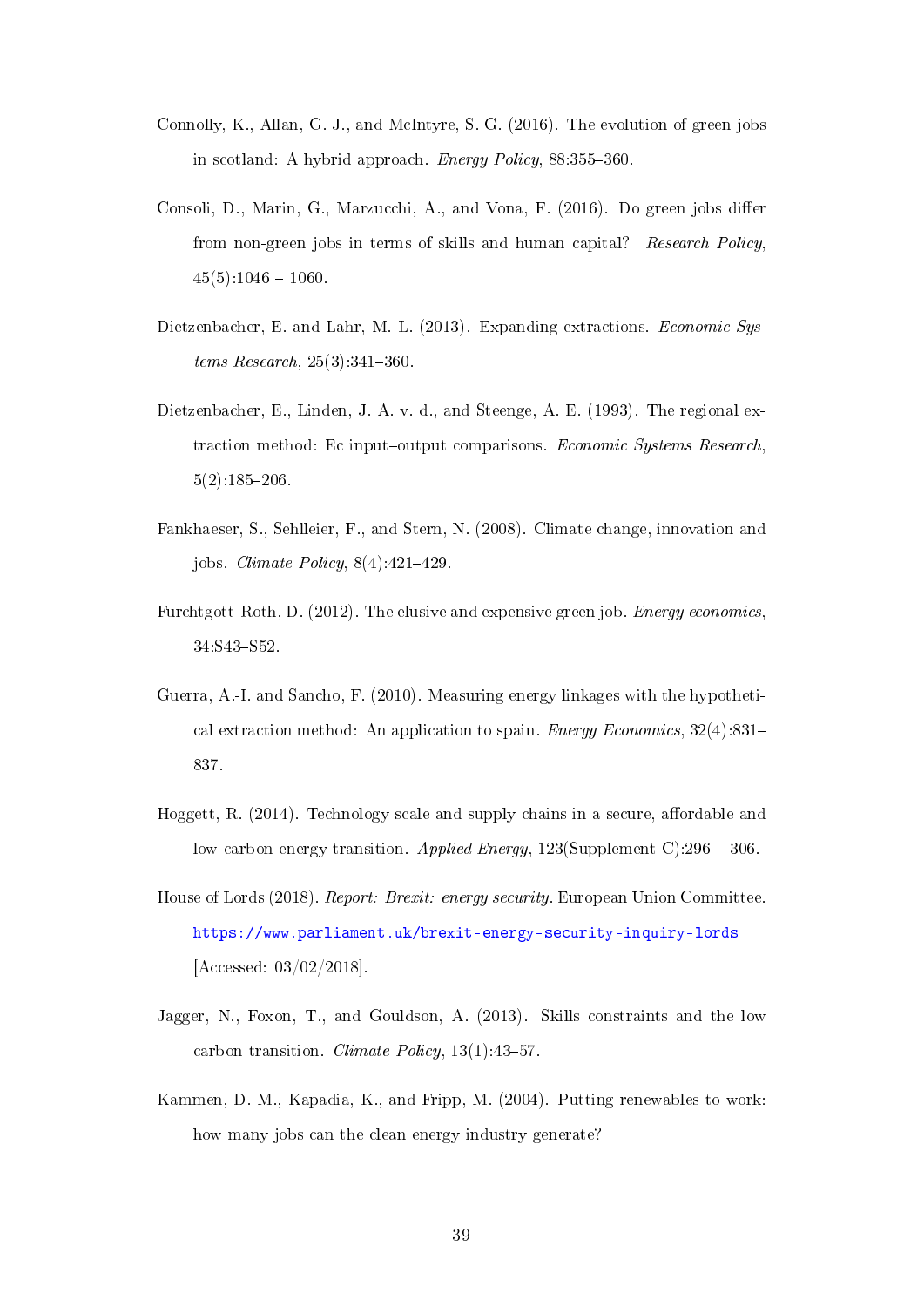- <span id="page-40-3"></span>Lambert, R. J. and Silva, P. P. (2012). The challenges of determining the employment effects of renewable energy. Renewable and Sustainable Energy Reviews,  $16(7):4667-4674.$
- <span id="page-40-2"></span>Layard, P. R. G., Layard, R., Nickell, S. J., and Jackman, R. (2005). Unemployment: macroeconomic performance and the labour market. Oxford University Press on Demand.
- <span id="page-40-6"></span>Louie, E. P. and Pearce, J. M. (2016). Retraining investment for us transition from coal to solar photovoltaic employment. Energy Economics,  $57:295-302$ .
- <span id="page-40-7"></span>Miller, R. E. and Blair, P. D. (2009). Input-output analysis: foundations and extensions. Cambridge University Press.
- <span id="page-40-5"></span>Office for National Statistics (2018). Uk environmental accounts: Low carbon and renewable energy economy survey: 2016 final estimates.
- <span id="page-40-0"></span>Ross, A. G. (2017a). UK Input-Output table disaggregated by skill. Fraser of Allander Institute. [http://dx.doi.org/10.15129/](http://dx.doi.org/10.15129/530e9b25-4701-4767-9314-535bc7505b80) [530e9b25-4701-4767-9314-535bc7505b80](http://dx.doi.org/10.15129/530e9b25-4701-4767-9314-535bc7505b80) [Accessed: 10/11/2017].
- <span id="page-40-9"></span>Ross, A. G. (2017b). Household and skill disaggregation in multi-sectoral models of the Scottish economy. PhD thesis, University of Strathclyde.
- <span id="page-40-8"></span>Schultz, S. (1977). Approaches to identifying key sectors empirically by means of input-output analysis. The Journal of development studies,  $14(1)$ :77-96.
- <span id="page-40-4"></span>Scottish Government (2015). Government economic strategy. [https://](https://beta.gov.scot/publications/scotlands-economic-strategy/) [beta.gov.scot/publications/scotlands-economic-strategy/](https://beta.gov.scot/publications/scotlands-economic-strategy/) [Accessed: 03/02/2018].
- <span id="page-40-1"></span>Scottish Parliament (2018). The impact of Brexit on Scotland's Growth Sectors. SPICe Briefing. [https://digitalpublications.](https://digitalpublications.parliament.scot/ResearchBriefings/Report/2018/3/20/The-impact-of-Brexit-on-Scotland-s-Growth-Sectors) [parliament.scot/ResearchBriefings/Report/2018/3/20/](https://digitalpublications.parliament.scot/ResearchBriefings/Report/2018/3/20/The-impact-of-Brexit-on-Scotland-s-Growth-Sectors) [The-impact-of-Brexit-on-Scotland-s-Growth-Sectors](https://digitalpublications.parliament.scot/ResearchBriefings/Report/2018/3/20/The-impact-of-Brexit-on-Scotland-s-Growth-Sectors) [Accessed: 20/03/2018].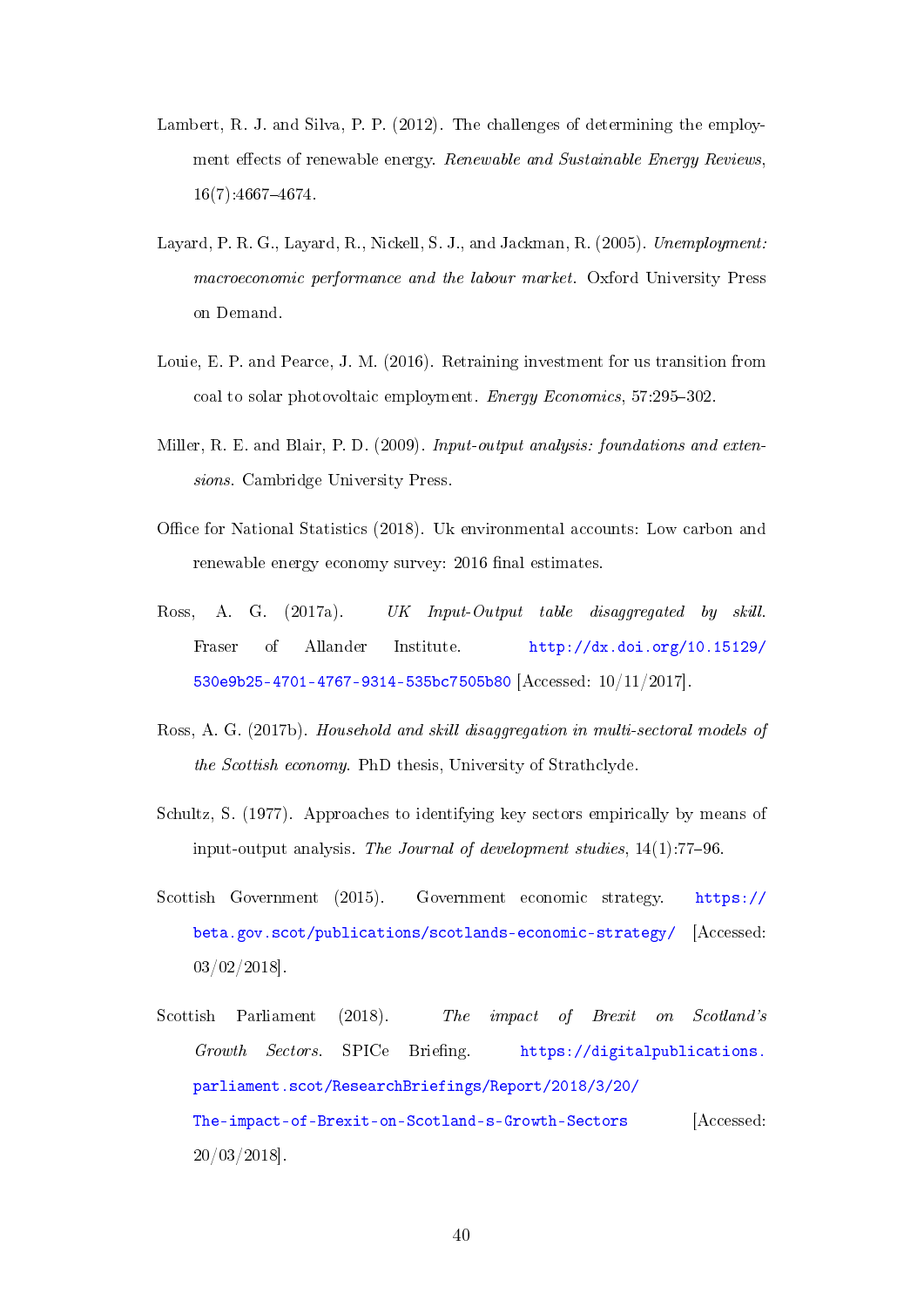- <span id="page-41-5"></span>Sooriyaarachchi, T. M., Tsai, I.-T., Khatib, S. E., Farid, A. M., and Mezher, T. (2015). Job creation potentials and skill requirements in, pv, csp, wind, waterto-energy and energy efficiency value chains. Renewable and Sustainable Energy Reviews,  $52(Supplement C): 653 - 668$ .
- <span id="page-41-6"></span>Temurshoev, U. (2010). Identifying optimal sector groupings with the hypothetical extraction method. Journal of Regional Science,  $50(4):872-890$ .
- <span id="page-41-1"></span>UK Government (2010). Strategic Skills Needs in the Low Carbon Energy Generation Sector. UK Commission for Employment and Skills. [https://www.gov.uk/government/publications/](https://www.gov.uk/government/publications/low-carbon-energy-generation-strategic-skills-needs) [low-carbon-energy-generation-strategic-skills-needs](https://www.gov.uk/government/publications/low-carbon-energy-generation-strategic-skills-needs) [Accessed: 03/02/2018].
- <span id="page-41-2"></span>UK Government (2011). Skills for a green economy: a report on the evidence. Department for Business, Energy and Industrial Strategy. [https://www.gov.uk/government/publications/](https://www.gov.uk/government/publications/skills-for-a-green-economy-report-on-the-evidence) [skills-for-a-green-economy-report-on-the-evidence](https://www.gov.uk/government/publications/skills-for-a-green-economy-report-on-the-evidence) [Accessed: 03/02/2018].
- <span id="page-41-3"></span>UK Government (2017a). Clean Growth Strategy. Department for Business, Energy & Industrial Strategy. [https://www.gov.uk/government/publications/](https://www.gov.uk/government/publications/clean-growth-strategy) [clean-growth-strategy](https://www.gov.uk/government/publications/clean-growth-strategy) [Accessed: 03/02/2018].
- <span id="page-41-4"></span>UK Government (2017b). Industrial Strategy: building a Britain fit for the future. Department for Business, Energy  $\&$  Industrial Strategy. [https://www.gov.uk/government/publications/](https://www.gov.uk/government/publications/industrial-strategy-building-a-britain-fit-for-the-future) [industrial-strategy-building-a-britain-fit-for-the-future](https://www.gov.uk/government/publications/industrial-strategy-building-a-britain-fit-for-the-future) [Accessed: 03/02/2018].
- <span id="page-41-0"></span>UK Government (2018). Skills for a green economy: a report on the evidence. Department for Business, Energy and Industrial Strategy. [https://www.gov.uk/government/publications/](https://www.gov.uk/government/publications/skills-for-a-green-economy-report-on-the-evidence) [skills-for-a-green-economy-report-on-the-evidence](https://www.gov.uk/government/publications/skills-for-a-green-economy-report-on-the-evidence) [Accessed: 15/07/2018].